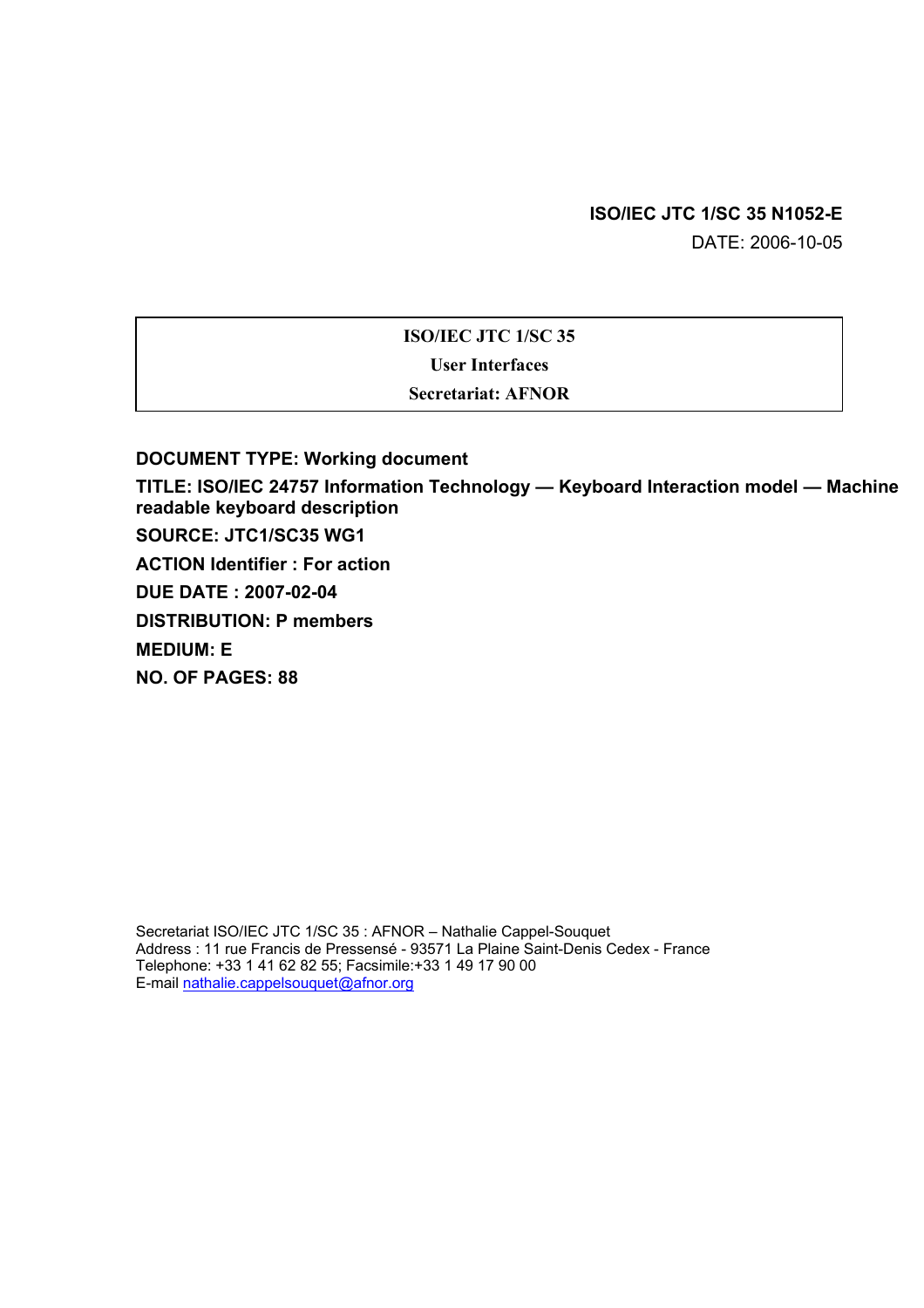## **FCD ISO/IEC 24757**

| <b>Final Committee Draft ISO/IEC FCD 24757</b> |                                                              |
|------------------------------------------------|--------------------------------------------------------------|
| Date:<br>2006-10-05                            | Reference number: ISO/IEC JTC 1/SC 35 N<br>1052-E $&$ 1052-F |
| Supersedes document SC YY N XXXX               |                                                              |

## THIS DOCUMENT IS STILL UNDER STUDY AND SUBJECT TO CHANGE. IT SHOULD NOT BE USED FOR REFERENCE PURPOSES.

| <b>User Interfaces</b>       | ISO/IEC JTC 1/SC 35 Circulated to P- and O-members, and to technical committees and<br>organisations in liaison for voting (P-members only) by: |  |  |
|------------------------------|-------------------------------------------------------------------------------------------------------------------------------------------------|--|--|
| Secretariat:<br><b>AFNOR</b> | 2007-02-04                                                                                                                                      |  |  |
|                              | Please return all votes and comments in electronic form directly to the<br>SC 35 Secretariat by the due date indicated.                         |  |  |

## ISO/IEC 24757

Title: Information Technology — Keyboard Interaction model — Machine-readable keyboard description / Modèle d'interaction des claviers -Description lisible à la machine des interactions sur clavier

Project: 1.xx.xx.xx.xx

Introductory note:

Medium:E

No. of pages:

Address Reply to: Secretariat, ISO/IEC JTC 1/SC 35, Address

 AFNOR –Nathalie Cappel-Souquet Address : 11 rue Francis de Pressensé - 93571 La Plaine Saint-Denis Cedex - France Telephone: +33 1 41 62 82 55; Facsimile: +33 1 49 17 90 00 E-mail: nathalie.cappelsouquet@afnor.org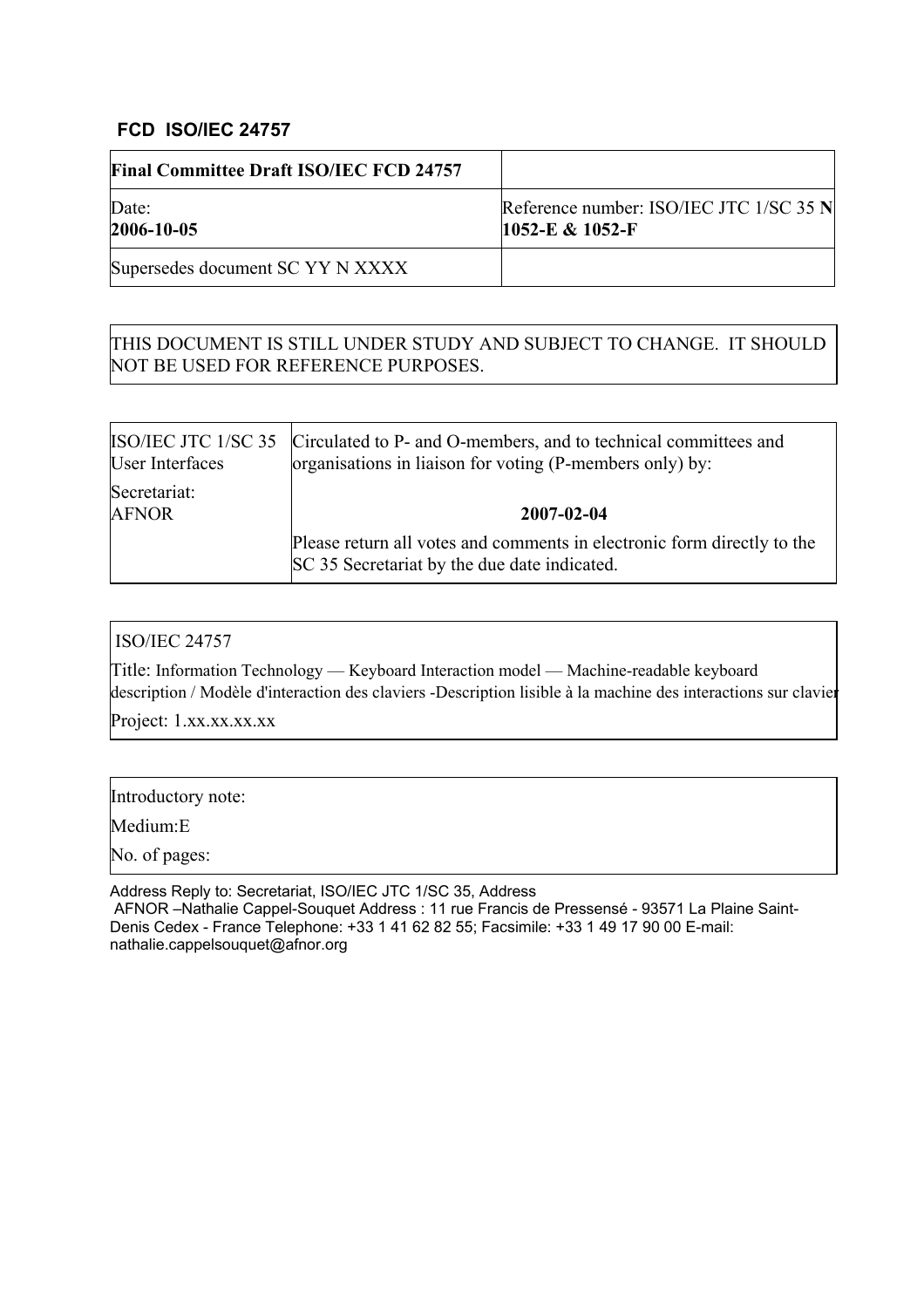## **ISO/IEC JTC 1/SC 35 N 1052 E**

Date: 2005-06-13

## **ISO/IEC WD 24757**

ISO/IEC JTC 1/SC 35/WG 1

Secretariat: AFNOR

# **Information Technology — Keyboard Interaction model — Machinereadable keyboard description**

*Technologies de l'information — Intercations sur clavier — Modèler* 

**Warning** 

This document is not an ISO International Standard. It is distributed for review and comment. It is subject to change without notice and may not be referred to as an International Standard.

Recipients of this draft are invited to submit, with their comments, notification of any relevant patent rights of which they are aware and to provide supporting documentation.

Document type: International Standard Document subtype: Document stage: (20) Preparatory Document language: E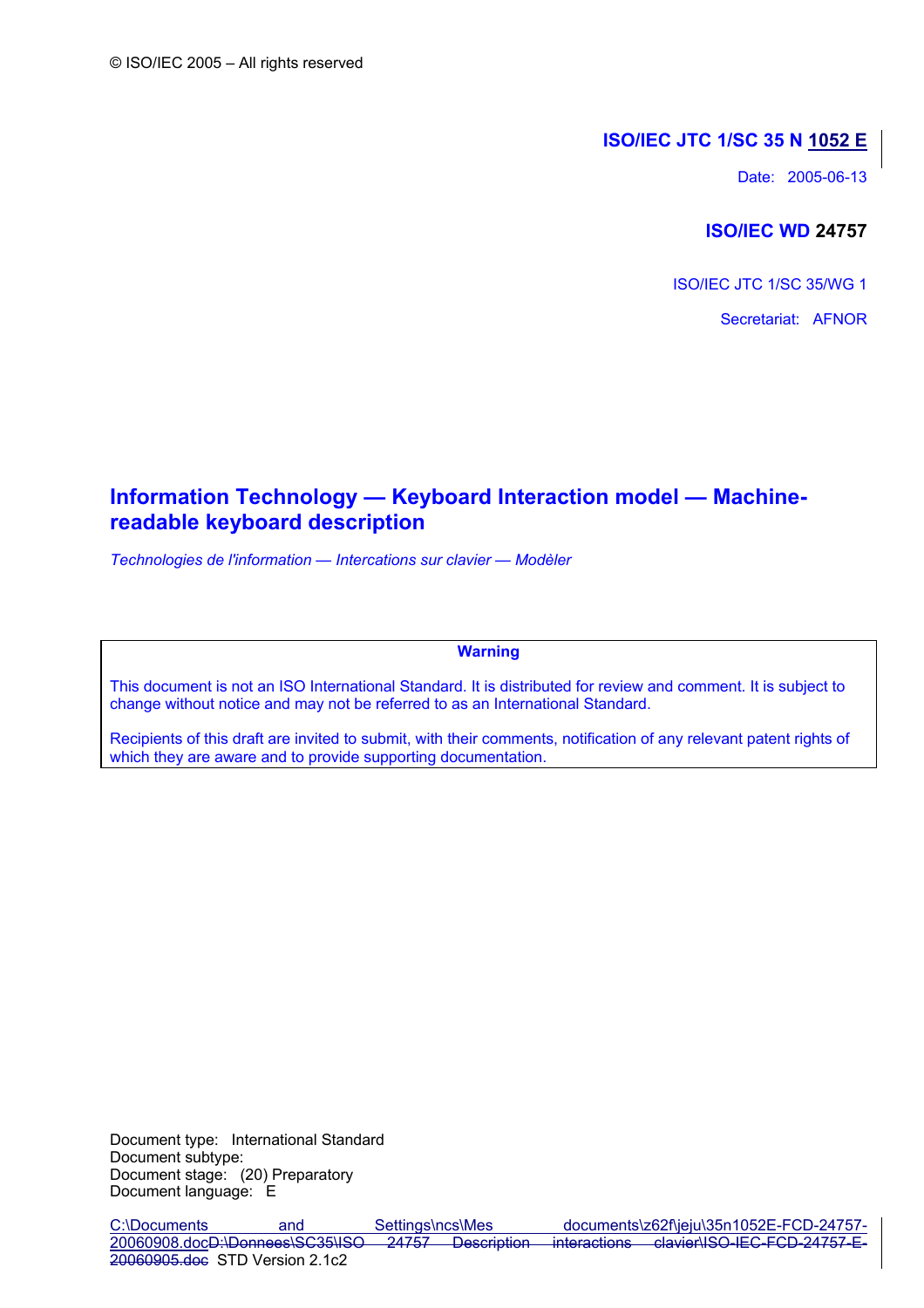## **Copyright notice**

This ISO document is a working draft or committee draft and is copyright-protected by ISO. While the reproduction of working drafts or committee drafts in any form for use by participants in the ISO standards development process is permitted without prior permission from ISO, neither this document nor any extract from it may be reproduced, stored or transmitted in any form for any other purpose without prior written permission from ISO.

Requests for permission to reproduce this document for the purpose of selling it should be addressed as shown below or to ISO's member body in the country of the requester:

[Indicate the full address, telephone number, fax number, telex number, and electronic mail address, as appropriate, of the Copyright Manger of the ISO member body responsible for the secretariat of the TC or SC within the framework of which the working document has been prepared.]

Reproduction for sales purposes may be subject to royalty payments or a licensing agreement.

Violators may be prosecuted.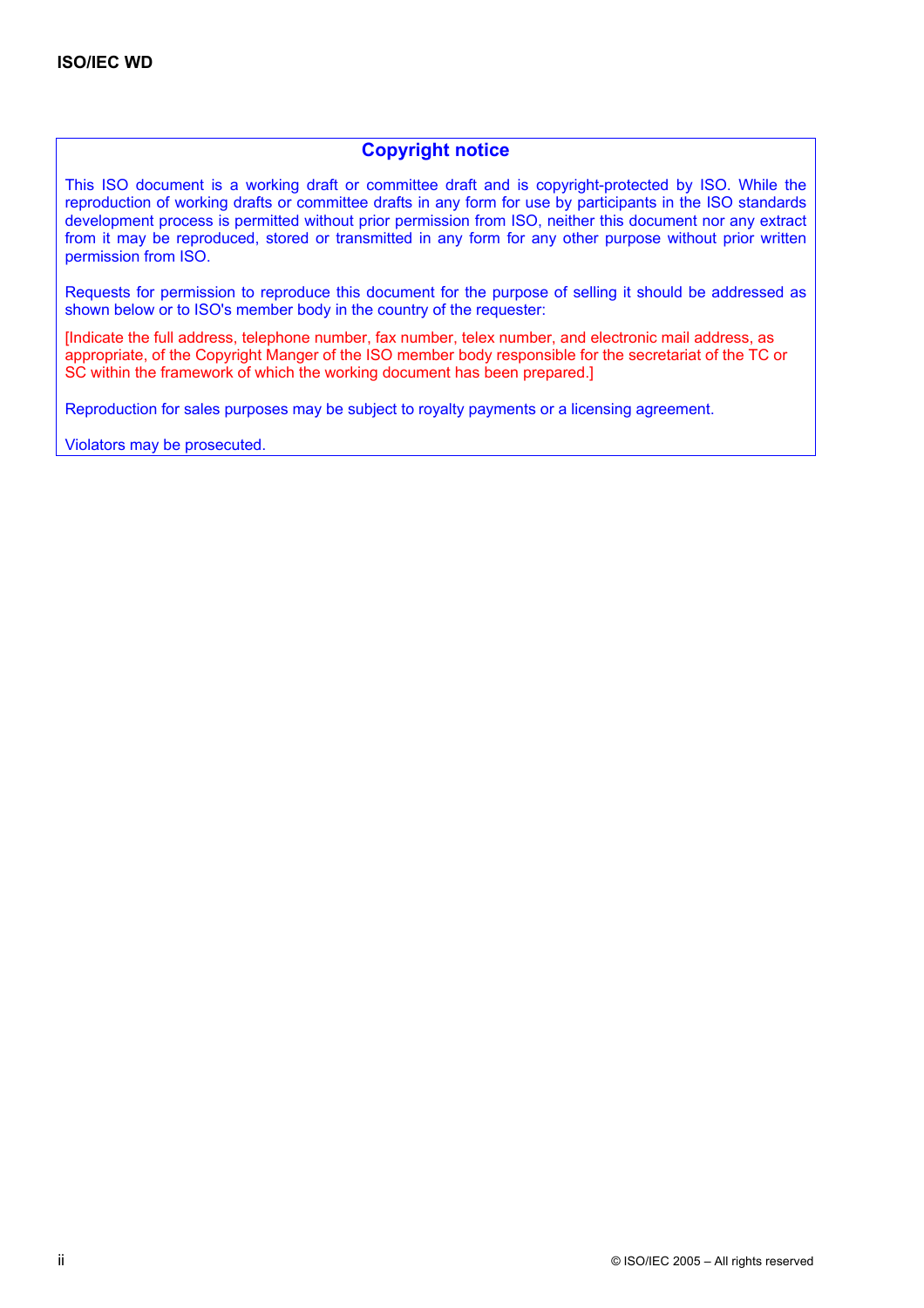# **Contents**

Page

| 1                 |                                                                                                |  |  |  |
|-------------------|------------------------------------------------------------------------------------------------|--|--|--|
| $\mathbf{2}$      |                                                                                                |  |  |  |
| 3                 |                                                                                                |  |  |  |
| 4                 |                                                                                                |  |  |  |
| 5<br>5.1          |                                                                                                |  |  |  |
| 5.2<br>5.3<br>5.4 |                                                                                                |  |  |  |
| 5.5<br>5.5.1      |                                                                                                |  |  |  |
| 5.5.2<br>5.5.3    |                                                                                                |  |  |  |
| 5.6               | Supplementary keys (accessible or not by the computer software); Email, Fn function            |  |  |  |
| 5.7<br>5.8        |                                                                                                |  |  |  |
| 5.9               |                                                                                                |  |  |  |
|                   | Annex A (normative) – Protocol for the exchange of information between the hardware keyboard   |  |  |  |
|                   |                                                                                                |  |  |  |
|                   | Annex C (informative) – Brief History of computer keyboards and their associated software 1824 |  |  |  |
|                   |                                                                                                |  |  |  |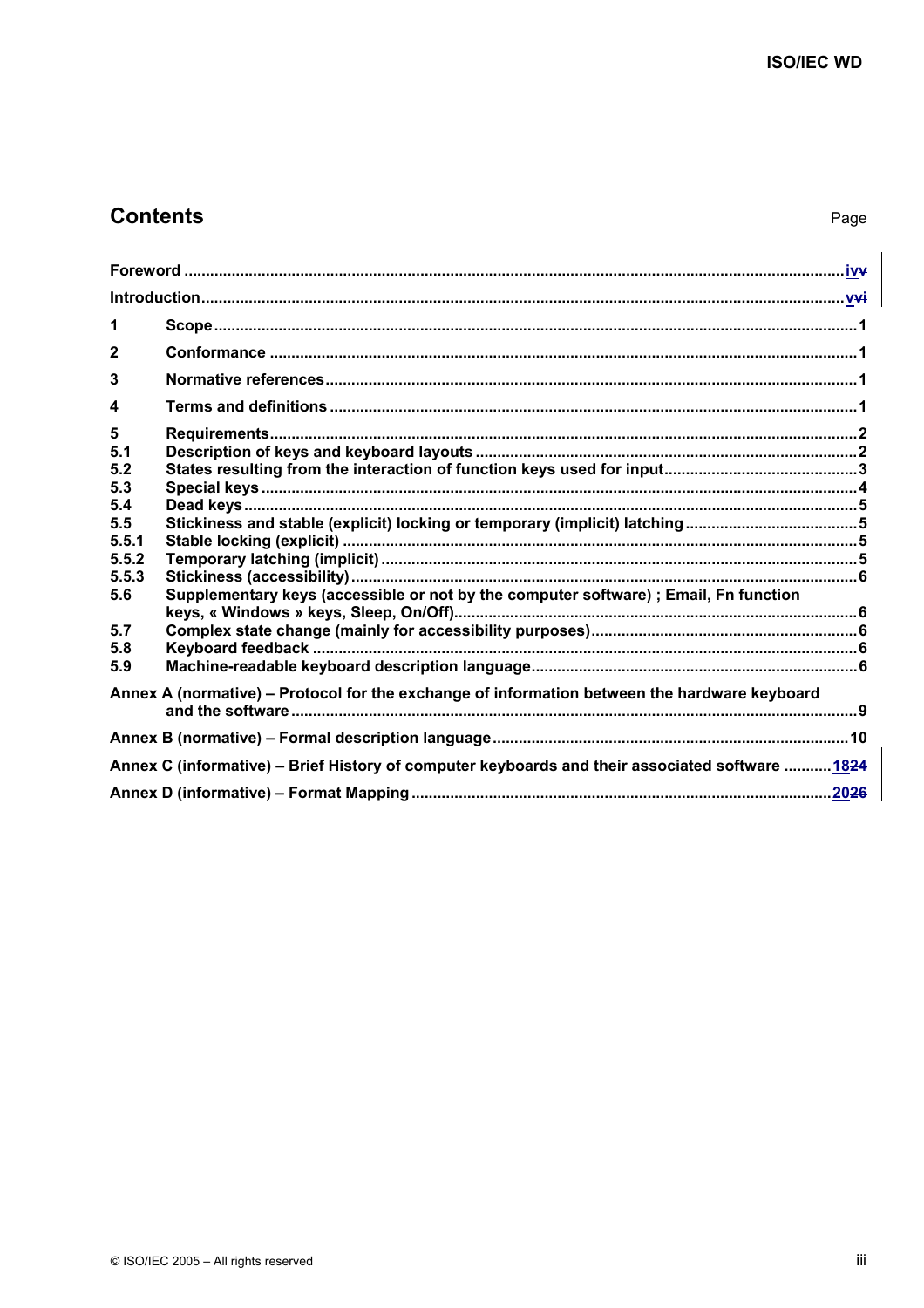# **Foreword**

ISO (the International Organization for Standardization) and IEC (the International Electrotechnical Commission) form the specialized system for worldwide standardization. National bodies that are members of ISO or IEC participate in the development of International Standards through technical committees established by the respective organization to deal with particular fields of technical activity. ISO and IEC technical committees collaborate in fields of mutual interest. Other international organizations, governmental and non-governmental, in liaison with ISO and IEC, also take part in the work. In the field of information technology, ISO and IEC have established a joint technical committee, ISO/IEC JTC 1.

International Standards are drafted in accordance with the rules given in the ISO/IEC Directives, Part 2.

The main task of the joint technical committee is to prepare International Standards. Draft International Standards adopted by the joint technical committee are circulated to national bodies for voting. Publication as an International Standard requires approval by at least 75 % of the national bodies casting a vote.

Attention is drawn to the possibility that some of the elements of this document may be the subject of patent rights. ISO and IEC shall not be held responsible for identifying any or all such patent rights.

ISO/IEC was prepared by Joint Technical Committee ISO/IEC JTC 1, *Information technology*, Subcommittee SC 35, *User interfaces*.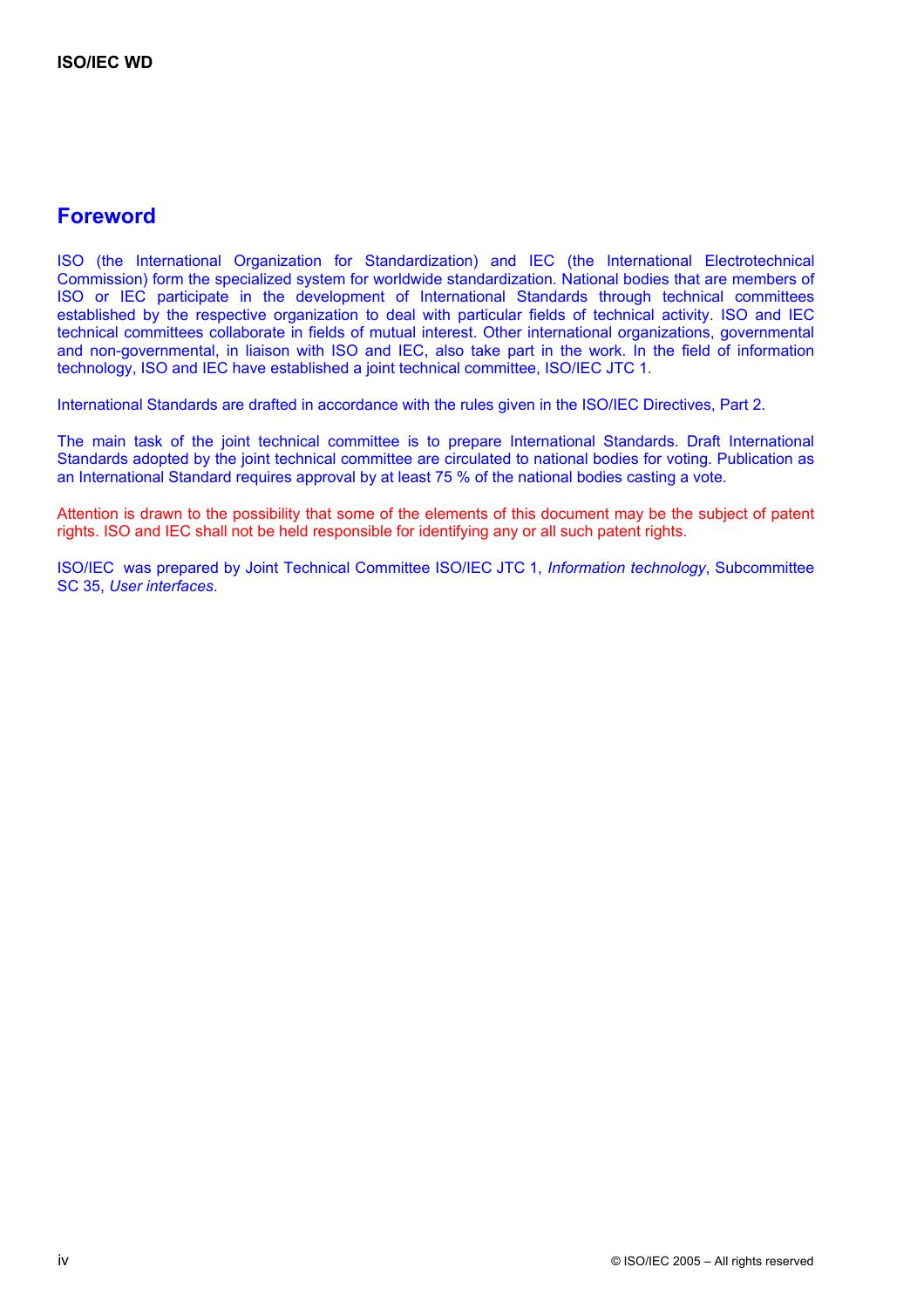# **Introduction**

This International Standard is destined to hose who design operating systems or software applications taking the keyboard in charge (including for a complete presentation of the keyboard on the screen for documentation ends). Its goal is to harmonize industry practices (PCs, PDAs, Linux, Windows, Apple, …). It finally aims at easing the production of drivers interoperable for the user and to allow a better assistance to the user by offering a more precise mapping between the physical keyboard as engraved and geometrically configured, and the logical interface of which are aware the operating system and its applications.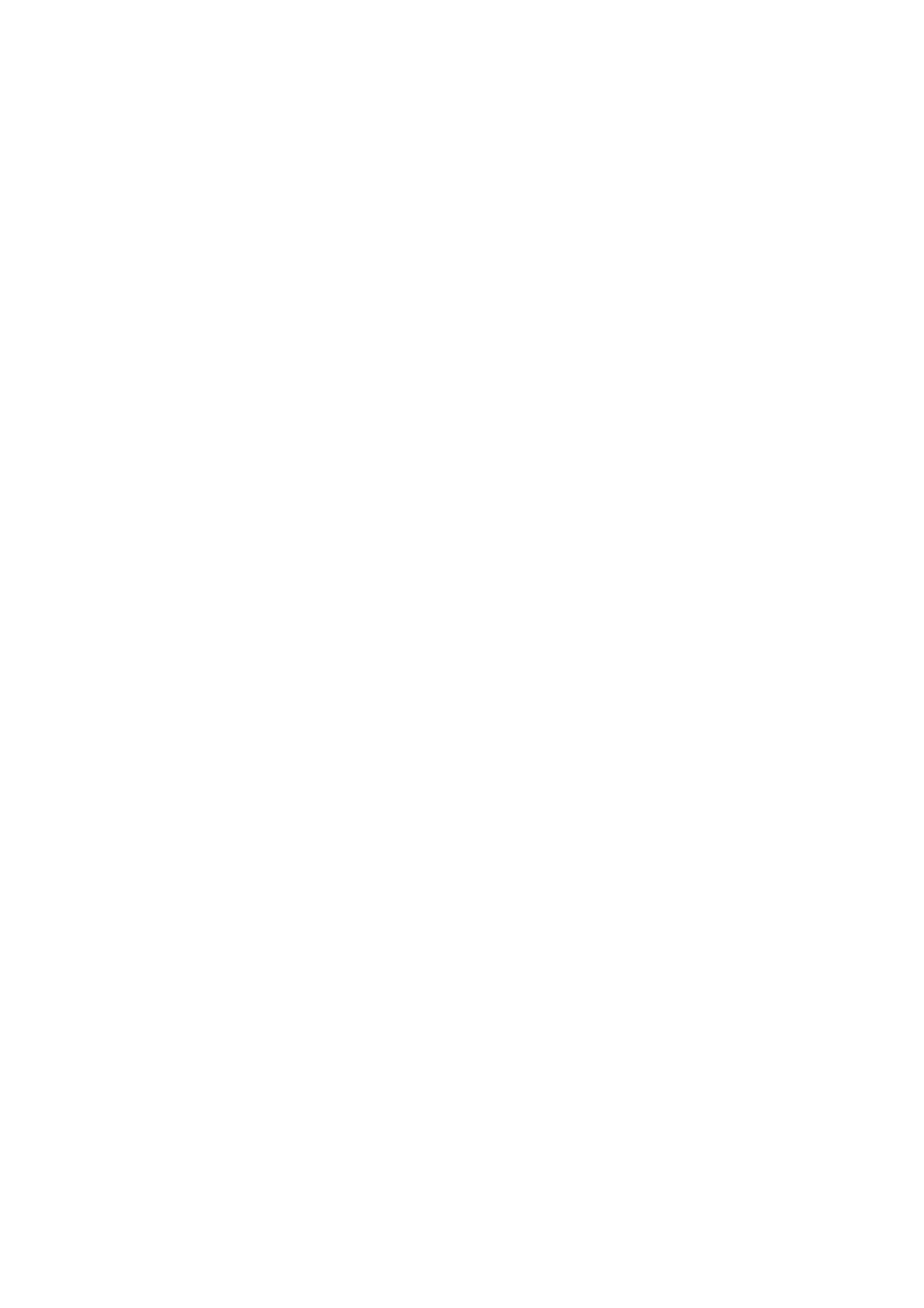# **Inmformation Technology — Keyboard Interaction — ModelInmformation Technology — Keyboard Interaction — Model**

### **1 Scope**

This International Standard aims at providing a formal description format that can not only describe the international keyboards standards fully, but also fully describe the capabilities of keyboards in the marketplace of today and the foreseeable future and their functioning with corresponding operating systems. It describes possible interactions between the keys of a keyboard and standardizes the keyboard description so that it be machine-readable while staying relatively easy to interpret by human beings.

## **2 Conformance**

 The machine-readable description of a keyboard is conformant to this International Standard if it meets the requirements of clauses 5.x to 5.y.

## **3 Normative references**

The following normative documents contain provisions which, through reference in this text, constitute provisions of this International Standard. For dated references, subsequent amendments to, or revisions of, any of these publications do not apply. However, parties to agreements based on this International Standard are encouraged to investigate the possibility of applying the most recent editions of the normative documents indicated below. For undated references, the latest edition of the normative document referred to applies (included amendments).

ISO 639-2:1998, *Codes for the representation of names of languages -- Part 2: Alpha-3 code* 

ISO 3166-1:1997, *Codes for the representation of names of countries and their subdivisions -- Part 1: Country codes* 

ISO/IEC 9995-1:2006, *Information technology – Keyboard layouts for text and office systems – Part 1: General principles governing keyboard layouts*

ISO/IEC 10646:2003*, Information technology –Universal Multiple-Octet Coded Character Set (UCS)*

ISO/IEC 19757-2:2003 *Information technology -- Document Schema Definition Language (DSDL) -- Part 2: Regular-grammar-based validation -- RELAX NG*

### **4 Terms and definitions**

For the purposes of ISO/IEC 24757, the terms and definitions given in ISO/IEC 9995-1 apply. The following definitions also apply.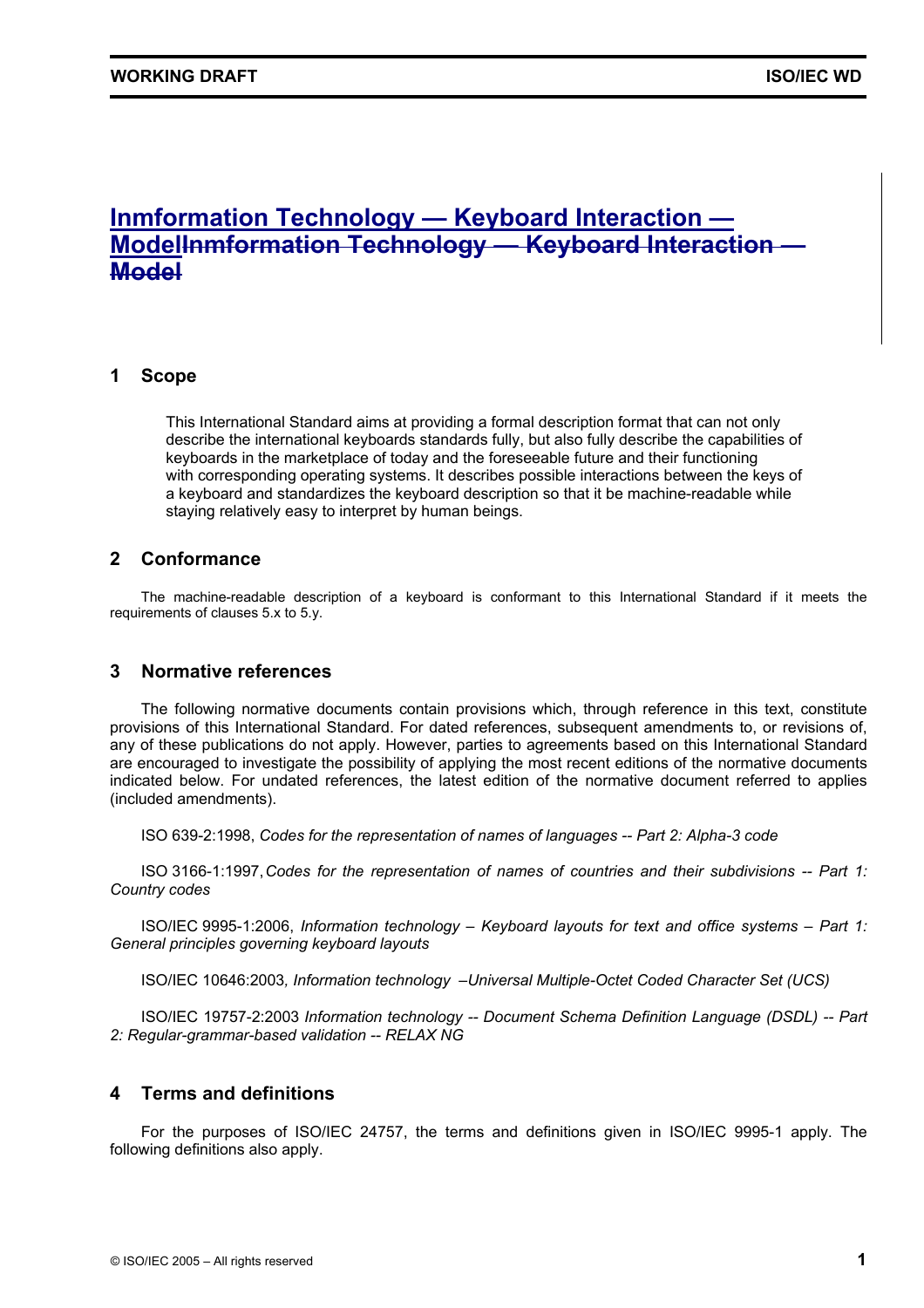## **4.1**

### **reference coordinates**

identifier formed by one letter and two decimal digits, refering to the numbering grid allowing to position a key at the intersection of a row and a column of the keyboard, where rows are identified by letters and columns by digits

## **5 Requirements**

## **5.1 Description of keys and keyboard layouts**

The keyboard is described for machines in this International Standard using the following properties:

• the logical coordinates of each key according to a grid numbering system established in ISO/IEC 9995-1. These coordinates are called "reference coordinates";

Note: The reference coordinates of a keyboard may refer to a keyboard standard.

- the description of the size in millimeters (mm), shape and physical coordinates of each key of a hardware keyboard, to allow reproducing the user's keyboard precisely on a computer screen; a binding is made with the reference coordinates;
- optionally, principal region or country and language codes applicable to this layout;
- actual labeling appearance;
- the logical division of each key of the keyboard into groups and levels within each group.

Within a group, at a given level, each character is described using five other properties:

- by an identifier formed with the letter U and the number it is assigned in the Universal character set (ISO/IEC 10646); if the character is a composed or combined character, identifiers of the individual characters making up the resulting character are given with the sequence that allows this composition ;
- optionally, by its character name in a given natural language, identified according to ISO 639-1 code or ISO 639-2 terminology code;
- optionally, by one or many "scan codes" (which may vary depending on the keyboard state, on the hardware in use, etc.);
- in case a key position makes a key become a dead key, a description of user-required combinations, with resulting character or characters.
- optionally, a tag to identify characters whose glyph engraved on the key top is different from its internal representation (e.g., U+00A6 broken vertical bar vs. U+007C solid vertical bar)

Note: The description of required combinations does not preclude the keyboard drivers to generate other characters if these combinations are already defined. The description mentioned here makes sure that what the end-user needs is taken care of, regardless of previous definitions.

This description includes the interaction of keys between them to produce results.

The following clause describes the different states of a keyboard necessary to the input of characters and taken into account in this International Standard.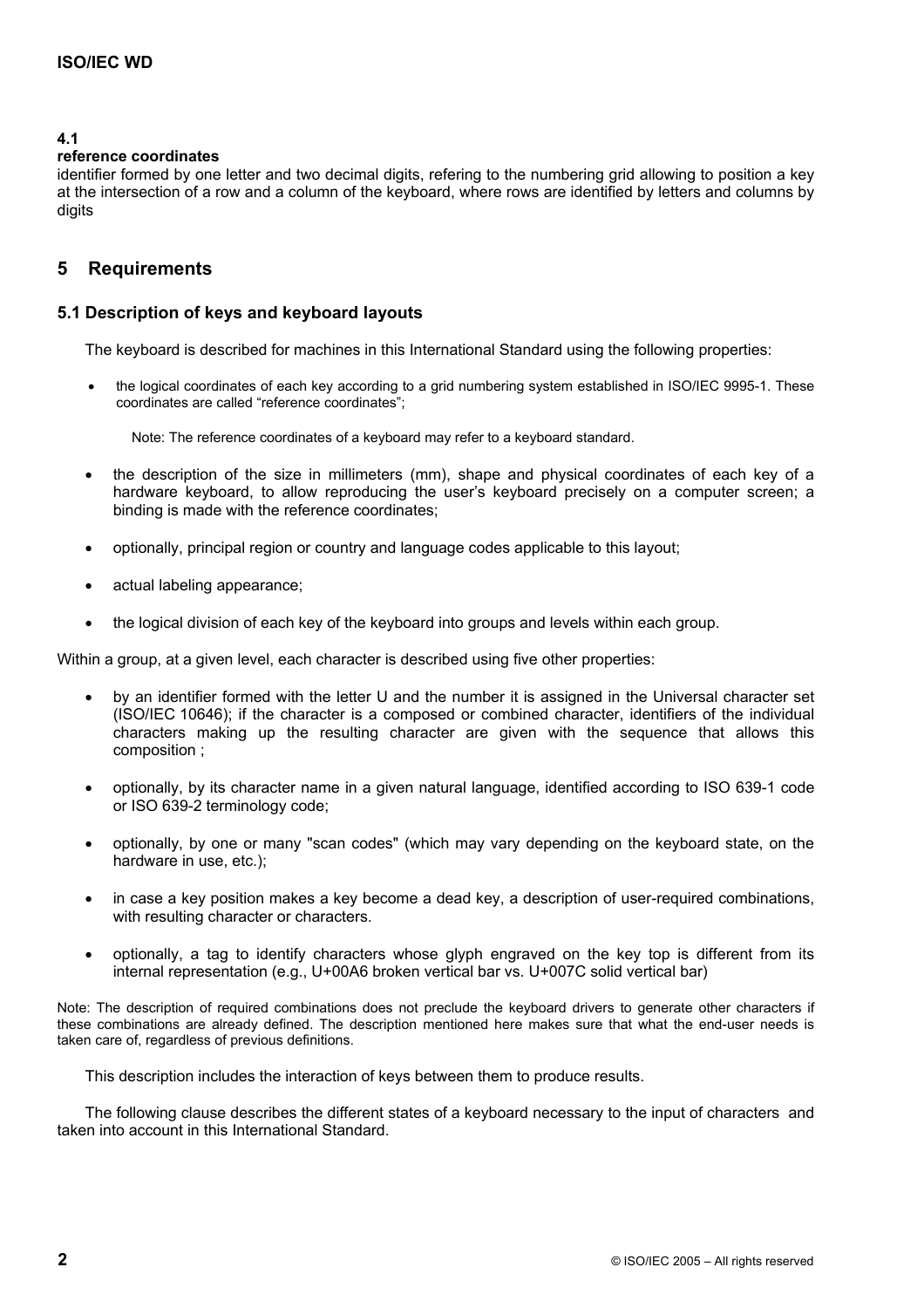### **5.2 States resulting from the interaction of function keys used for input**

Hitting one of the following function keys determines a state of the keyboard that produces the desired character. This clause standardizes the conventional states produced by the interaction of these keys with alphanumeric keys.

- Level 2 Select (also called « Shift »): per se, this key allows input of level 2 characters in the active group.
- Level 3 Select (also called « AltGr »): per se, this key allows input of level 3 characters in the active group.
- Control : this key is often used in practice with one of the preceding keys for entering characters. See below the interpretation that this International Standard prescribes for these interactions.
- Group Select: per se, this key allows changing group. This action may be locking or not.

(This description in an annex and – to do: generalize group selection)

ISO/IEC 9995-2 specifies what follows to this effect :

For the input of graphic character repertoire of collection 281 (titled MES-1) as specified in amendment 1 to ISO/IEC 10646:1-2000, a *Common Secondary Group Layout* (to be used as group 2) is specified in ISO/IEC 9995-3. Specifically for group 2, the activation of group 2 with the *Group select* function is recommended to be latching for the next character entered and for this character only. In other words, activation of group 2 changes the logical state of the keyboard so that all keys involved in this activation can be released, and still, the next key typed will be selecting a character in group 2. After typing such a character in this mode, the keyboard then reverts back automatically to the group active before group 2 wast activated.

NOTE. It is recommended, when a group which defines a complete script (e.g. Hiragana, Katakana, Cyrillic, Greek, Arabic, Hebrew) is selected, that the group be locked in this position until another group select or a de-selection is done (e.g., after Hiragana is selected, returning to Group 1 is typically done by explicitly deselecting Hiragana). The exact way to activate the group selection with a Group Select function is not standardized at this point. It is recommended that at the minimum any Group locking, except for group 1 and group 2, be visually indicated by an appropriate means (e.g. lamp, LCD or screen indication). Ideally the actual group in use should at any time be identified to the user.

• Usual combinations of certain function keys and their standardized interpretation:

a) *Level 2 Select* + *Level 3 Select* (Shift+AltGr) shall be interpreted as follows (two scenarios are possible) :

- 1. According to ISO/IEC 9995-2 : « Specifically, for the harmonized 48 graphic key keyboard arrangement, when characters are allocated in more than one group, the *Group select* function shall be activated by holding a *Level 3 select* key *[AltGr]* depressed while depressing a *Level 2 select [Shift]* key or vice-versa. » One will understand that releasing these two keys without hitting a third key at the same time shall have the same effect as hitting a dedicated *Group Select* key.
- 2. If an alphanumeric key is hit while the *Level 2 Select* and *Level 3 Select* are depressed, the state of the keyboard shall be interpreted as providing access to a group related to the previously active group, but different, at level 1. Certain implementations consider this as equivalent to a virtual level 4 in the active group. Although that does not correspond to a standardized concept, this view is tolerable in a restricted linguistic circle.

b) *Level 2 Select [Shift]* + *Control* shall be interpreted as follows: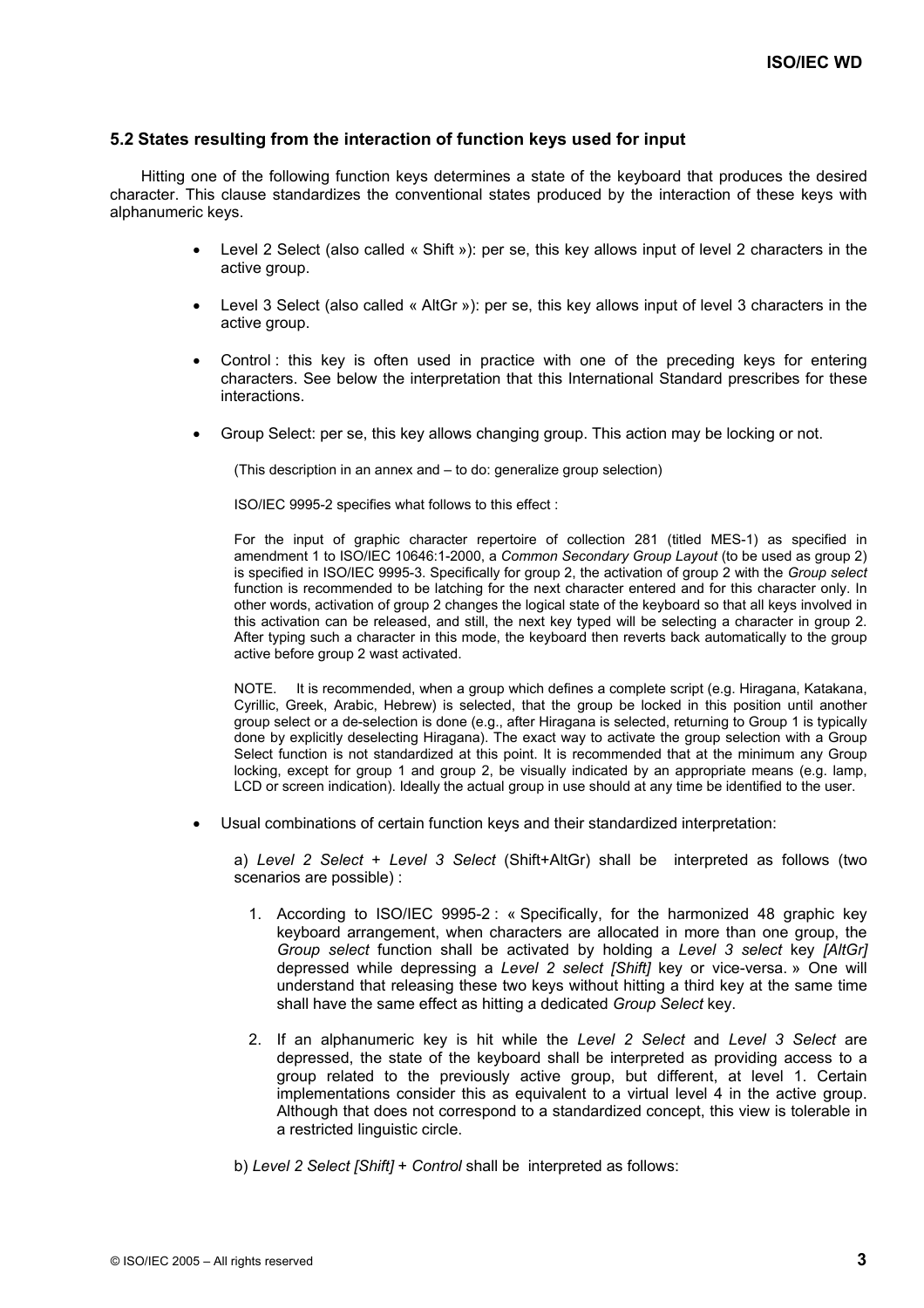If an alphanumeric key is hit while the *Level 2 Select [Shift]* and *Control* are depressed, the state of the keyboard shall be interpreted as providing access to a group related to the previously active group, but different, at level 2. Certain implementations consider this as equivalent to a virtual level 5 in the active group. Although that does not correspond to a standardized concept, this view is tolerable in a restricted linguistic circle.

c) *Level 3 Select [AltGr]* + *Control* shall be interpreted as follows:

If an alphanumeric key is hit while the *Level 3 Select* and *Control* are depressed, the state of the keyboard shall be interpreted as providing access to a group related to the previously active group, but different, at level 3. Certain implementations consider this as equivalent to a virtual level 6 in the active group. Although that does not correspond to a standardized concept, this view is tolerable in a restricted linguistic circle.

d) *Level 2 Select [Shift]* + *Group Select* shall be interpreted as follows:

If an alphanumeric key is hit while the *Level 2 Select* and *Group Select* are depressed, the state of the keyboard shall be interpreted as providing access to a group related to the previously active group, but different, at level 2. Certain implementations consider this as equivalent to a virtual level 5 in the active group. Although that does not correspond to a standardized concept, this view is tolerable in a restricted linguistic circle. As an example, in the context of ISO/IEC 9995-3, where group 1 is a Latin national group and where the related group is group 2 (« *Common Secondary Group Layout* » according to ISO/IEC 9995-3 nomenclature), the state of the keyboard locates the next character entry in Group 2, at level 2.

e) *Level 3 Select [AltGr]* + *Group Select* shall be interpreted as follows:

If an alphanumeric key is hit while the *Level 3 Select* and *Group Select* are depressed, the state of the keyboard shall be interpreted as providing access to a group related to the previously active group, but different, at level 3. Certain implementations consider this as equivalent to a virtual level 6 in the active group. Although that does not correspond to a standardized concept, this view is tolerable in a restricted linguistic circle. As an example, in the context of ISO/IEC 9995-3, where group 1 is a Latin national group and where the related group is group 2 (« *Common Secondary Group Layout* » according to ISO/IEC 9995-3 nomenclature), the state of the keyboard locates the next character entry in Group 2, at level 3.

### **5.3 Special keys**

The following function keys exist on different commercialized keyboards. Their type can be generalized according to needs.

a) In Japan, texts can be edited in phonetic script (kanas) or in kanji (Chinese characters). In Korea a similar method is used to convert hangul (Korean letters) into hanza (Chinese characters). A kana-kanji (or hangul-hanza) conversion key allows converting a series of phonetic characters already entered into Chinese characters (kanji or hanza) on the fly. This key is not used to enter characters in conjunction with other keys but must be described as a special function key that involves a transformation program for already entered characters.

 b) On certain keyboards outside of Japan or Korea, there exists a combine key that plays a role similar to the kana-kanji key but which is generalized for the generation of characters unavailable on the keyboard from characters already entered on it (fictional example : generating character § from the merging of the two characters s and s, or S and S, or from any combination of these two characters). The functioning of this combine key is not standardized at the moment. On certain keyboards, composition is transitive while on others it is more of a static nature. As for the kana-kanji or hangul-hanza conversion key, hitting the combine key involves a transformation program for already entered characters.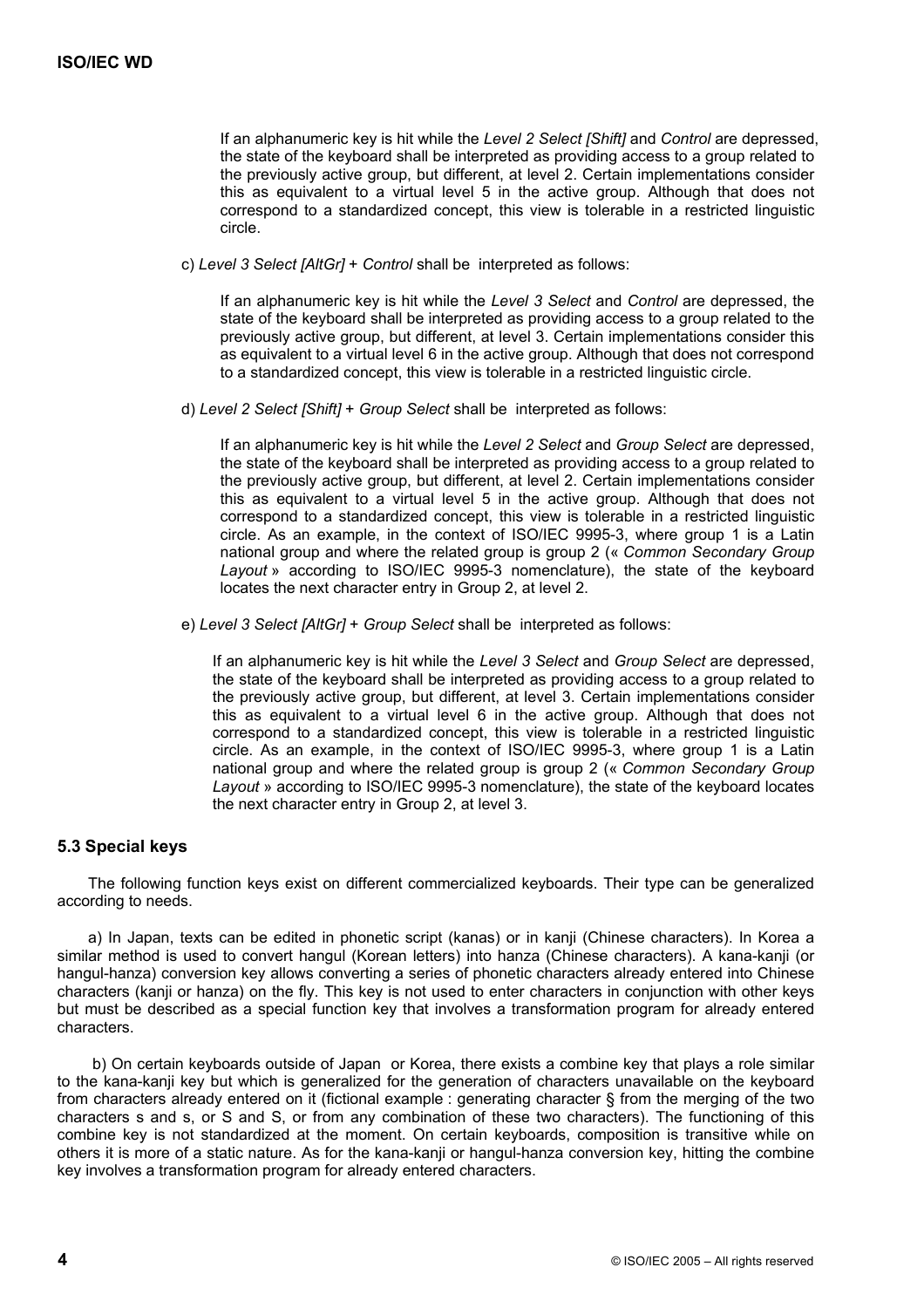#### **5.4 Dead keys**

Certain keys are called « dead keys » because hitting them generates a partial character which may or may not appear on the screen. The complete character (also called « fully formed » or « precomposed ») is generally made of a base letter and of one or many diacritical marks.

NOTE International Standard ISO/IEC 9995-3 says what follows about generating fully-formed characters with the help of dead keys:

*« Diacritical marks appear above or below certain letters, and all of them are non-spacing characters. Actuating a key with a diacritical mark, followed by actuating a key with a letter, shall indicate that the graphical symbols of the two characters are intended to be combined. Actuating a key with a diacritical mark, followed by actuating the space*  bar, shall indicate that the diacritical mark is intended to appear as a graphic character of its own (i.e. free-standing).

*It is recommended that the method used for the deletion of a character should also be used to cancel a partiallyconstructed character, such as a diacritical mark without a following letter or a following Space character. »* 

Note: Diacritical marks may also appear everywhere around the body of a letter or even inside it.

 To this can be added that dead key usage may also be transitive, like for the case of combine keys, i.e. certain scripts (polytonic Greek, Vietnamese) require the possibility to enter more than one diacritical mark on a single base letter. Unless the base letters are directly available on the keyboard, precomposed with a first diacritical mark integrated to the letter (as in the case of Scandinavian å, which can also be affected by other diacritical marks), it is then necessary that the function of entering diacritical marks be transitive, i.e. the entry of multiple diacritical marks in a row be applicable to the base character which comes after these marks..

#### **5.5 Stickiness and stable (explicit) locking or temporary (implicit) latching**

 The state of a keyboard may be locked in a stable or temporary fashion, generally after activating a key or a key sequence..

#### **5.5.1 Stable locking (explicit)**

 The following keys or functions activate a stable locking, which is deactivated in pressing another time on the same key or in calling the same function:

- Capitals lock
- Level 2 lock
- **Group lock**
- Numeric lock

#### **5.5.2 Temporary latching (implicit)**

 International Standard ISO/CEI 9995-3 recommends, when one presses the *Group selection* key, that the state of the keyboard be locked for the entering of the next key only (see also 5.2 under *Group select*). In fact this behaviour depends on the nature of the group invoked, and could apply to groups other than group 2. Group 2 has dead keys whose accents are applicable to basic Latin characters normally found in the group that prevailed before invoking group 2. It is logical to go back to the preceding group for hitting this key. Other characters of group 2 are also infrequently used characters.

 Another group which contains infrequent characters may have this temporary latching property. The group definition must then have provision for this implicit temporary latching property (otherwise the group shall be locked explicitly).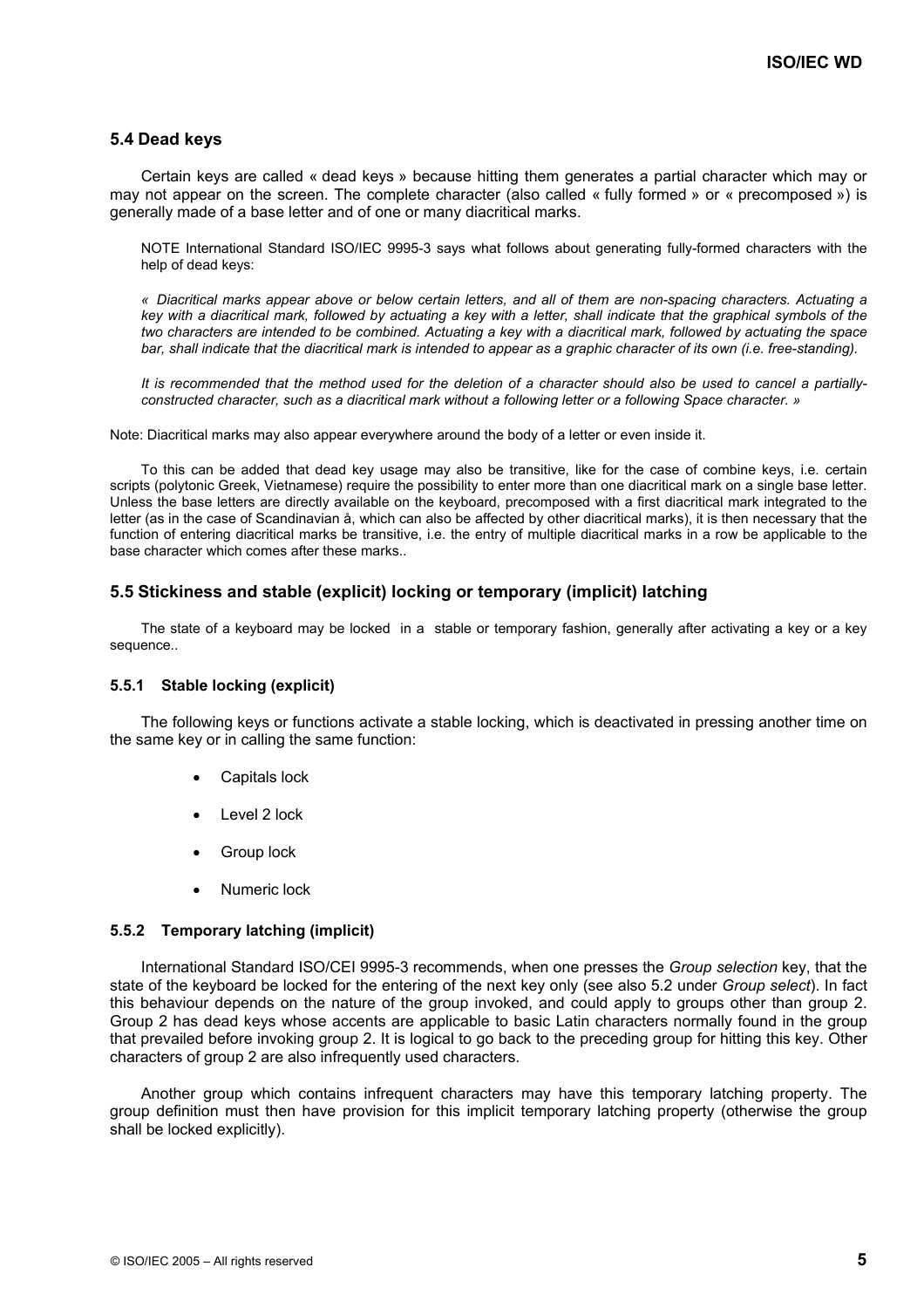#### **5.5.3 Stickiness (accessibility)**

 Stickiness is a temporary function latching property applicable to function keys normally used in conjunction with other keys. The first use is to allow handicapped people to hit keys one by one, without having to type two keys simultaneously (for example for entering the initial capital letter of a sentence, the fact to hit the *Level 2 select* key in this mode will lock the state of the keyboard in capitals just for entering the next key).

 In « sticky » mode, successively hitting function keys and releasing them, one by one, is equivalent to virtually maintaining a pressure on all these keys at the same time as long as an alphanumeric key has not been hit. At this moment only, the virtual depression of these function keys is deactivated..

 The stickiness mode is activated in depressing a *Level 2 select* key five times in a row. It is deactivated in depressing again a *Level 2 select* key five times in a row.

### **5.6 Supplementary keys (accessible or not by the computer software) ; Email, Fn function keys, « Windows » keys, Sleep, On/Off)**

 Even if these keys send a scan code already processed by the computer, they shall be described like other keys, since technically they do not constitute exceptions to what the keyboard description could contain.

Other keys (those not sending a scan code to the computer) may be described narratively as the software might have to be aware of their existence and geometric placement on the keyboard for helping the user.

#### **5.7 Complex state change (mainly for accessibility purposes)**

This clause standardizes the following state changes:

Successively hitting *Level 2 select* five times in a row :

Hitting *Level 2 select* during 10 seconds :

[*Alt*][ *Level 2 select*][*Print Screen*] :

etc.

#### **5.8 Keyboard feedback**

A protocol for the operating systems is specified in Annex A to precisely enquire the hardware for the precise keyboard model used. The response from the keyboard hardware is with a file respecting the keyboard description format specified in clause 5.9. This functionality is optional in this International Standard, and it implements "plug-and-play" functionality for keyboards.

#### **5.9 Machine-readable keyboard description language**

The keyboard description format is meant to be capable of describing existing capabilities of today's keyboard hardware and its associated software, plus foreseeable extensions. It is therefore desirable to define the format in an extensible international standard format like ISO SGML, in the form known as *ISO RELAX NG*, with an easy conversion to industry standard XML. The format is described in Annex B (normative).

 The keyboard definition format is primarily intended to be used by the operating system, and during its boot process (eg. in the BIOS), but can also be used for other purposes, such as reporting from the hardware of a keyboard to help the operating system configuring the keyboard driver, or to present the keyboard on the screen with a user-friendly picture.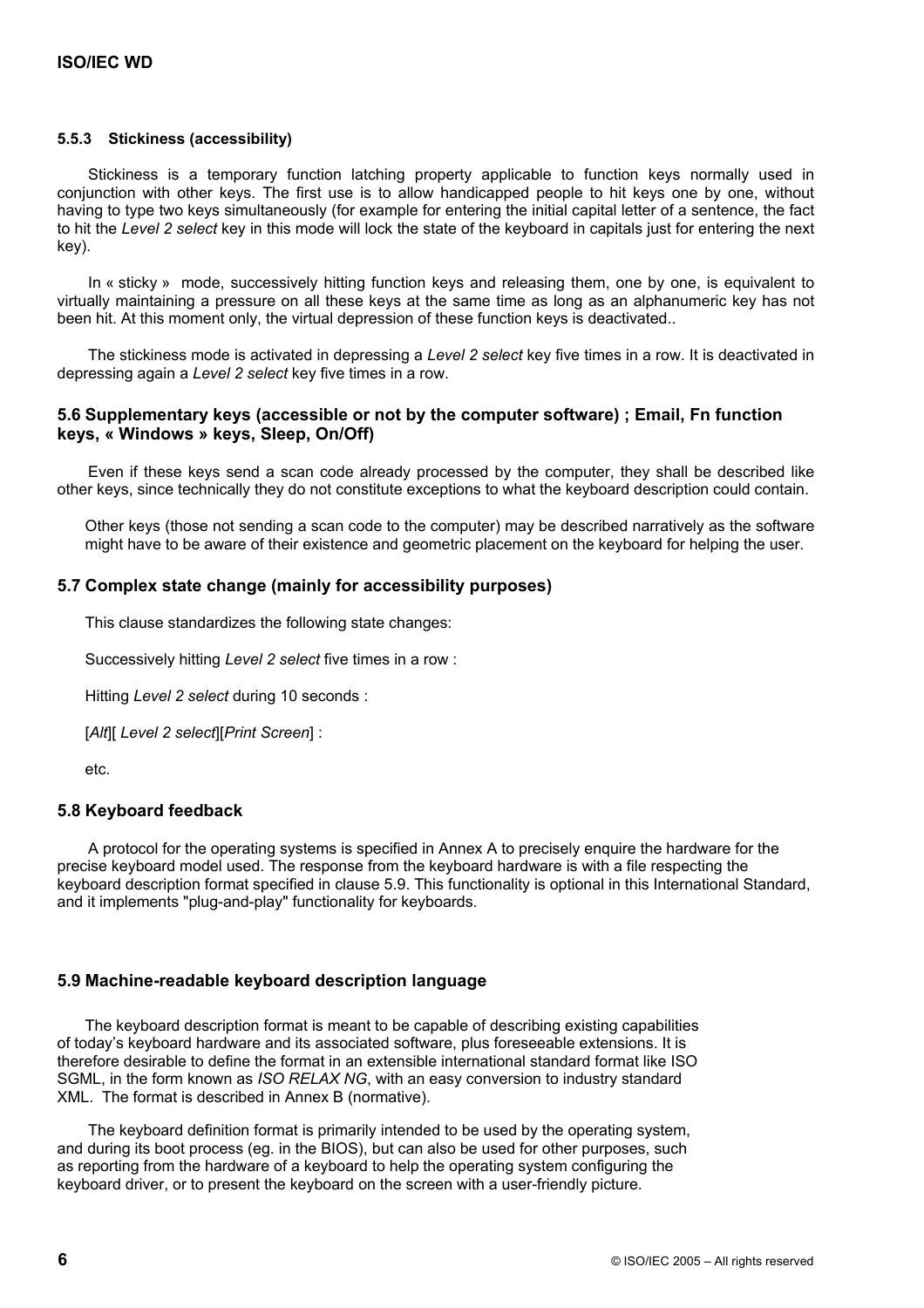A good test whether the format is capable of supporting existing software is to do a mapping to predominant keyboard description formats and techniques such as Microsoft keyboard definitions, X keyboard definitions, UNIX command line keyboard definitions and industry standard XML. A description of different industry standard formal keyboard description formats and their correspondence to the formal keyboard description format defined in this International Standard is included in Annex D (informative).

 In addition some functionality found in some products are covered, such as keyboards with programmable keys and keyboards with multiple key assignments such as telephone keypads.

The keyboard definition format is described in 4 sections:

- 1. a keyboard identification and general features section, including make and model, serial number, country or region and language to which the keyboard applies, engraving language identification, and distinctive features, such as relief, or presence of lights on keys.
- 2. the hardware geometry layout, which indicates a largely known geometry layout, such as a 102-key PC keyboard. This section also gives physical information such as size of keys, and amount of pressure needed to activate keys.
- 3. the keyboard layout, which gives the actual assignment of characters to each key.
- 4. key combinations which gives combinations of keys, such as those of characters affected by dead keys.

Any of the information may be left out, and the operating system or the user may override the information according to preferences. The order of precedence in the information modification is first the user, then the system and then the description coming from the hardware.

In the informative Appendix E a number of existing keyboard definition formats is described, together with a mapping between these description formats and the format defined in this International Standard.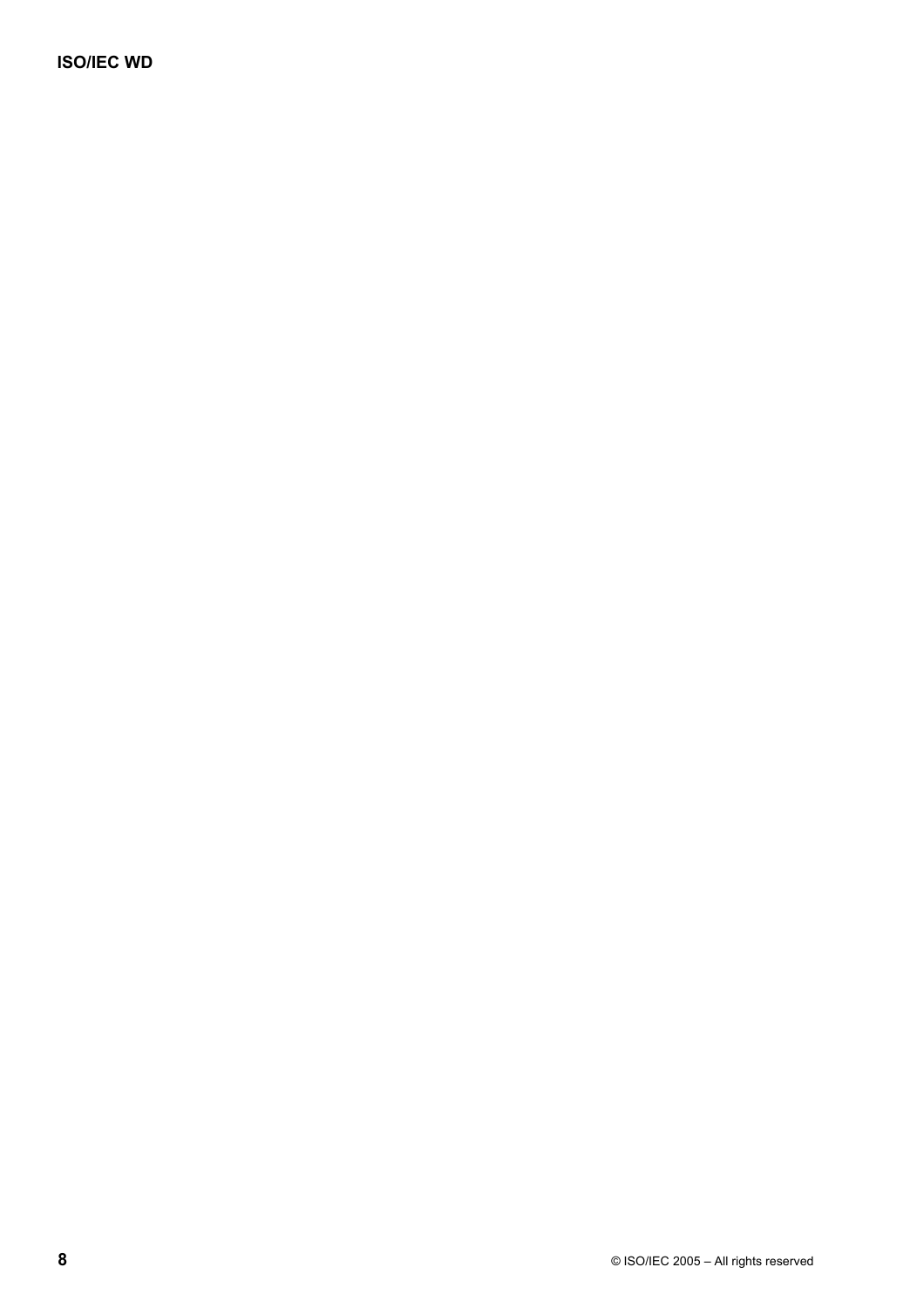# **Annex A (normative) – Protocol for the exchange of information between the hardware keyboard and the software**

A protocol is defined here to make a conforming keyboard report its configuration to the operating system.

The command to ask the keyboard to report its configuration is issued by the operating system via the sequence:

 Set caps Lock set num lock clear num lock set num lock clear caps lock clear num lock

Note: Refer to Annex C for a description of some different stages in history of keyboard hardware and associated software.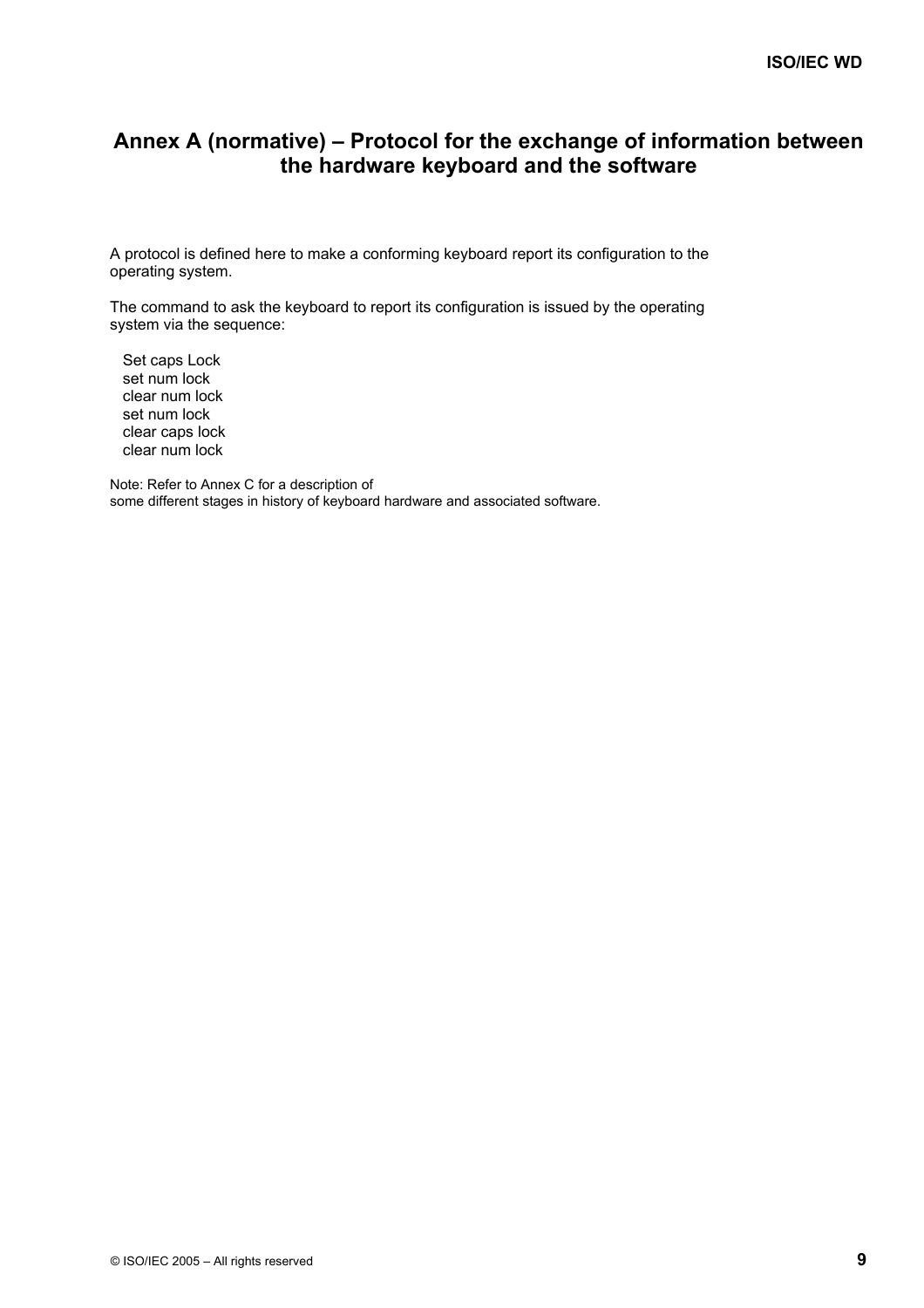# **Annex B (normative) – Formal description language**

This Annex specifies semantic and syntax for the keyboard description format defined in this International Standard.

B.1 Description of the formats

To be supplied

### B2. A specification in RELAX NG of the keyboard description format

```
default namespace = nhttp://www.iso.org/WG1
```

```
namespace a = *http://relaxng.org/ns/compatibility/annotations/1.0"
```

```
# A reference to a set if modifiers
```

```
setOfModifiers =
```

```
 element modifier {
```

```
 attribute name { xsd:string },
```
empty

```
 }+
```
# Some actions affect either group or

# modifiers

```
stateChangeAction =
```
- (# Group management.
- # "relative" attribute
- # indicates whether
- # the value should be
- # treated as absolute or
- # added/removed to the
- # current value

```
 attribute type { "group" },
```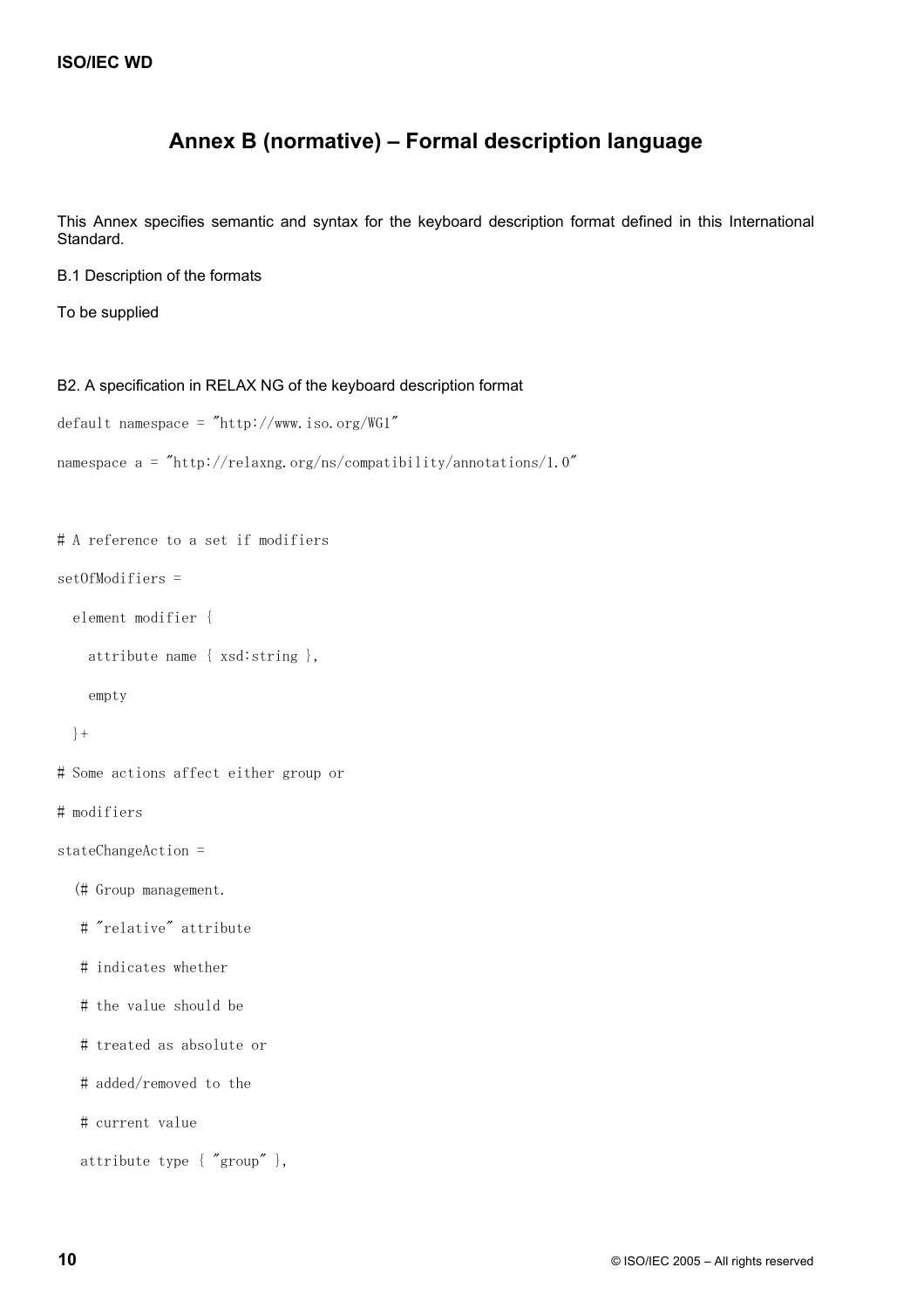```
 attribute relative { xsd:boolean }, 
    xsd:integer) 
   | (# The list of modifiers to 
      # set/latch/lock 
      attribute type { "modifiers" }, 
      setOfModifiers) 
# How indicators use groups or modifiers 
indicatorUse = 
   element use { 
     attribute which { 
       "base" | "compat" | "effective" | "latched" | "locked" 
     }, 
     empty 
   }+ 
customProperties = 
  # Any other stuff - custom properties, if necessary.
   # Can be used in drivers or vendor-specific apps. 
   element customProperty { 
     attribute name { xsd:string }, 
     xsd:string 
   }* 
start = 
   element keyboard { 
     # First, all the dictionaries we use in the definitions 
     element dictionaries { 
       # The list of keycodes. 
       # The default list of them should be provided separately 
       element keycodes {
```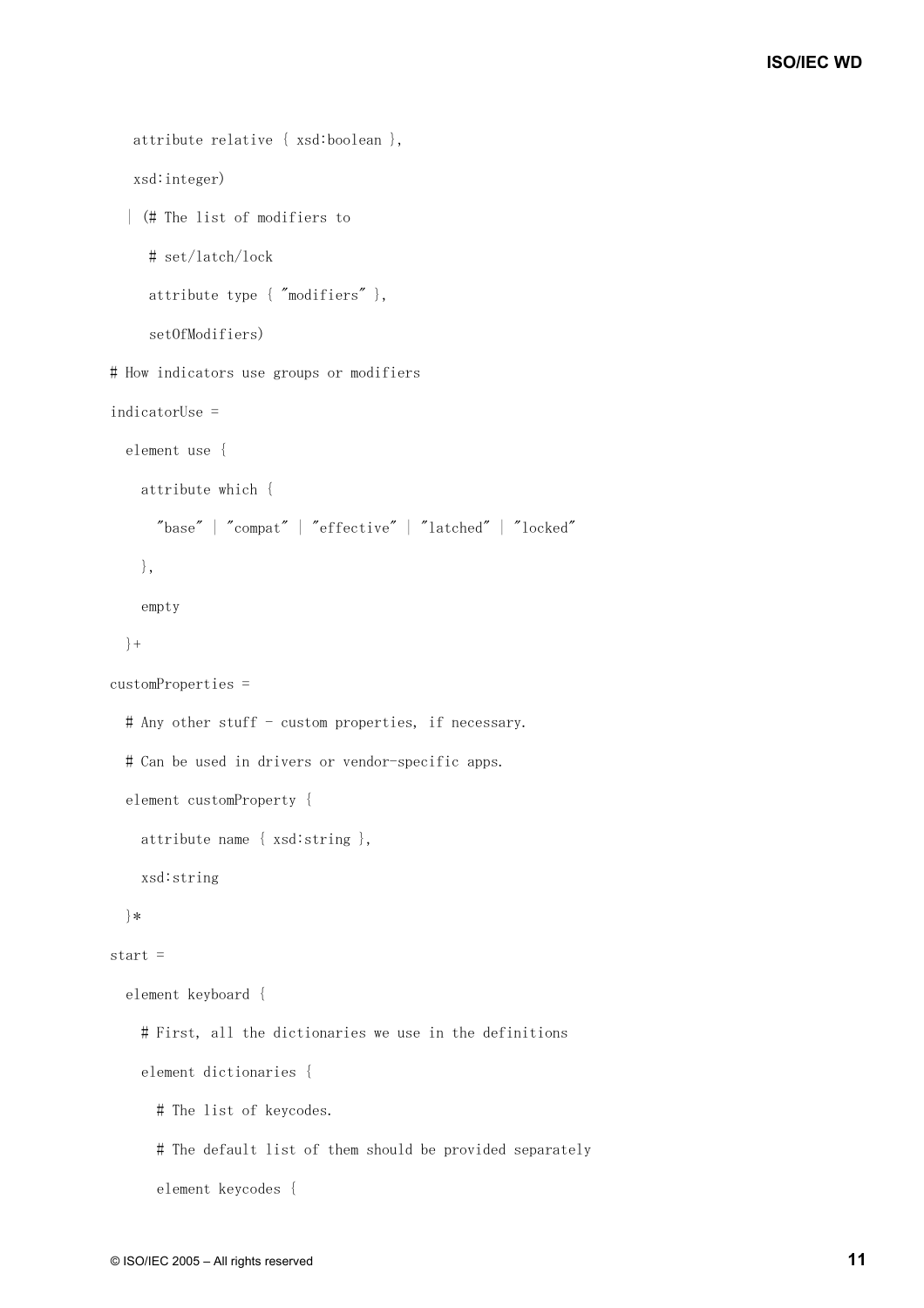```
 # Each keycode is represented by the string id 
   # and numeric value 
   element keycode { 
     (attribute id { xsd:string } 
      & attribute value { xsd:int }), 
     empty 
   }+, 
   # The List of aliases 
   element alias { 
     (attribute id { xsd:string } 
      & attribute ref { xsd:string }), 
     empty 
   }* 
 }, 
 # The list of modifiers used in the definition 
 element modifiers { 
   # Each modifier has nothing but name 
   element modifier { 
     attribute name { xsd:string }, 
     empty 
   }* 
 }, 
 # Keyboard types 
 element types { 
   element type { 
     (# Each type has a name 
      attribute name { xsd:string } 
      & # Number of levels for a type
```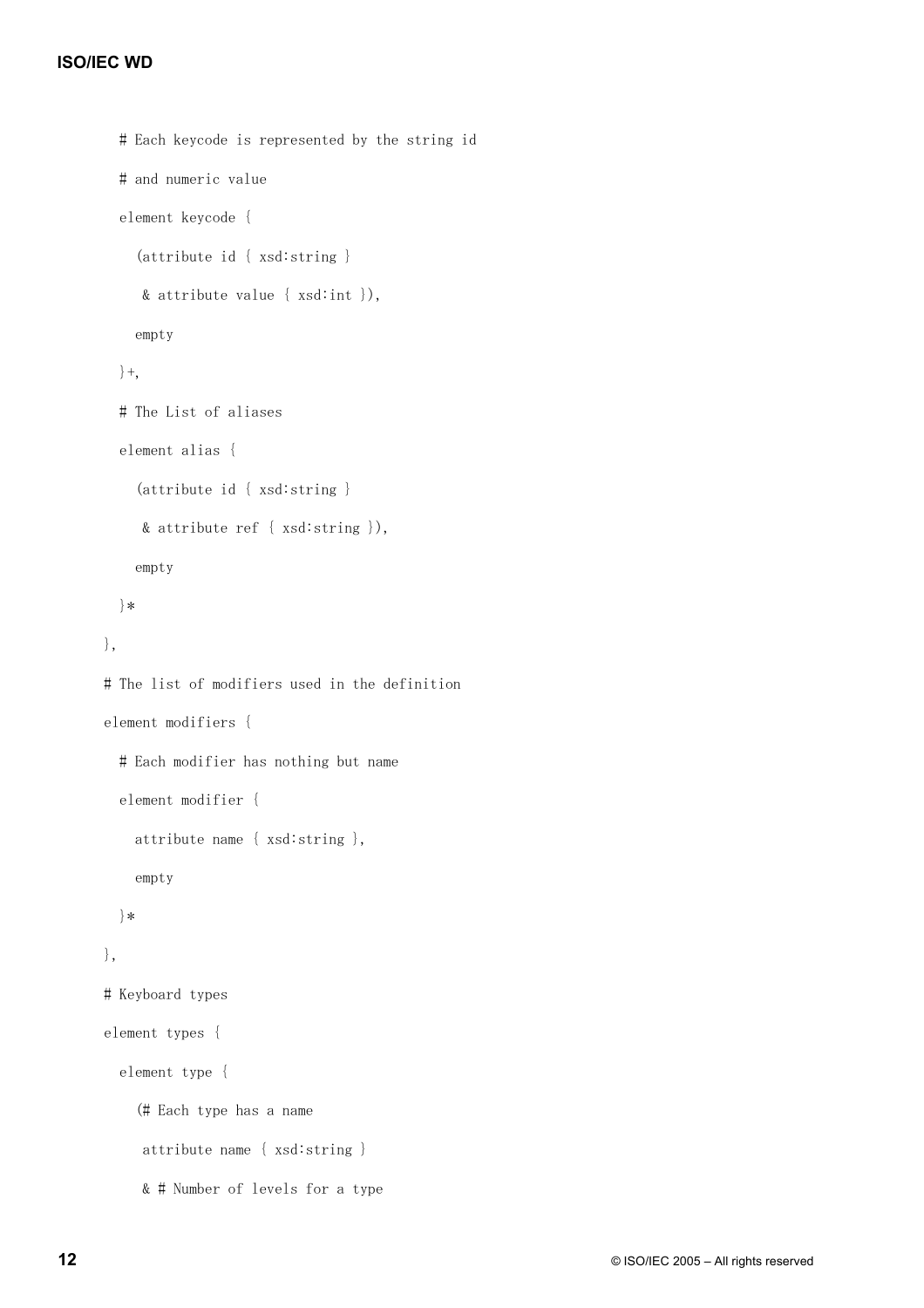```
 attribute numLevels { xsd:int }), 
     # Map: (modifiers)->level 
     element map { 
       element mapEntry { 
         attribute level { xsd:int }, 
          # Set of modifiers (can be empty) 
          # Should refer the elements from the modifiers dictionary 
          element modifier { 
            attribute name { xsd:string }, 
            empty 
         }* 
       }* 
     } 
   }* 
 }, 
 # Interpretation rules 
 element interpretation { 
   element rule { 
     # Each rule has a condition of execution 
     element condition { 
       # Which keycode this rule is for 
       element keysym { 
          attribute id { xsd:string }, 
         empty 
       }, 
       # The modifiers list (for the predicate attribute).
       element modifiersList { 
         attribute predicate {
```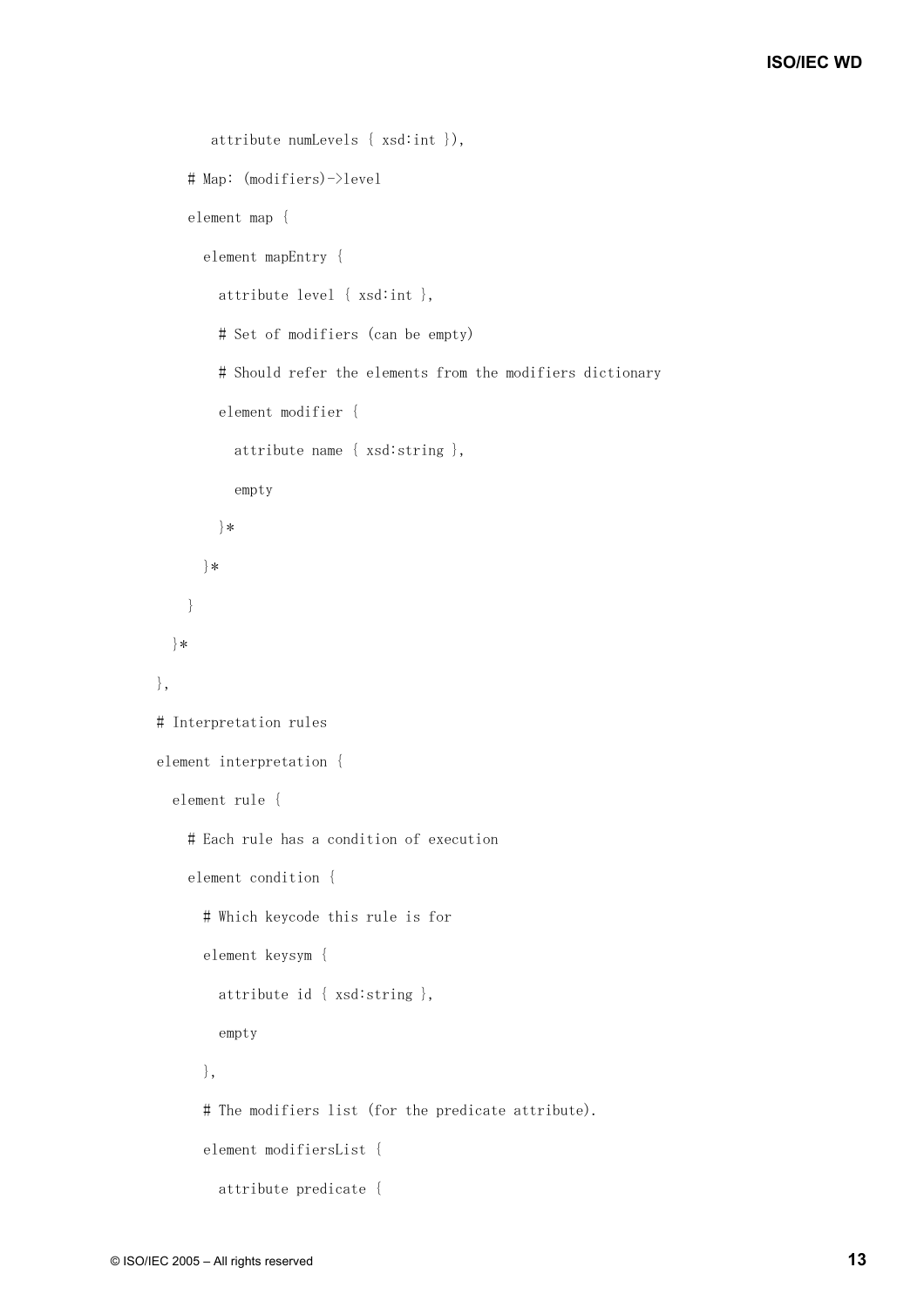```
"all" | "any" | "exactly" | "none" }?, 
            element modifier { 
             attribute name { xsd:string }, 
             empty 
           }+ 
         }? 
       }, 
       # When the rule condition is met - what the system has to do 
       element action { 
         # The action is either of ... 
         element latch { stateChangeAction } 
          | element lock { stateChangeAction } 
          | element set { stateChangeAction } 
      } 
   }* 
   } 
# Meta-information - describes the keyboard purpose
 element meta { 
   # List of countries, can be empty. ISO 3166 
   element countriesList { 
     element country { xsd:string }* 
   }, 
   # List of languages, can be empty. ISO 639 
   element languagesList { 
     element language { xsd:string }* 
   },
```
},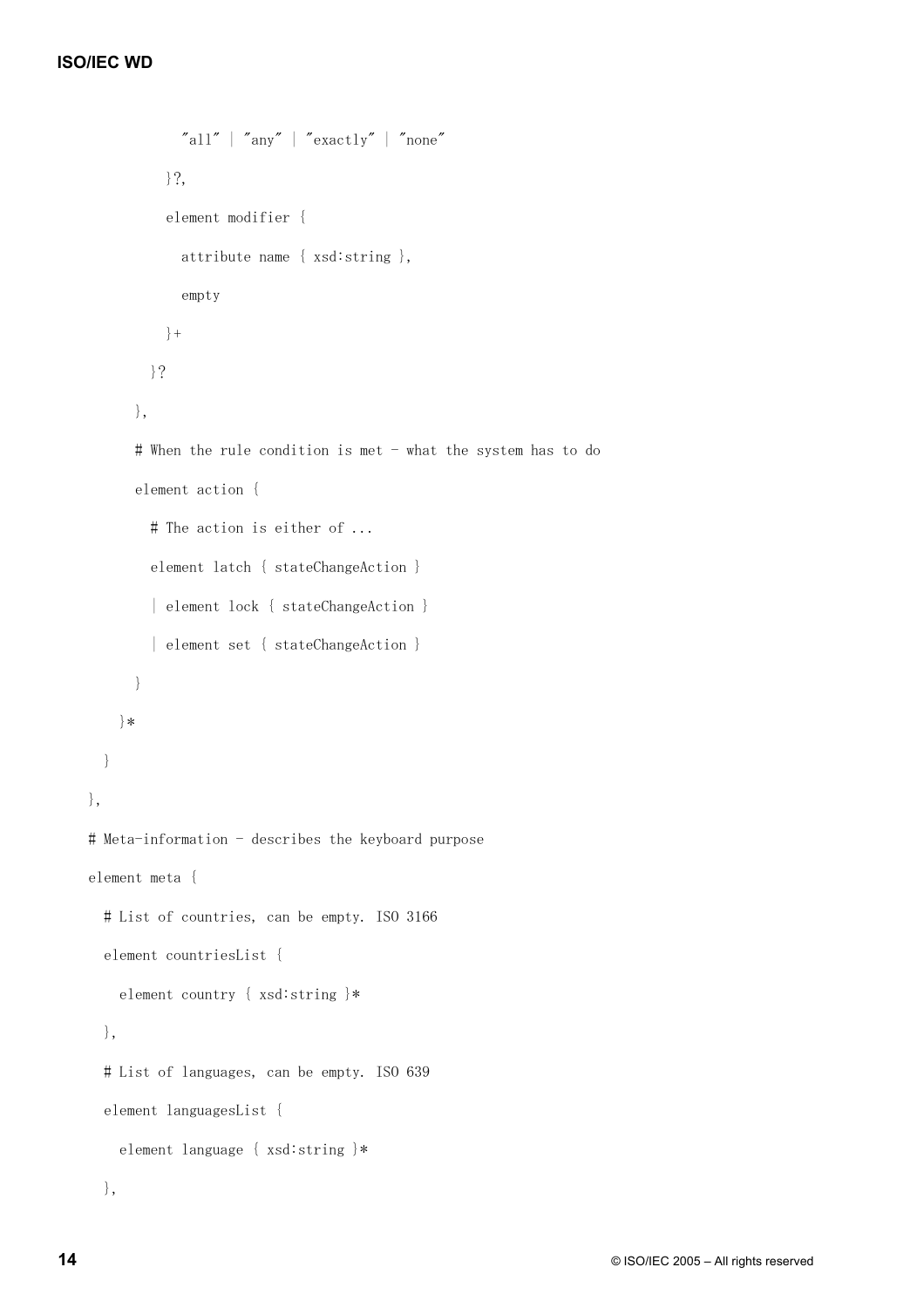```
 customProperties 
 }, 
 element nonFunctional { 
  element geometry { external "Tiny-1.2.rnc" }
 }, 
 element functional { 
   element groupList { 
     element group { 
       attribute name { xsd:string } 
     }+ 
   }, 
   # The list of the keys on the keyboard 
   element keyList { 
     element key { 
        (# Physical scancode 
        attribute scancode { xsd:int } 
        & # One keycode per key - 
           # see the keycodes dictionary above 
           attribute keycode { xsd:string }), 
       # Meta-information about the key (optional) 
        element meta { 
          # Engraving (bitmap image) 
          element engraving { 
           attribute format { "png" | "gif" | "bmp" },
            xsd:base64Binary 
         }?, 
          customProperties
```

```
 }?,
```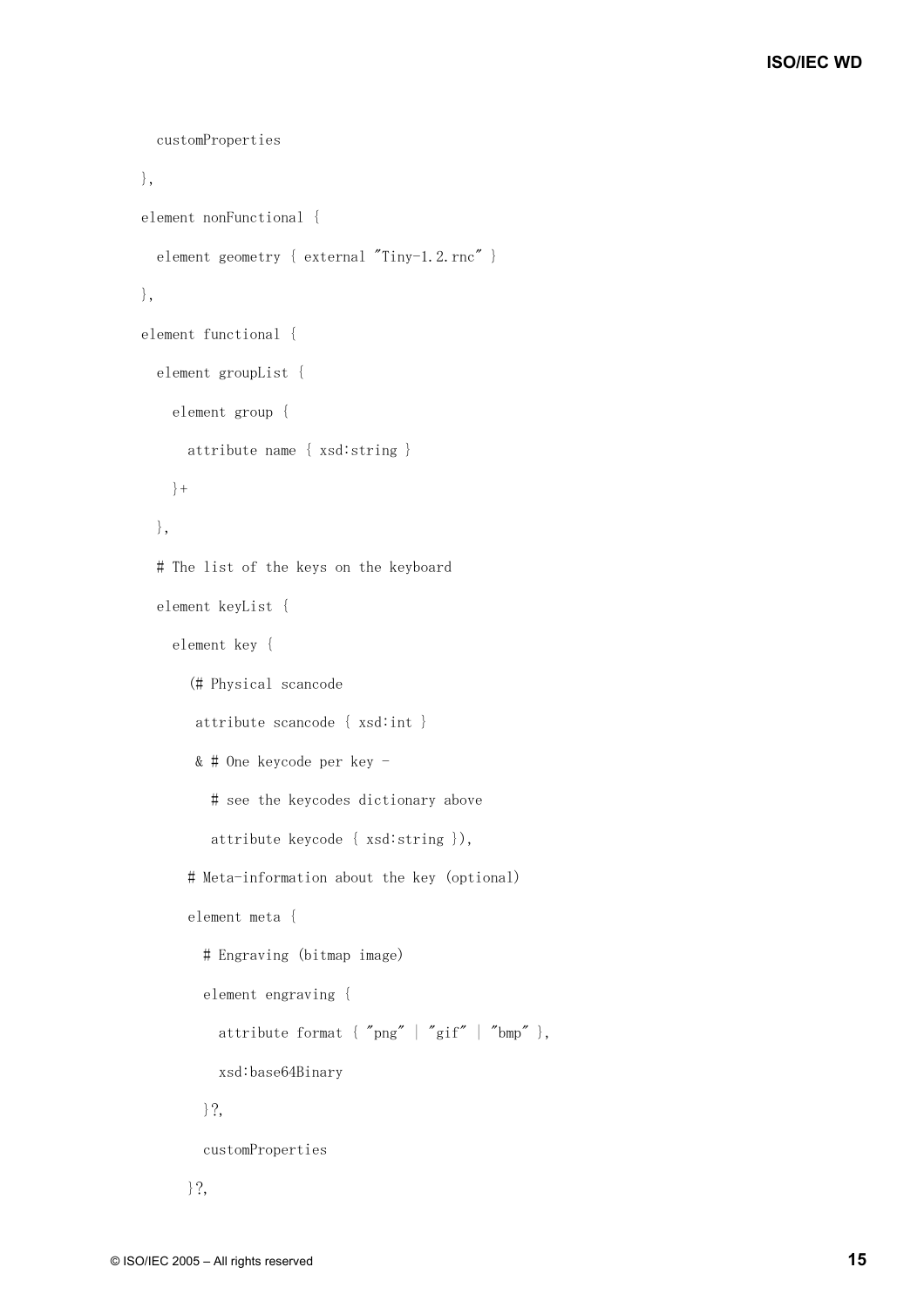```
# Each key can have 0 - N groups
     element group { 
       # For each group, a key has a type 
       attribute type { xsd:string }, 
       # Within each group, there can be multiple shift levels 
       # On each shift level, we can have either one symbol 
       # or a sequence 
       element shiftLevel { 
         element symbol { xsd:string }+ 
       }+ 
     }* 
  }+ 
 }, 
 # The list of indicators 
 element indicatorsList { 
   element indicator { 
     # Each real indicator should have a name 
     attribute name { xsd:string }, 
     element groups { 
       indicatorUse 
       # Which groups are reflected by this indicator 
     }?, 
     element modifiers { 
       indicatorUse, 
       # Which modifiers are reflected by this indicator
```
setOfModifiers

}?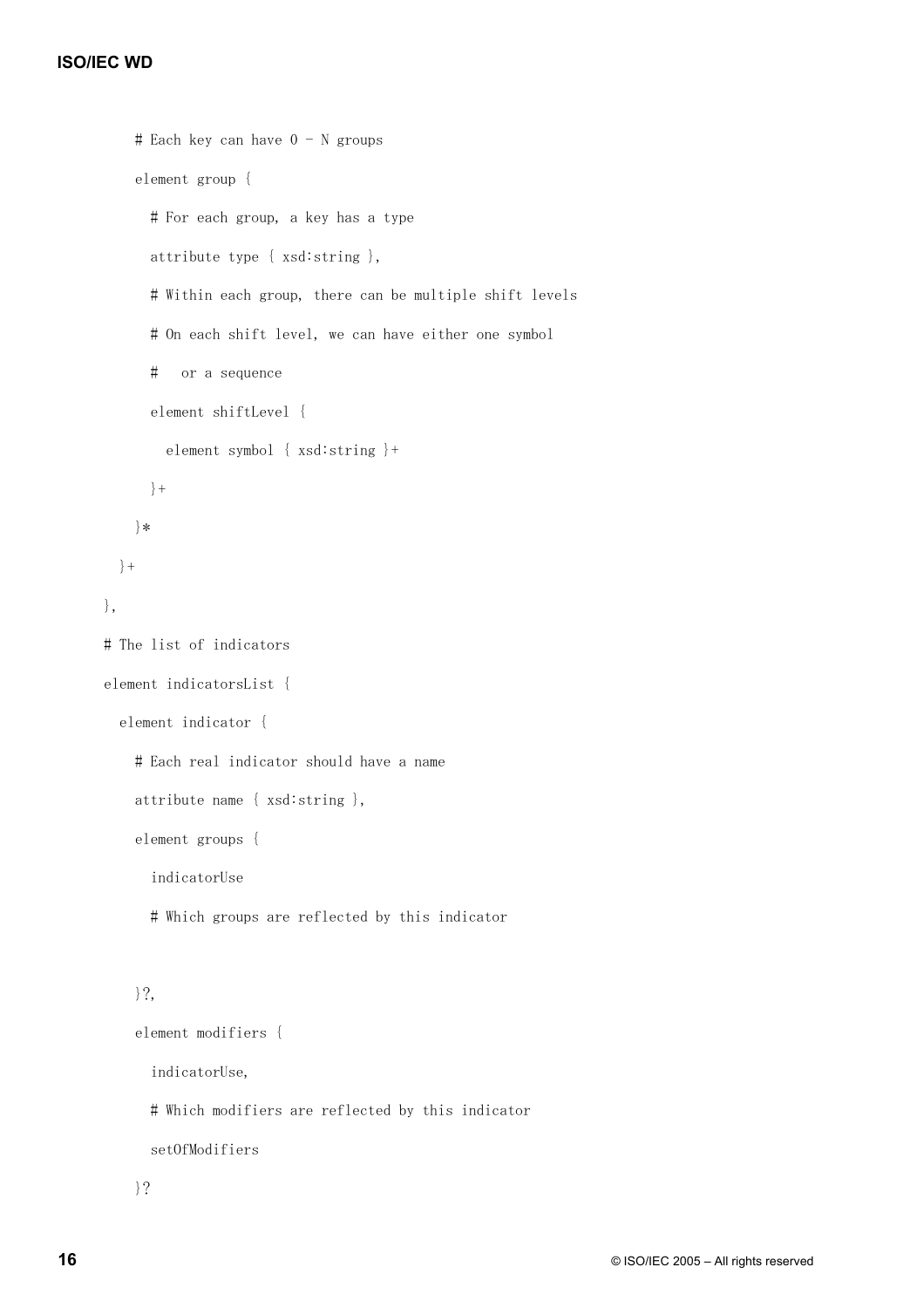}+ } } }

B.3 A description in EBNF of the keyboard format

To be supplied

## B.4 An example keyboard description

## To be supplied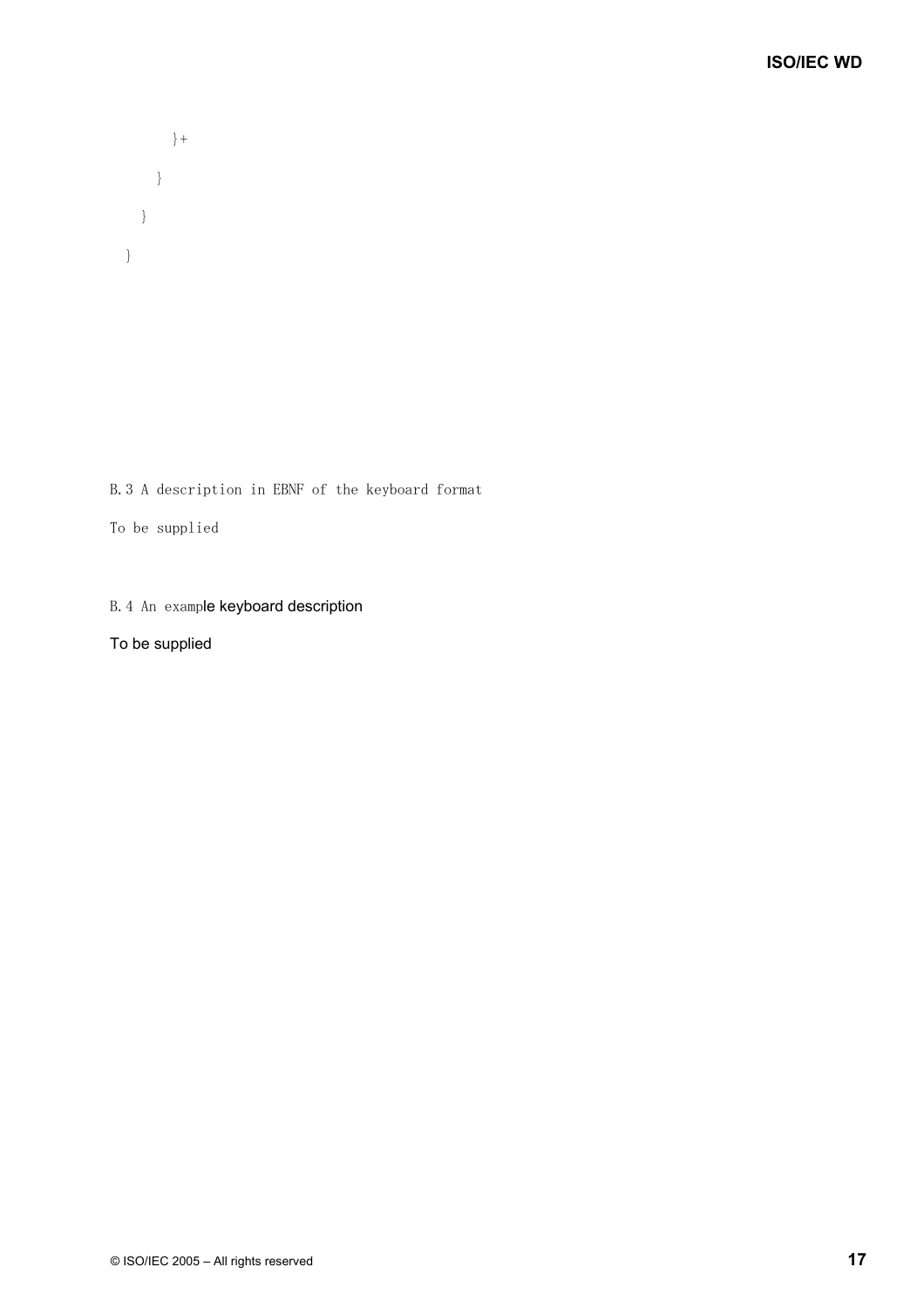# **Annex C (informative) – Brief History of computer keyboards and their associated software**

The technical evolution of PC keyboards have been through a number of phases, in the following order: 1, the original IBM PC, 2, the AT keyboard, and 3: the USB interface. In the following a description of the technical facilities of each of these phases of the interface is presented.

### A.1 The IBM keyboard

The IBM keyboard was introduced with the IBM PC in 1981. Of course a number of computer keyboards have existed before that time.

There was a small CPU imbedded in the keyboard, which controlled the keys and the sending of codes to the computer. The codes were the so-called scancodes, a value between 1 and 127. In addition a state code was submitted for every key punched, namely a "push" code when the key was pressed, and a "release" code when the key was released. The CPU was also responsible for generating repeated scancodes, when a key was pressed for a longer time. The state (push or release) was using one bit in front of the one-octet scan code being sent to the computer.

The keyboard cpu could also get an order from the computer to turn on the status of 3 lock controls, namely numeric lock (Num Lock), Caps Lock, and Scroll Lock. This also turned on a light on the keyboard for the corresponding key could be lit or turned off.

The interface between the computer and the keyboard were either a 9 pin DB9 serial interface, or a bigger 5 pin round keyboard plug. Both conformed to the V.24 interface, and there were mechanica converter cables and plugs to convert one plug to another, which only were electrical connections of corresponding pins. The interface speed was typically 9600 bits per second.

The physical layout of the IBM PC keyboard was with a row of 10 function keys at the left side, then a main section with a varying number of keys, depending on the market (country, language) to be covered. The original PC had a single editing and numeric section, and the way to switch between each other was through the NumLock key.. There were no function or special keys in the top of the keyboard.

### A.1 The AT and PS/2 keyboard

The IBM PC AT keyboard was much alike the IBM PC keyboard. It also sent keyscan and action codes to the computer, and received state change commands from the computer.

The difference was in the layout of the keyboard, where the 10 function keys to the left were moved to the top of the keyboard, and there were now 2 more (12 function keys). Furthermore an independent editing section was available while the numeric section preserved its compatibility with the first PC (toggling from an editing section to a numeric keybad was still possible through the use of the NumLock key).

The scan codes and the state codes were the transmitted on two octets rather than one octet containing both.

The PS/2 keyboard plug was a smaller round PS/2 plug with 6 pins, which were electrically compatible both with the DB9 interface and the bigger IBM PC round 5-pin plug. The PS/2 plug was often coloured blue, and was often flat or otherwise marked on the top side. Converter cables between the different plug formats existed and were common.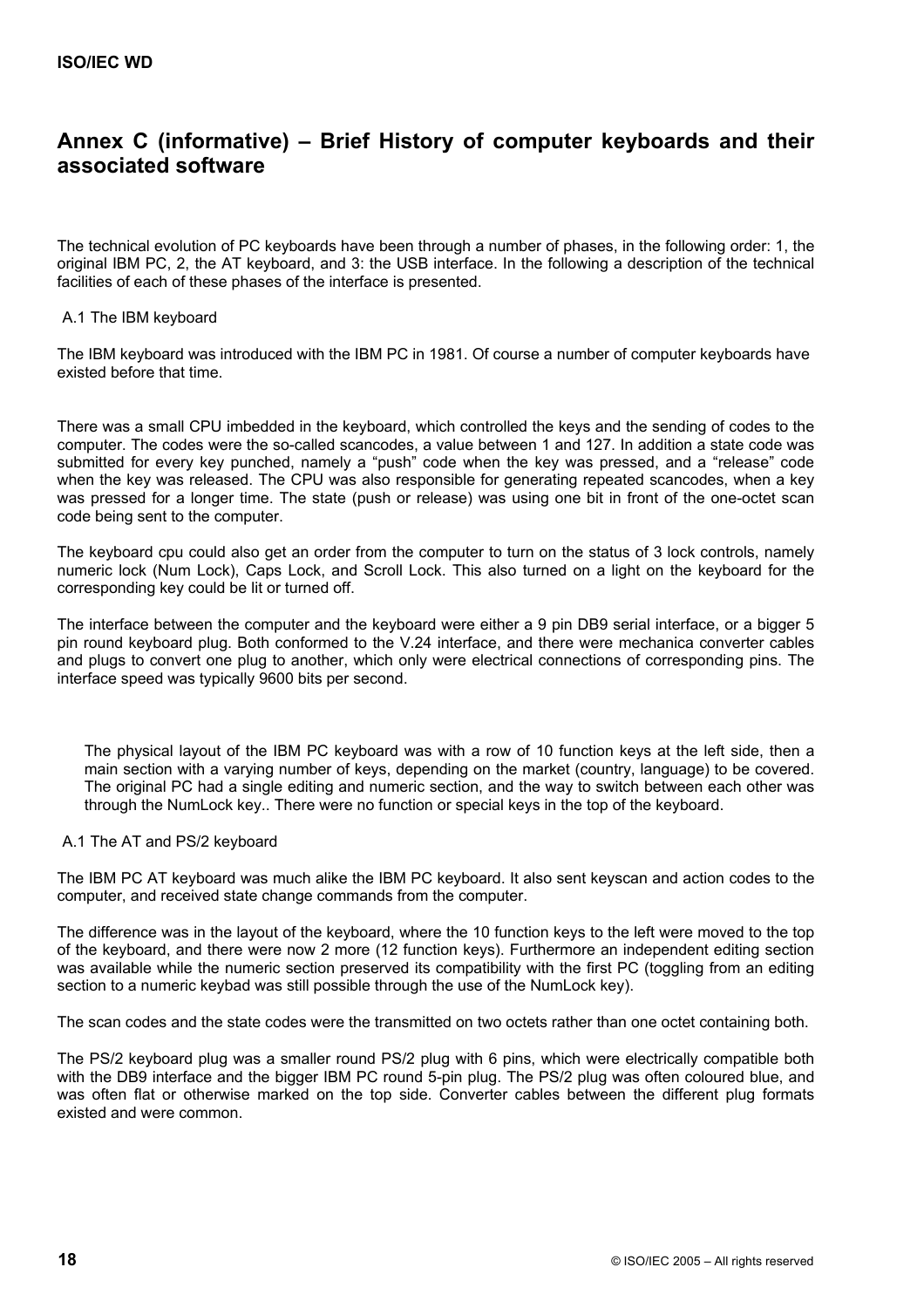#### A.1 The USB keyboard

The USB keyboard introduced a new generation of electronics for this unit. The physical layout of the keyboard was similar to the AT keyboard, with minimal modifications, but what was sent from the keyboard to the computer was different. The key code values could now be well above 127. Also more information about the keyboard could be obtained via the USB interface. Somehow the interface must be electrically and also codewise compatible, as there exists mechanical plug converters between the USB and the PS/2 interfaces.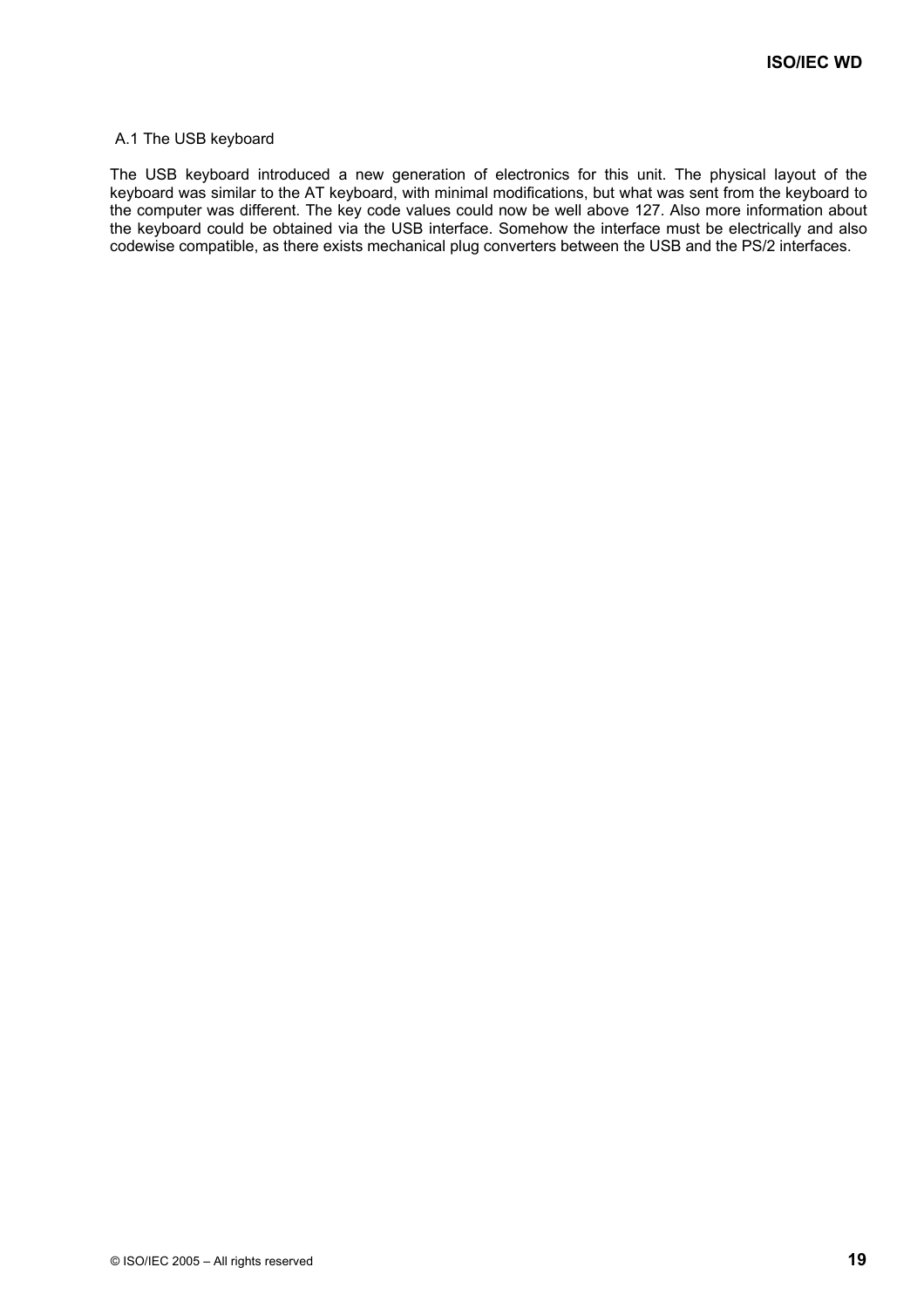# **Annex D (informative) – Format Mapping**

This Annex surveys descriptions of machine parsable keyboard description formats, that are used in different operating systems.

For each description format, first an overview of the format is given, then an example description is given, then a formal description in BNF is given and lastly a mapping between the format defined in this international standard and the industry standard description format is given. The information tries to be complete, but there may be errors in the description.

#### E.1 Microsoft keyboard drivers

To be supplied

The text will include an example generated by the MKLC program, distributed freely by Microsoft at http://www.microsoft.com/globaldev/tools/msklc.mspx

E.2 Unix/Linux X wondow xkb keybord format

The xkb format is part of the X Window graphical system.

E.2.1 xkb descriptions

To be supplied

E.2.2 xkb example

This example is a demonstration example, that is actually not a production specification, but produced for this International Standard. It is believed that the example demonstrates all uses of xkb facilities.

xkb\_keymap {

```
xkb_keycodes "xfree86+aliases(qwerty)" {
```
 $minimum = 8;$ 

- $maximum = 255;$
- $<$ ESC $>$  = 9;
- $\langle \text{AEO1} \rangle = 10$ ;
- $\langle AEO2 \rangle = 11$ ;
- $\langle A E 0 3 \rangle = 12$ ;
- $\langle AEO4 \rangle = 13$ ;
- $\langle \text{AEO5} \rangle = 14$ ;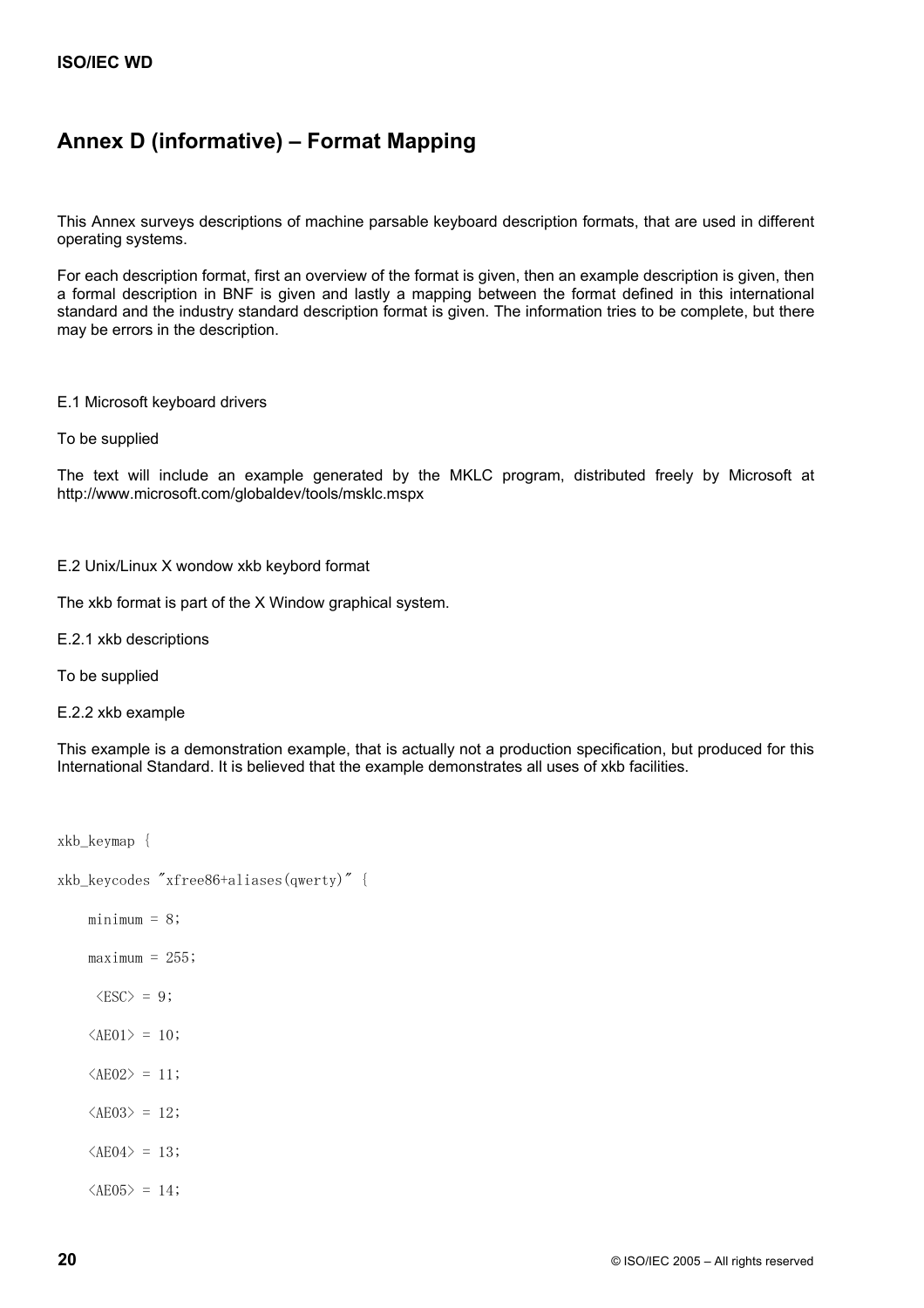| $\langle AEO6 \rangle = 15;$         |  |
|--------------------------------------|--|
| $\langle AEO7 \rangle = 16;$         |  |
| $\langle AEO8 \rangle = 17$ ;        |  |
| $\langle AEO9 \rangle = 18;$         |  |
| $\langle \text{AE10} \rangle = 19;$  |  |
| $\langle \text{AE11} \rangle = 20;$  |  |
| $\langle \text{AE12} \rangle = 21$ ; |  |
| $\langle BKSP \rangle = 22$ ;        |  |
| $TAB = 23;$                          |  |
| $\langle AD01 \rangle = 24;$         |  |
| $\langle AD02 \rangle = 25;$         |  |
| $\langle AD03 \rangle = 26;$         |  |
| $\langle AD04 \rangle = 27;$         |  |
| $\langle AD05 \rangle = 28;$         |  |
| $\langle AD06 \rangle = 29;$         |  |
| $\langle AD07 \rangle = 30;$         |  |
| $\langle AD08 \rangle = 31$ ;        |  |
| $\langle AD09 \rangle = 32;$         |  |
| $\langle AD10 \rangle = 33;$         |  |
| $\langle AD11 \rangle = 34;$         |  |
| $\langle AD12 \rangle = 35;$         |  |
| $\langle \text{RTRN} \rangle = 36$ ; |  |
| $\langle$ LCTL $\rangle$ = 37;       |  |
| $\langle AC01 \rangle = 38;$         |  |
| $\langle AC02 \rangle = 39;$         |  |
| $\langle \text{AC03} \rangle = 40$ ; |  |
| $\langle AC04 \rangle = 41;$         |  |
| $\langle \text{AC05} \rangle = 42$ ; |  |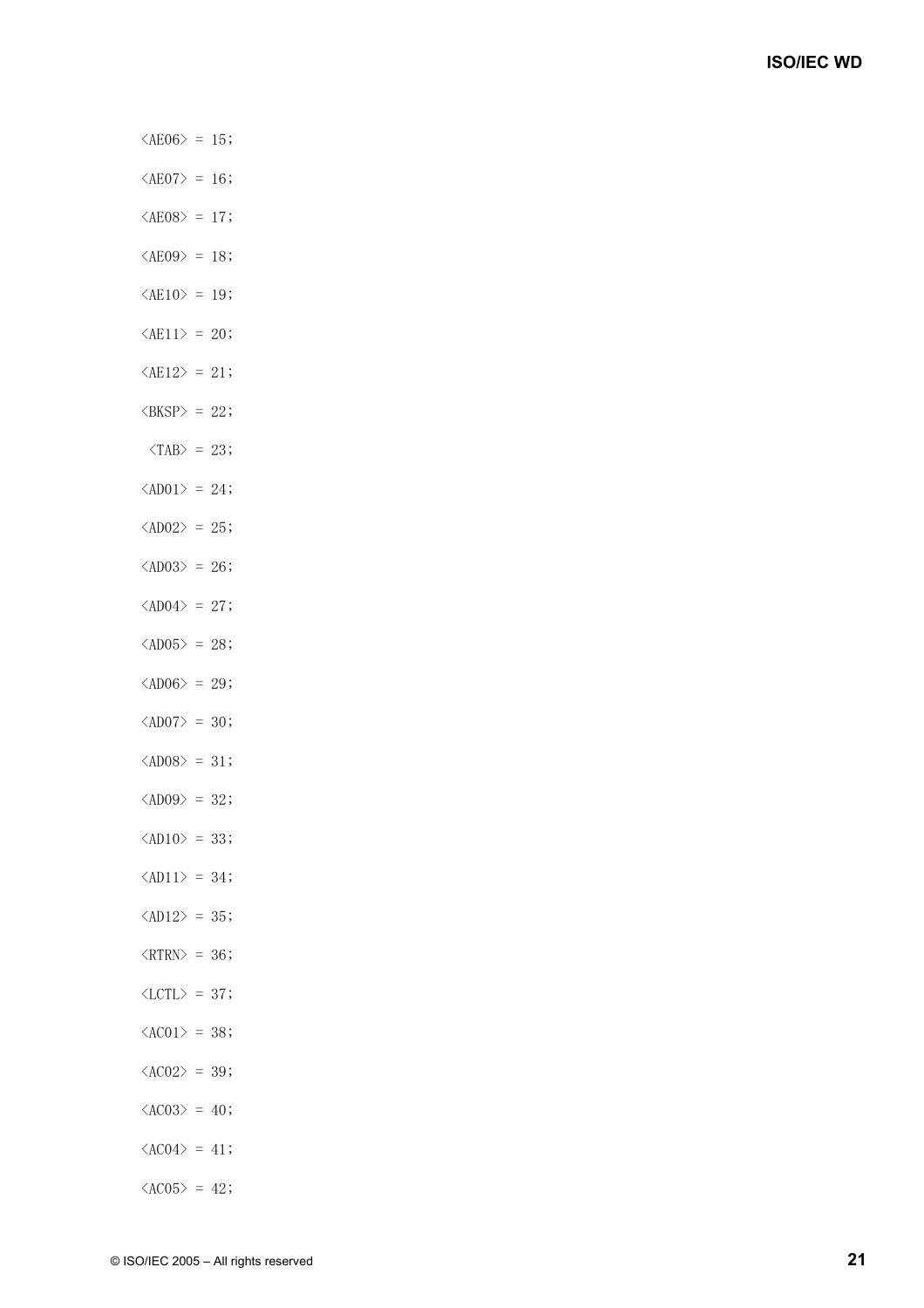- $\langle \text{AC06} \rangle = 43$ ;
- $\langle AC07 \rangle = 44$ ;
- $\langle \text{AC08} \rangle = 45$ ;
- $\langle \text{AC09} \rangle = 46$ ;
- $\langle AC10 \rangle = 47$ ;
- $\langle AC11 \rangle = 48;$
- $\langle \text{TLDE} \rangle = 49$ ;
- $\langle \text{LFSH}\rangle = 50$ ;
- $\langle BKSL \rangle = 51$ ;
- $\langle ABO1 \rangle = 52$ ;
- $\langle ABO2 \rangle = 53$ ;
- $\langle A\text{B}03 \rangle = 54$ ;
- $\langle ABO4 \rangle = 55$ ;
- $\langle A\text{B05}\rangle = 56$ ;
- $\langle ABO6 \rangle = 57$ ;
- $\langle ABO7 \rangle = 58$ ;
- $\langle ABO8 \rangle = 59$ ;
- $\langle ABO9 \rangle = 60$ ;
- $\langle AB10 \rangle = 61$ ;
- $\langle$ RTSH $\rangle$  = 62;
- $<$ KPMU> = 63;
- $\langle$ LALT $\rangle$  = 64;
- $<$ SPCE $>$  = 65;
- $\langle$ CAPS $\rangle$  = 66;
- $\langle$ FK01> = 67;
- $\langle$ FK02> = 68;
- $\langle$ FK03> = 69;
- $\langle$ FK04> = 70;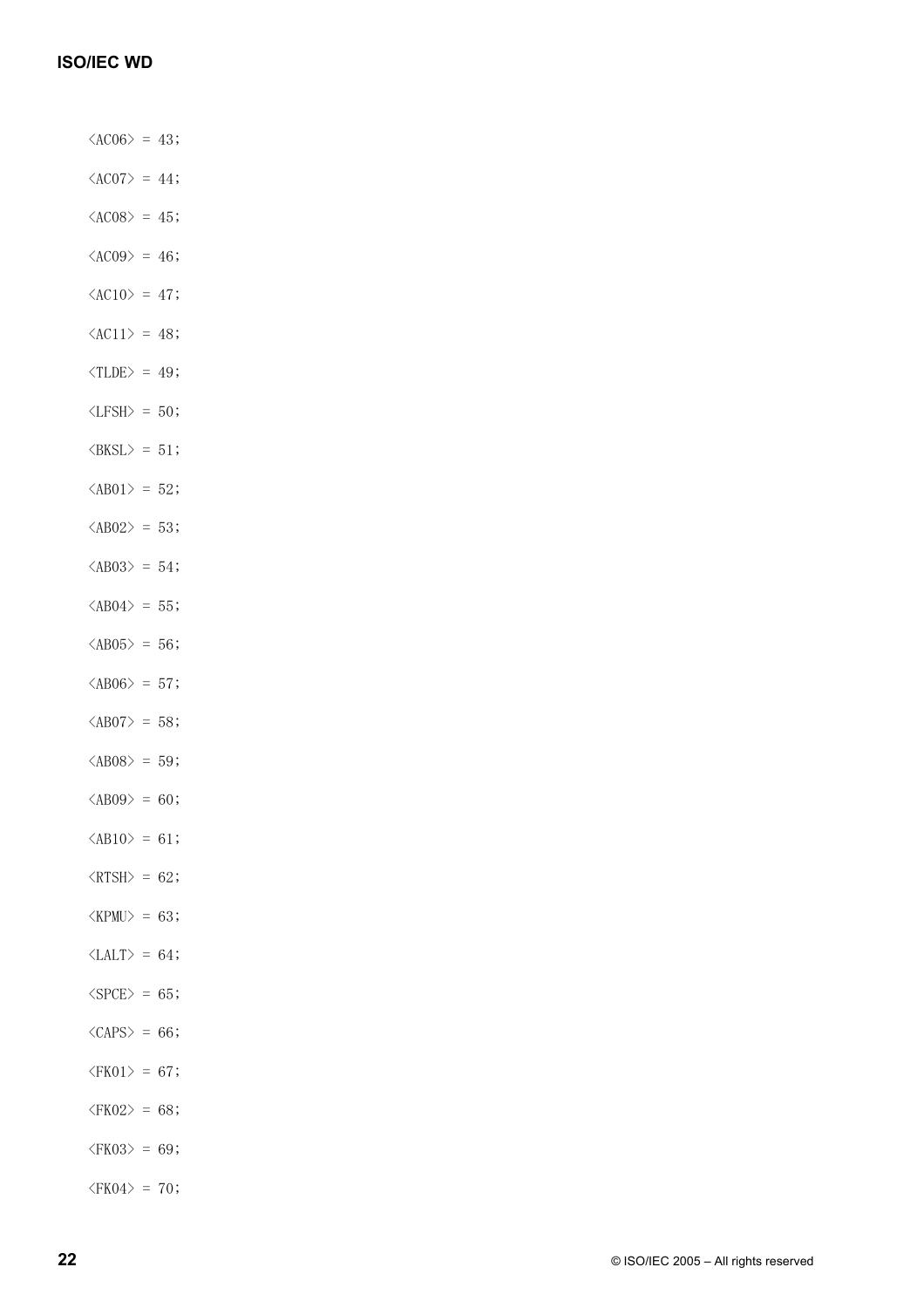| $\langle$ FK05> = 71;             |     |
|-----------------------------------|-----|
| $\langle$ FK06> =                 | 72; |
| $\langle$ FK07> =                 | 73; |
| $\langle$ FK08> =                 | 74; |
| $\langle$ FK09> =                 | 75: |
| $\langle$ FK10> =                 | 76; |
| $<$ NMLK $>$ =                    | 77; |
| $<$ SCLK $>$ =                    | 78; |
| $<\text{KP7}\rangle =$            | 79; |
| $KPS$ =                           | 80; |
| $KPP9$ = 81;                      |     |
| $KPSU$ =                          | 82; |
| $<\text{KP4}\rangle =$            | 83; |
| $<\text{KP5}>$ =                  | 84; |
| $KP6$ =                           | 85; |
| $<$ KPAD> =                       | 86; |
| $KPI$ = 87;                       |     |
| $KP2 > 88$ ;                      |     |
| $<\text{KP3}> = 89;$              |     |
| $<\!\!\text{KPO}\!\!\geq\!=$      | 90; |
| $<$ KPDL $>$ =                    | 91: |
| $<$ SYRQ> =                       | 92; |
| $<\text{MDSW}>=$                  | 93; |
| $<$ LSGT> =                       | 94; |
| $\langle$ FK11> =                 | 95; |
| $\langle$ FK12> =                 | 96; |
| $<$ HOME $>$ =                    | 97; |
| $\langle \text{UP} \rangle = 98;$ |     |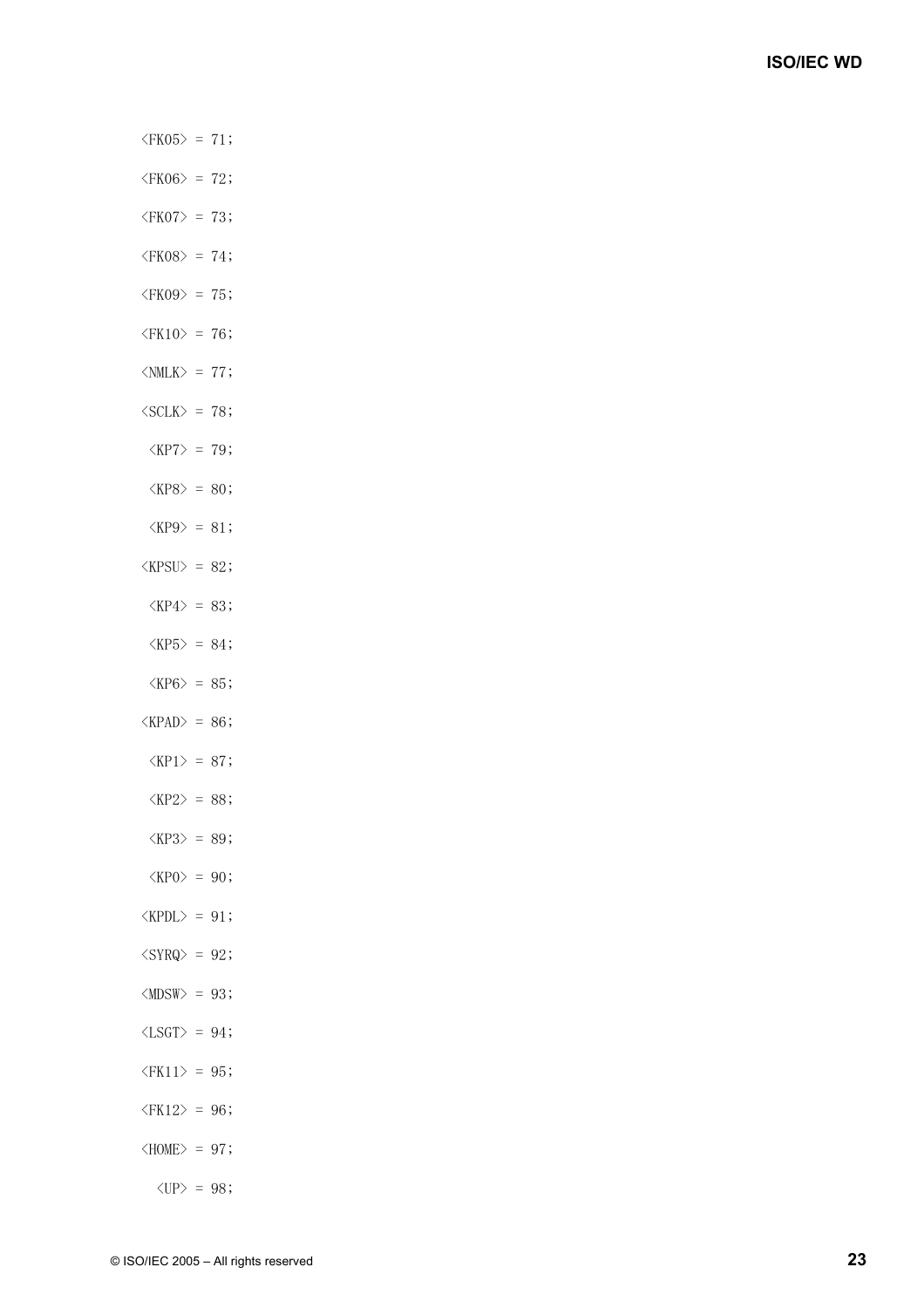- $\langle$ PGUP $\rangle$  = 99;
- $\langle \text{LEFT} \rangle = 100$ ;
- $\langle \text{RGHT} \rangle = 102$ ;
- $\langle END \rangle = 103$ ;
- $\langle$ DOWN $\rangle$  = 104;
- $\langle PQDN \rangle = 105;$
- $\langle$ INS> = 106;
- $\langle \text{DELE}\rangle = 107$ ;
- $KPEN$  = 108;
- $\langle \text{RCTL} \rangle = 109$ ;
- $\langle PAUS \rangle = 110$ ;
- $<$ PRSC> = 111;
- $KPPV$  = 112;
- $\langle \text{RALT} \rangle = 113$ ;
- $\langle$ BRK $\rangle$  = 114;
- $\langle$ LWIN> = 115;
- $\langle$ RWIN> = 116;
- $\langle \text{MENU} \rangle = 117$ ;
- $\langle$ FK13> = 118;
- $\langle$ FK14> = 119;
- $\langle$ FK15> = 120;
- $\langle$ FK16> = 121;
- $\langle$ FK17> = 122;
- $KPPC$  = 123;
- $\langle$ LVL3> = 124;
- $\langle \text{ALT} \rangle = 125$ ;
- $KPEQ$  = 126;
- $\langle \text{SUPR} \rangle = 127$ ;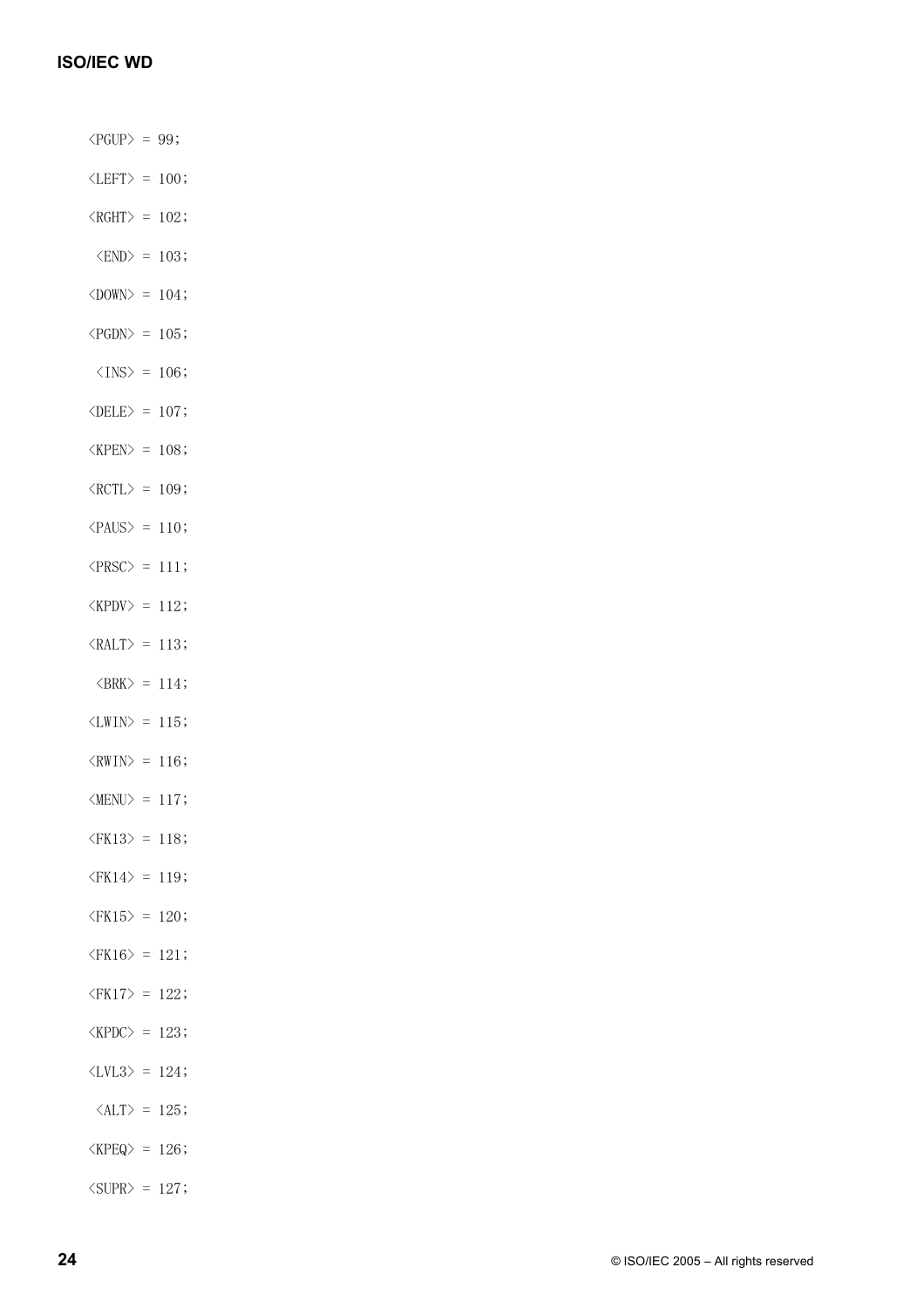$\langle$ HYPR $\rangle$  = 128;  $<$ XFER> = 129;  $\langle 102 \rangle = 130;$  $\langle \text{NFER}\rangle = 131$ ;  $\langle 104 \rangle = 132;$  $\langle \text{AE13}\rangle = 133$ ;  $\langle 106 \rangle = 134$ ;  $\langle 107 \rangle = 135;$  $\langle 108 \rangle = 136$ ;  $\langle 109 \rangle = 137$ ;  $\langle$ I0A> = 138;  $\langle 10B \rangle = 139;$  $\langle 10C \rangle = 140$ ;  $\langle 10D \rangle = 141$ ;  $\langle 10E \rangle = 142$ ;  $\langle$ I0F> = 143;  $\langle 110 \rangle = 144$ ;  $\langle 111 \rangle = 145;$  $\langle 112 \rangle = 146$ ;  $\langle 113 \rangle = 147$ ;  $\langle 114 \rangle = 148$ ;  $\langle 115 \rangle = 149;$  $\langle 116 \rangle = 150$ ;  $\langle 117 \rangle = 151;$  $\langle 118 \rangle = 152$ ;  $\langle 119 \rangle = 153;$  $\langle 11A \rangle = 154$ ;  $\langle I1B \rangle = 155$ ;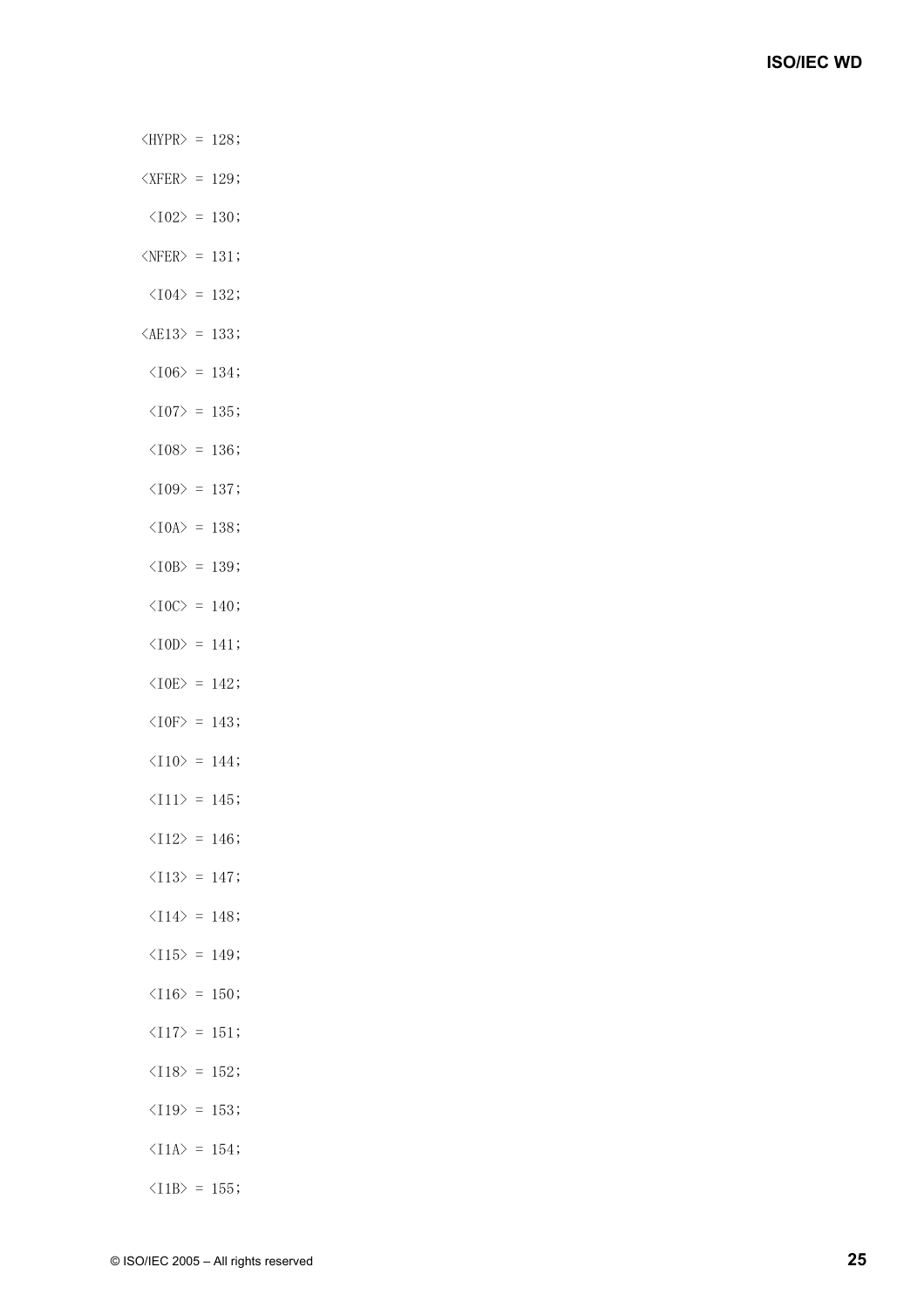$\langle \text{META} \rangle = 156$ ;

 $<$ K59> = 157;

 $\langle$ I1E> = 158;

 $\langle$ I1F> = 159;

 $\langle 120 \rangle = 160;$ 

 $\langle 121 \rangle = 161;$ 

 $\langle 122 \rangle = 162$ ;

 $\langle 123 \rangle = 163$ ;

 $\langle 124 \rangle = 164$ ;

 $\langle 125 \rangle = 165;$ 

 $\langle 126 \rangle = 166$ ;

 $\langle 127 \rangle = 167;$ 

 $\langle 128 \rangle = 168$ ;

 $\langle 129 \rangle = 169;$ 

 $\langle$ K5A> = 170;

 $\langle I2B \rangle = 171$ ;

 $\langle 12C \rangle = 172$ ;

 $\langle 12D \rangle = 173$ ;

 $\langle$ I2E> = 174;

 $\langle$ I2F> = 175;

 $\langle 130 \rangle = 176$ ;

 $\langle 131 \rangle = 177$ ;

 $\langle 132 \rangle = 178$ ;

 $\langle 133 \rangle = 179;$ 

 $\langle$ K5B> = 181;

 $\langle 134 \rangle = 180;$ 

 $\langle$ K5D> = 182;

 $<$ K5E> = 183;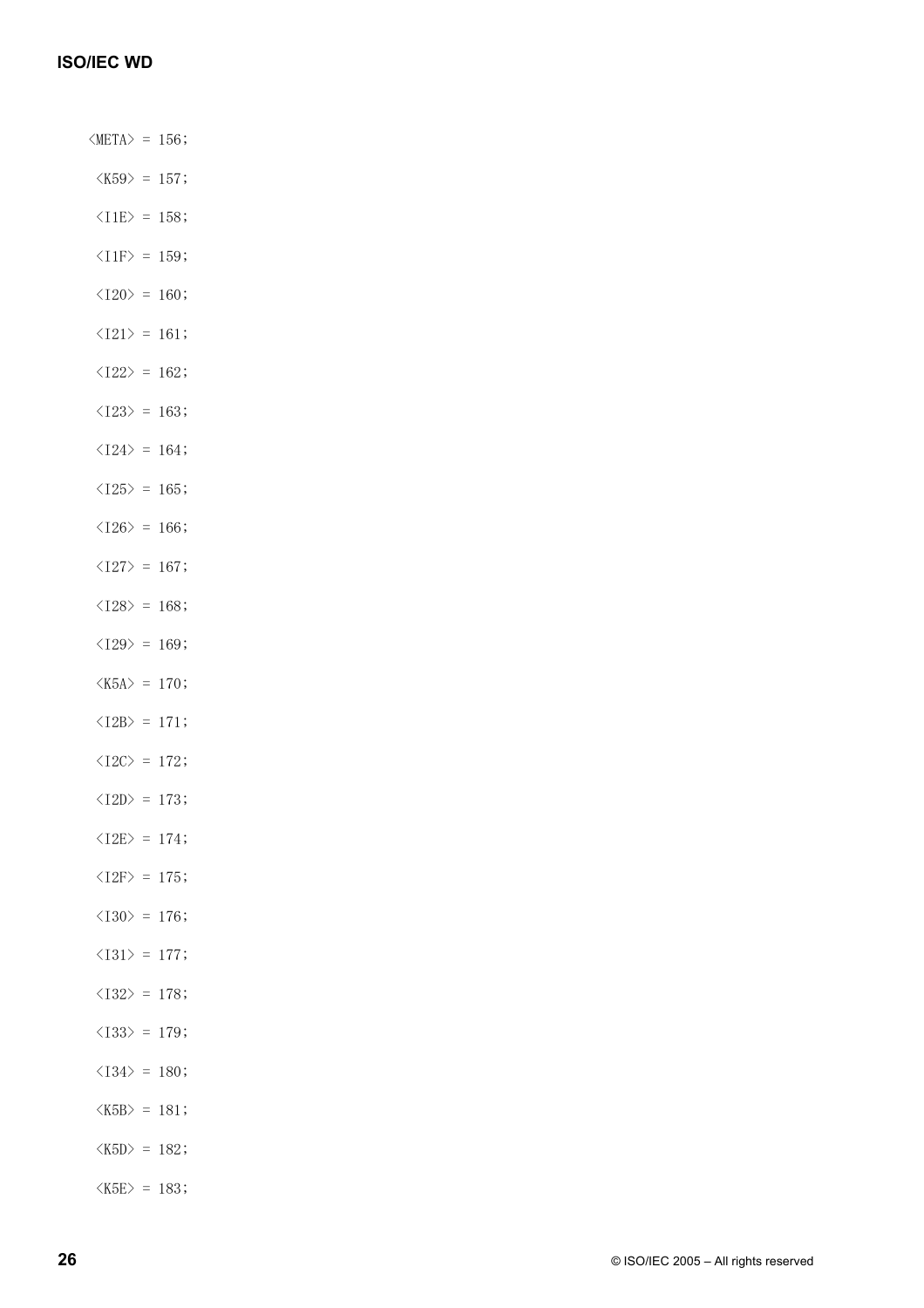| $<$ K5F> = 184;                   |      |
|-----------------------------------|------|
| $\langle 139 \rangle =$           | 185; |
| $\langle$ I3A> =                  | 186; |
| $\langle 13B \rangle =$           | 187; |
| $\langle 13C \rangle$ =           | 188; |
| $K62$ =                           | 189; |
| $<$ K63> =                        | 190; |
| $<$ K64> =                        | 191; |
| $<\text{K65}$ =                   | 192; |
| $<$ K66> =                        | 193; |
| $\langle 142 \rangle$ =           | 194; |
| $\langle 143 \rangle =$           | 195; |
| $\langle 144 \rangle$ =           | 196; |
| $\langle 145 \rangle =$           | 197; |
| $<$ K67> =                        | 198; |
| $<$ K68> =                        | 199; |
| $K69$ = 200;                      |      |
| $<$ K6A> = 201;                   |      |
| $\langle 14A \rangle = 202;$      |      |
| $<\text{K6B}$ = 203;              |      |
| $<\!\!\mathrm{K6C}\!\!\!>$ = 204; |      |
| $<\text{K6D}$ = 205;              |      |
| $<$ K6E> = 206;                   |      |
| $<$ K6F> = 207;                   |      |
| $\langle HKTG \rangle = 208;$     |      |
| $\langle K71 \rangle = 209;$      |      |
| $<\frac{K}{2} > 210$ ;            |      |
| $\langle AB11 \rangle = 211;$     |      |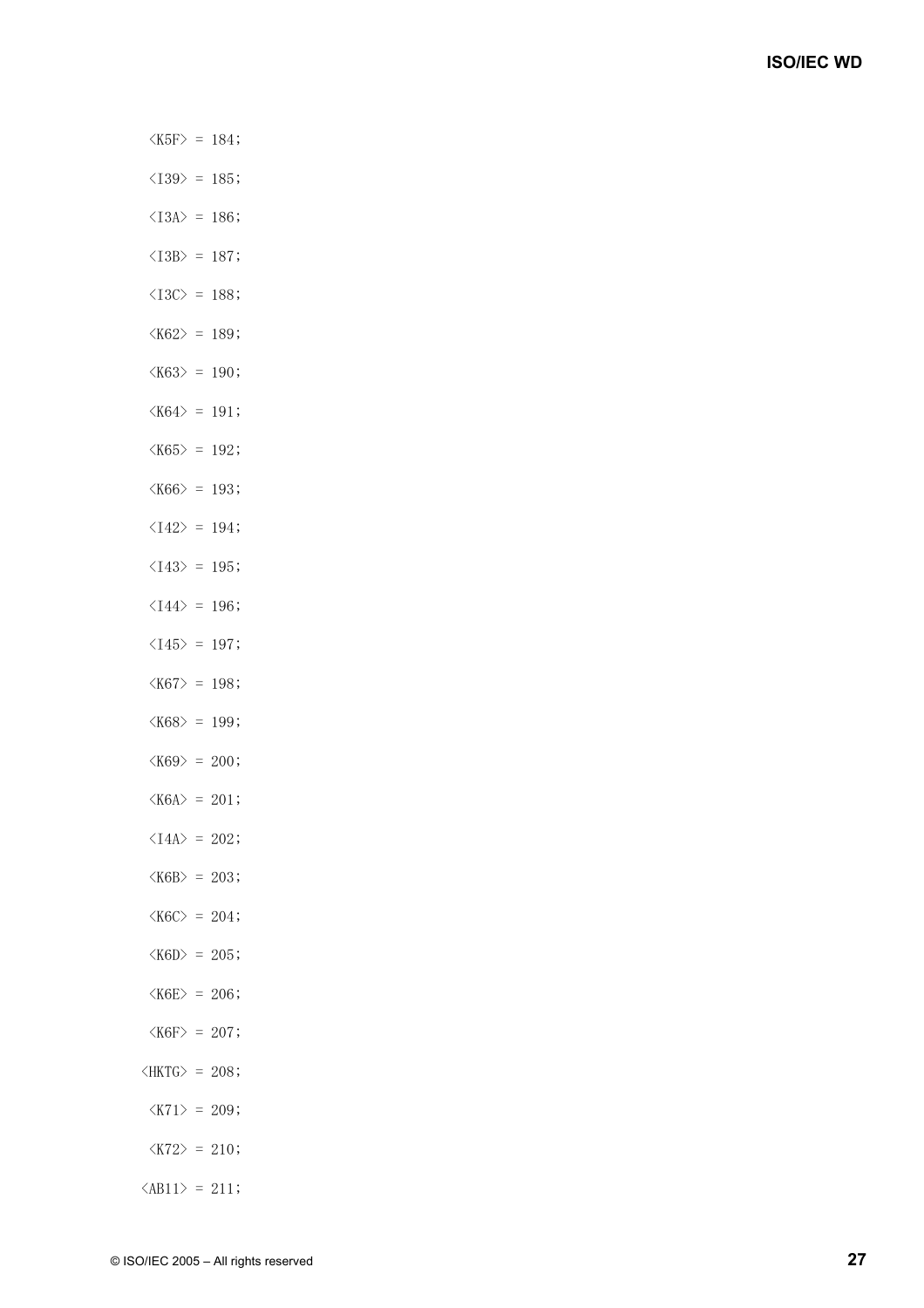- $\langle 154 \rangle = 212$ ;
- $\langle 155 \rangle = 213;$
- $\langle 156 \rangle = 214$ ;
- $\langle 157 \rangle = 215;$
- $\langle 158 \rangle = 216$ ;
- $\langle 159 \rangle = 217$ ;
- $\langle 15A \rangle = 218$ ;
- $\langle$ K74> = 219;
- $\langle K75 \rangle = 220$ ;
- $\langle K76 \rangle = 221$ ;
- $\langle 15E \rangle = 222$ ;
- $\langle 15F \rangle = 223$ ;
- $\langle 160 \rangle = 224$ ;
- $\langle 161 \rangle = 225;$
- $\langle 162 \rangle = 226;$
- $\langle 163 \rangle = 227;$
- $\langle 164 \rangle = 228;$
- $\langle 165 \rangle = 229;$
- $\langle 166 \rangle = 230;$
- $\langle 167 \rangle = 231$ ;
- $\langle 168 \rangle = 232$ ;
- $\langle 169 \rangle = 233;$
- $\langle 16A \rangle = 234$ ;
- $\langle 16B \rangle = 235;$
- $\langle 16C \rangle = 236$ ;
- $\langle 16D \rangle = 237$ ;
- $\langle 16E \rangle = 238$ ;
- $\langle 16F \rangle = 239$ ;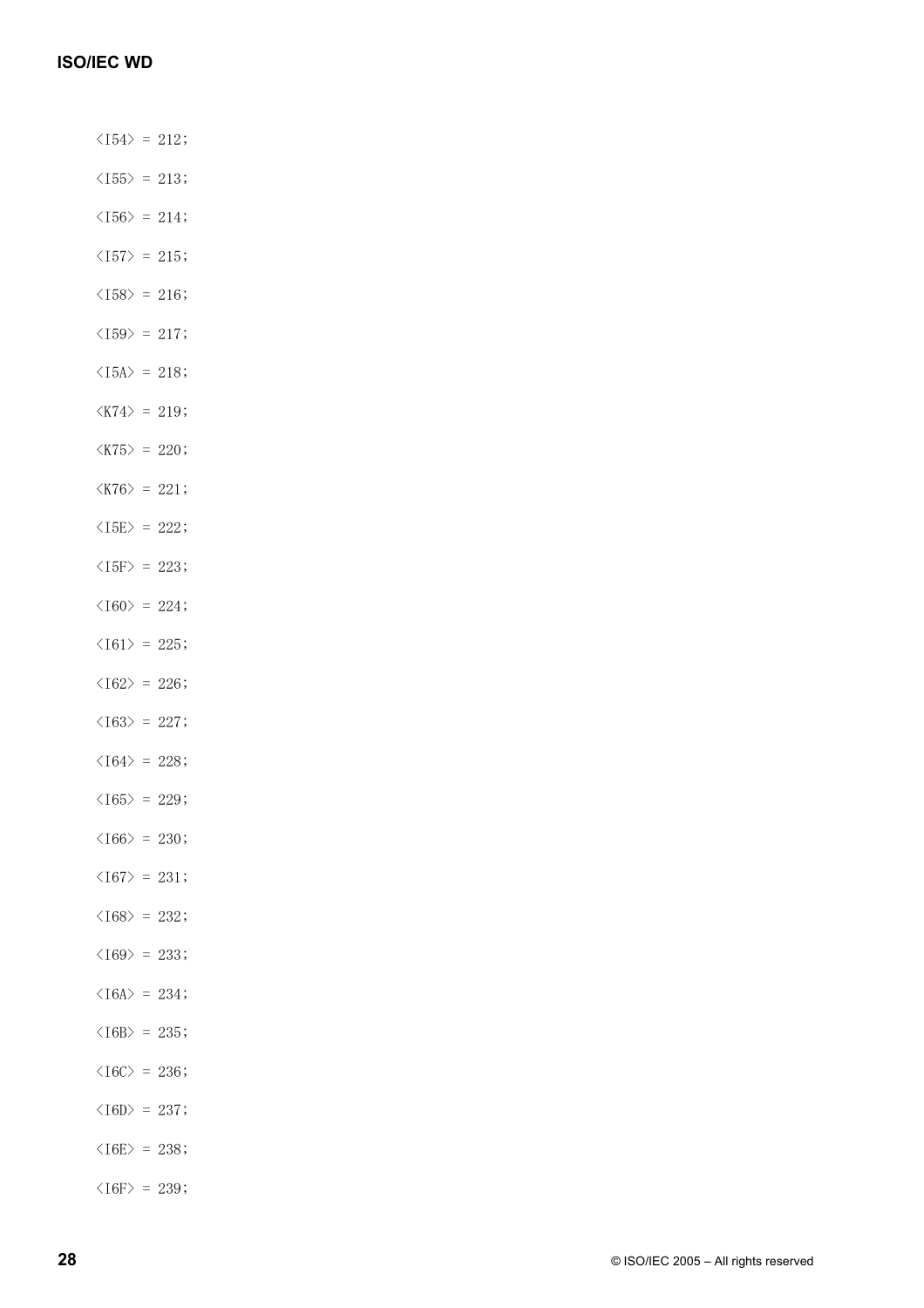```
\langle 170 \rangle = 240;\langle 171 \rangle = 241;
 \langle 172 \rangle = 242;\langle 173 \rangle = 243;\langle 174 \rangle = 244;
 \langle 175 \rangle = 245;\langle 176 \rangle = 246;
 \langle 177 \rangle = 247;\langle 178 \rangle = 248;
 \langle 179 \rangle = 249;\langleI7A> = 250;
 \langleI7B> = 251;
 \langle 17C \rangle = 252;
 \langleI7D> = 253;
 \langleI7E> = 254;
 \langleI7F> = 255;
indicator 1 = "Caps Lock";
indicator 2 = "Num Lock";
 indicator 3 = "Scroll Lock"; 
 virtual indicator 4 = "Shift Lock"; 
 virtual indicator 5 = "Group 2"; 
virtual indicator 6 =  "Mouse Keys";
 alias <HZTG> = <TLDE>; 
alias \langle HNGL \rangle = \langle FK16 \rangle;
 alias <HJCV> = <FK17>; 
alias \langle 101 \rangle = \langle XFER \rangle;
alias \langle 103 \rangle = \langle NFER \rangle;
alias \langle 105 \rangle = \langle AE13 \rangle;
```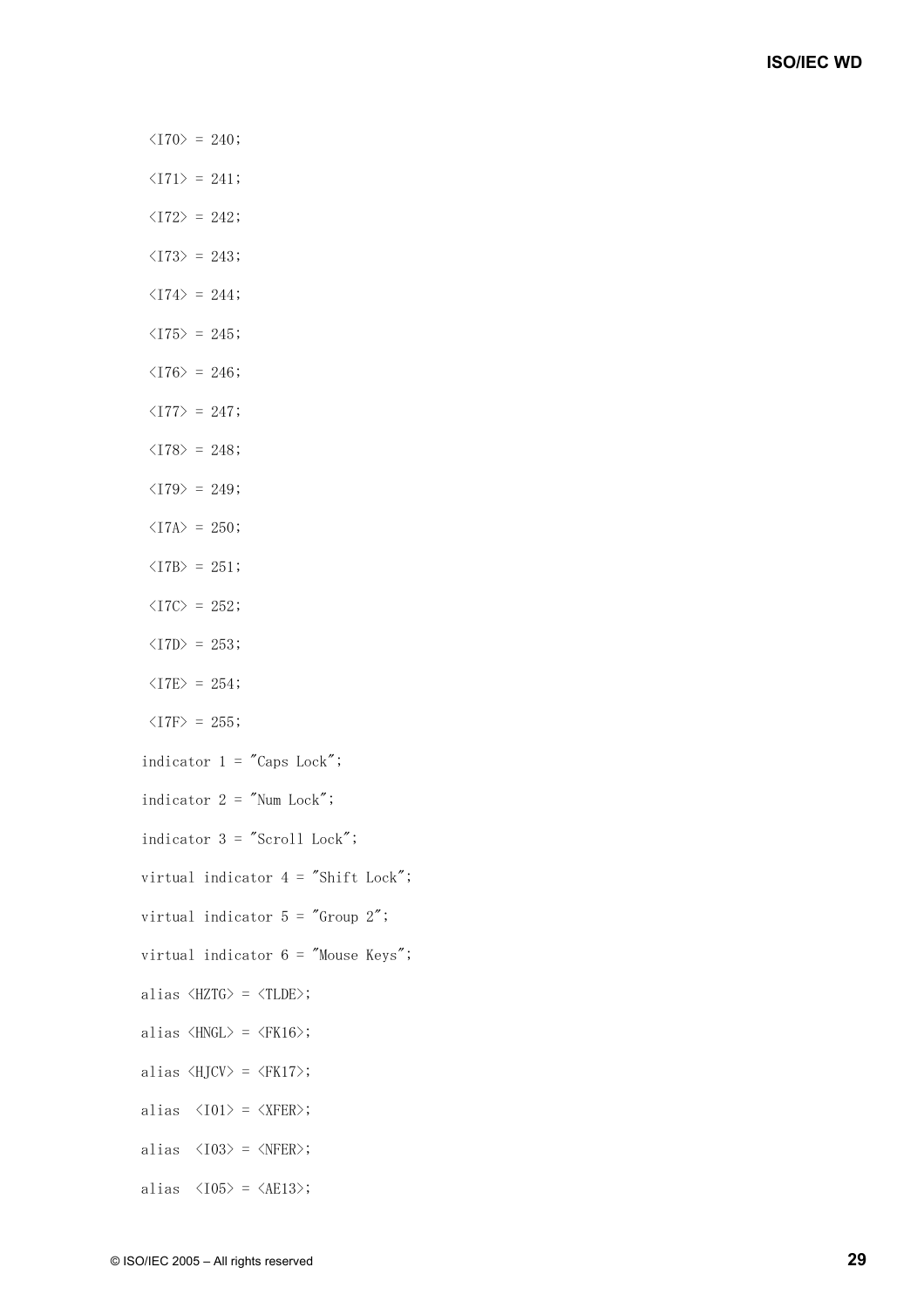alias <K5C> = <KPEQ>;

- alias  $\langle$ K70> =  $\langle$ HKTG>; alias  $\langle K73 \rangle = \langle AB11 \rangle$ ; alias <LMTA> = <LWIN>; alias <RMTA> = <RWIN>; alias  $\langle COMP \rangle = \langle MENU \rangle$ ; alias  $\langle$  POWR $\rangle$  =  $\langle$  IOC $\rangle$ ; alias  $\langle \text{MUTE} \rangle = \langle \text{I0D} \rangle$ ; alias  $\langle \text{VOL-}\rangle = \langle \text{IOE}\rangle$ ; alias  $\langle \text{VOL+}\rangle = \langle \text{IOF}\rangle$ ; alias  $\langle \text{HELP} \rangle = \langle \text{I10} \rangle$ ; alias  $\langle$ STOP $\rangle$  =  $\langle$ I11 $\rangle$ ; alias  $\langle \text{AGAI} \rangle = \langle \text{I12} \rangle$ ; alias  $\langle PROP \rangle = \langle 113 \rangle$ ; alias  $\langle$  UNDO $\rangle$  =  $\langle$  I14 $\rangle$ ; alias  $\langle \text{FRNT} \rangle = \langle 115 \rangle$ ; alias  $\langle \text{COPY} \rangle = \langle \text{I16} \rangle$ ; alias  $\langle$ OPEN $\rangle$  =  $\langle$ I17 $\rangle$ ; alias  $\langle$  PAST $\rangle$  =  $\langle$  I18 $\rangle$ ; alias  $\langle \text{FIND} \rangle = \langle \text{I19} \rangle$ ; alias  $\langle$ CUT> =  $\langle$ I1A>; alias  $\langle ALGR \rangle = \langle RALT \rangle$ ; alias  $\langle LatQ \rangle = \langle AD01 \rangle$ ; alias <LatW> = <AD02>; alias <LatE> = <AD03>; alias  $\langle \text{LatR} \rangle = \langle \text{AD04} \rangle$ ; alias  $\langle LatT \rangle = \langle AD05 \rangle$ ;
- alias <LatY> = <AD06>;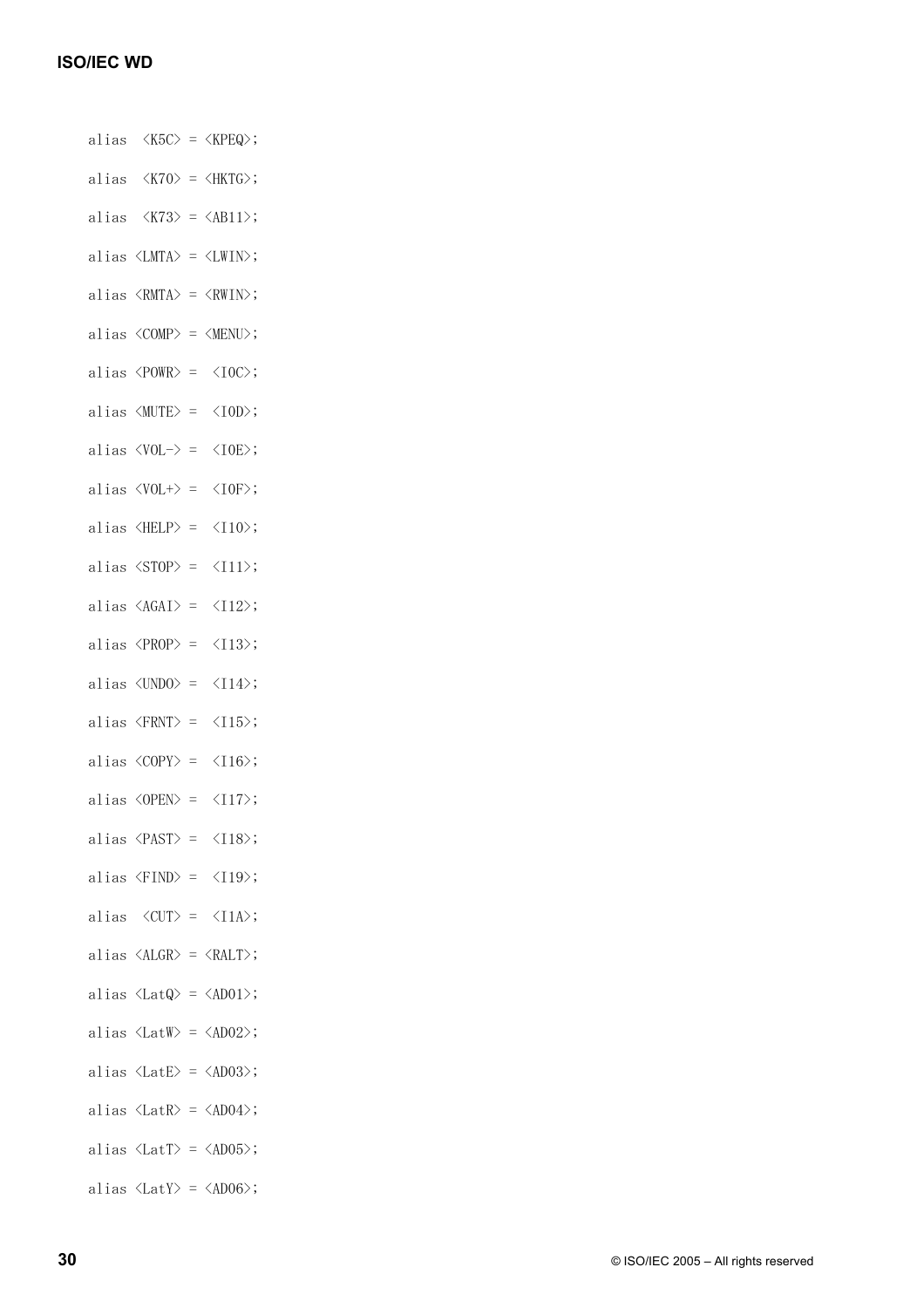alias  $\langle LatU \rangle = \langle AD07 \rangle$ ; alias  $\langle LatI \rangle = \langle AD08 \rangle$ ; alias  $\langle \text{Lat0} \rangle = \langle \text{AD09} \rangle$ ; alias  $\langle LatP \rangle = \langle AD10 \rangle$ ; alias <LatA> = <AC01>; alias  $\langle \text{LatS} \rangle = \langle \text{AC02} \rangle$ ; alias  $\langle \text{LatD} \rangle = \langle \text{AC03} \rangle$ ; alias <LatF> = <AC04>; alias  $\langle \text{LatG} \rangle = \langle \text{AC05} \rangle$ ; alias  $\langle \text{LatH} \rangle = \langle \text{AC06} \rangle$ ; alias  $\langle LatJ \rangle = \langle AC07 \rangle$ ; alias  $\langle \text{LatK} \rangle = \langle \text{AC08} \rangle$ ; alias  $\langle \text{LatL} \rangle = \langle \text{AC09} \rangle$ ; alias  $\langle LatZ\rangle = \langle ABO1\rangle$ ; alias  $\langle LatX \rangle = \langle ABO2 \rangle$ ; alias  $\langle \text{LatC} \rangle = \langle \text{AB03} \rangle$ ; alias  $\langle LatV\rangle = \langle AB04\rangle$ ; alias <LatB> = <AB05>; alias  $\langle \text{LatN} \rangle = \langle \text{AB06} \rangle$ ; alias <LatM> = <AB07>;

```
xkb_types "complete" {
```
};

virtual\_modifiers NumLock, Alt, LevelThree, ScrollLock, LevelFive, AltGr, Meta, Super, Hyper;

type "ONE\_LEVEL" {

modifiers= none;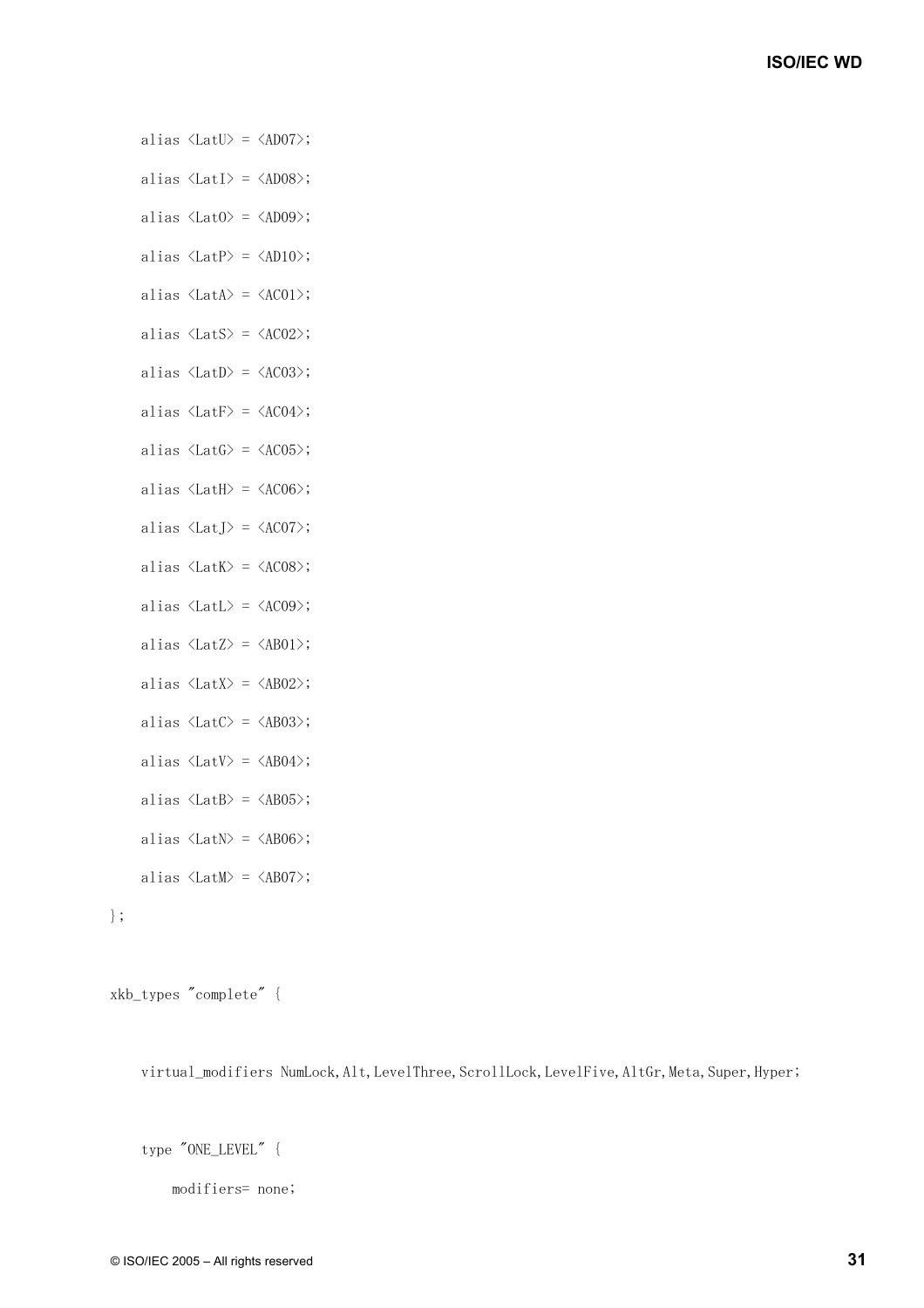```
 level_name[Level1]= "Any"; 
 }; 
 type "TWO_LEVEL" { 
     modifiers= Shift; 
     map[Shift]= Level2; 
     level_name[Level1]= "Base"; 
     level_name[Level2]= "Shift";
```
#### };

```
 type "ALPHABETIC" {
```

```
 modifiers= Shift+Lock;
```
map[Shift]= Level2;

map[Lock]= Level2;

level\_name[Level1]= "Base";

level\_name[Level2]= "Caps";

## };

```
 type "KEYPAD" {
```

```
 modifiers= Shift+NumLock; 
 map[Shift]= Level2; 
 map[NumLock]= Level2; 
 level_name[Level1]= "Base"; 
 level_name[Level2]= "Number";
```

```
 type "SHIFT+ALT" { 
     modifiers= Shift+Alt; 
     map[Shift+Alt]= Level2; 
     level_name[Level1]= "Base"; 
     level_name[Level2]= "Shift+Alt";
```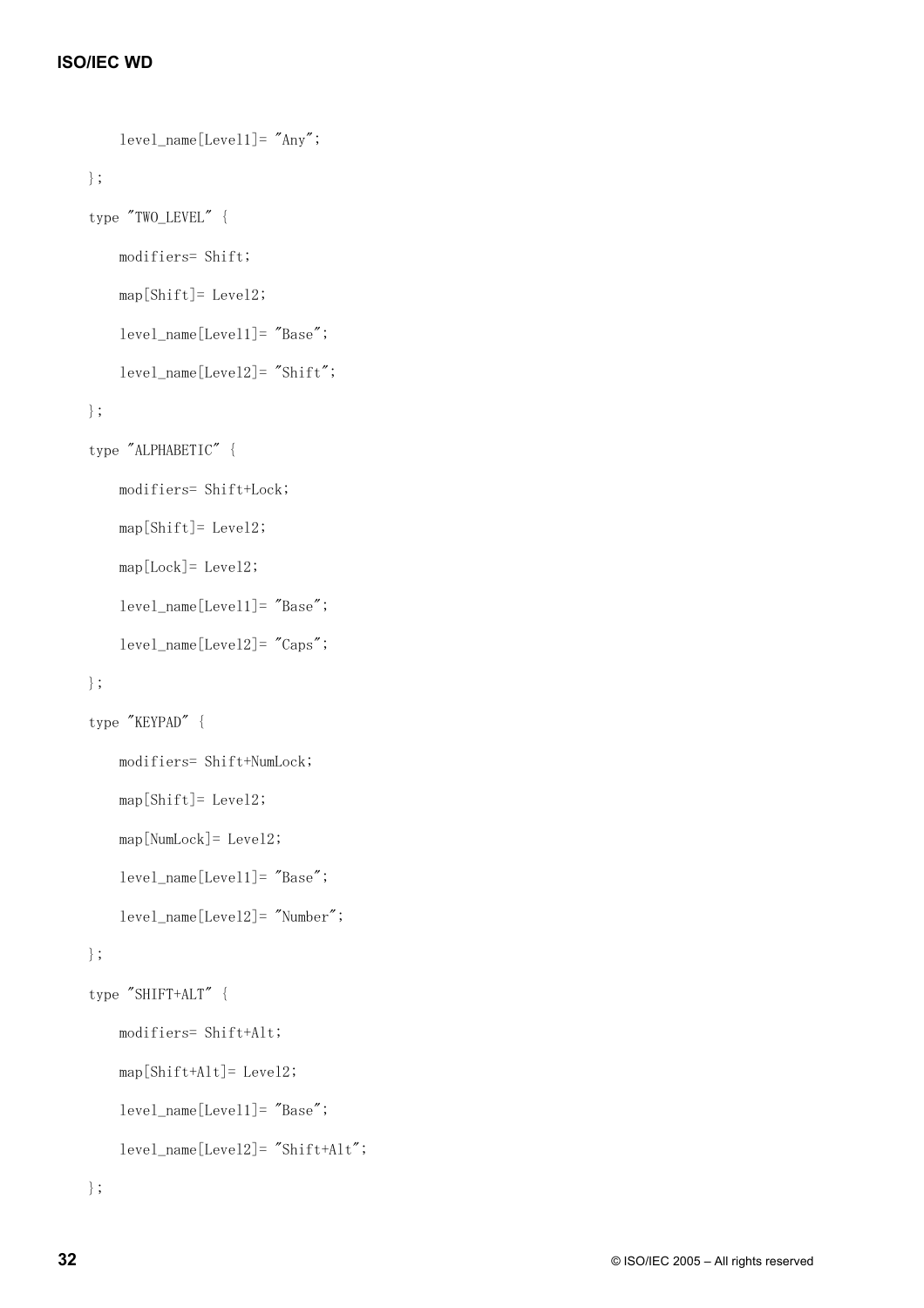```
 type "PC_BREAK" { 
     modifiers= Control; 
     map[Control]= Level2; 
    level name[Level1]= "Base";
     level_name[Level2]= "Control"; 
 }; 
 type "PC_SYSRQ" { 
     modifiers= Alt+LevelThree; 
    map[Alt] = Level2; map[LevelThree]= Level3; 
     level_name[Level1]= "Base"; 
     level_name[Level2]= "Alt"; 
     level_name[Level3]= "Level3"; 
 }; 
 type "CTRL+ALT" { 
     modifiers= Control+Alt; 
     map[Control+Alt]= Level2; 
     level_name[Level1]= "Base"; 
     level_name[Level2]= "Ctrl+Alt"; 
 }; 
 type "THREE_LEVEL" { 
     modifiers= Shift+LevelThree; 
     map[Shift]= Level2; 
     map[LevelThree]= Level3; 
     map[Shift+LevelThree]= Level3;
```
level\_name[Level1]= "Base";

```
 level_name[Level2]= "Shift";
```

```
 level_name[Level3]= "Level3";
```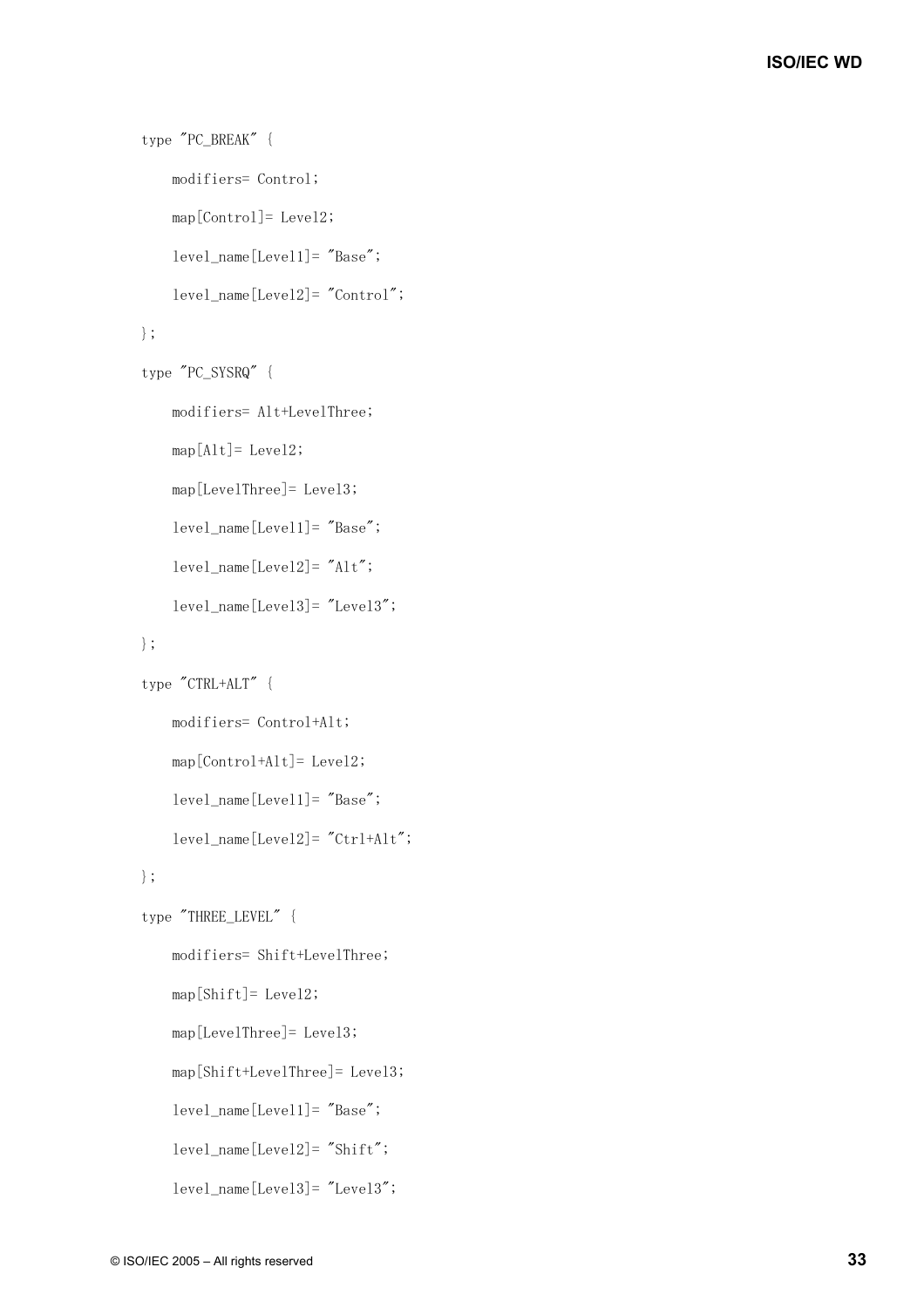```
 }; 
 type "EIGHT_LEVEL" { 
     modifiers= Shift+LevelThree+LevelFive; 
     map[Shift]= Level2; 
     map[LevelThree]= Level3; 
     map[Shift+LevelThree]= Level4; 
     map[LevelFive]= Level5; 
     map[Shift+LevelFive]= Level6; 
     map[LevelThree+LevelFive]= Level7; 
     map[Shift+LevelThree+LevelFive]= Level8; 
     level_name[Level1]= "Base"; 
     level_name[Level2]= "Shift"; 
     level_name[Level3]= "Alt Base"; 
     level_name[Level4]= "Shift Alt"; 
     level_name[Level5]= "X"; 
     level_name[Level6]= "X Shift"; 
     level_name[Level7]= "X Alt Base"; 
     level_name[Level8]= "X Shift Alt"; 
 };
```

```
 type "EIGHT_LEVEL_ALPHABETIC" { 
     modifiers= Shift+Lock+LevelThree+LevelFive; 
     map[Shift]= Level2; 
     map[Lock]= Level2; 
     map[LevelThree]= Level3; 
     map[Shift+LevelThree]= Level4; 
     map[Lock+LevelThree]= Level4; 
     map[Shift+Lock+LevelThree]= Level3; 
     map[LevelFive]= Level5;
```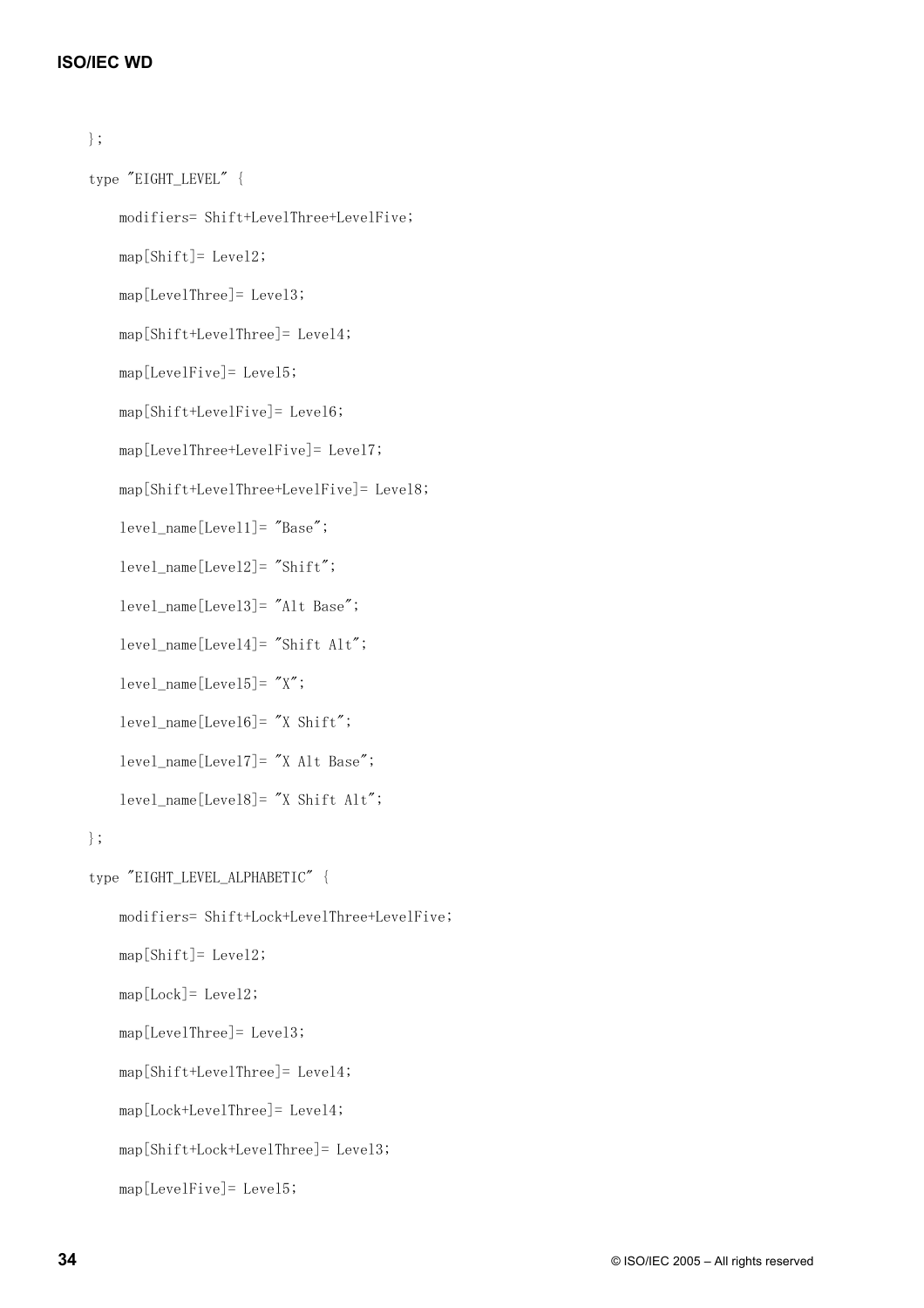```
 map[Shift+LevelFive]= Level6; 
 map[Lock+LevelFive]= Level6; 
 map[LevelThree+LevelFive]= Level7; 
 map[Shift+LevelThree+LevelFive]= Level8; 
 map[Lock+LevelThree+LevelFive]= Level8; 
 map[Shift+Lock+LevelThree+LevelFive]= Level7; 
level name[Level1]= "Base";
 level_name[Level2]= "Shift"; 
 level_name[Level3]= "Alt Base"; 
level name[Level4]= "Shift Alt";
level name[Level5] = "X"; level_name[Level6]= "X Shift"; 
level name[Level7]= "X Alt Base";
 level_name[Level8]= "X Shift Alt";
```

```
 type "EIGHT_LEVEL_SEMIALPHABETIC" {
```

```
 modifiers= Shift+Lock+LevelThree+LevelFive;
```

```
 map[Shift]= Level2;
```

```
 map[Lock]= Level2;
```

```
 map[LevelThree]= Level3;
```

```
 map[Shift+LevelThree]= Level4;
```

```
 map[Lock+LevelThree]= Level3;
```

```
 preserve[Lock+LevelThree]= Lock;
```

```
 map[Shift+Lock+LevelThree]= Level4;
```
preserve[Shift+Lock+LevelThree]= Lock;

map[LevelFive]= Level5;

```
 map[Shift+LevelFive]= Level6;
```

```
 map[Lock+LevelFive]= Level6;
```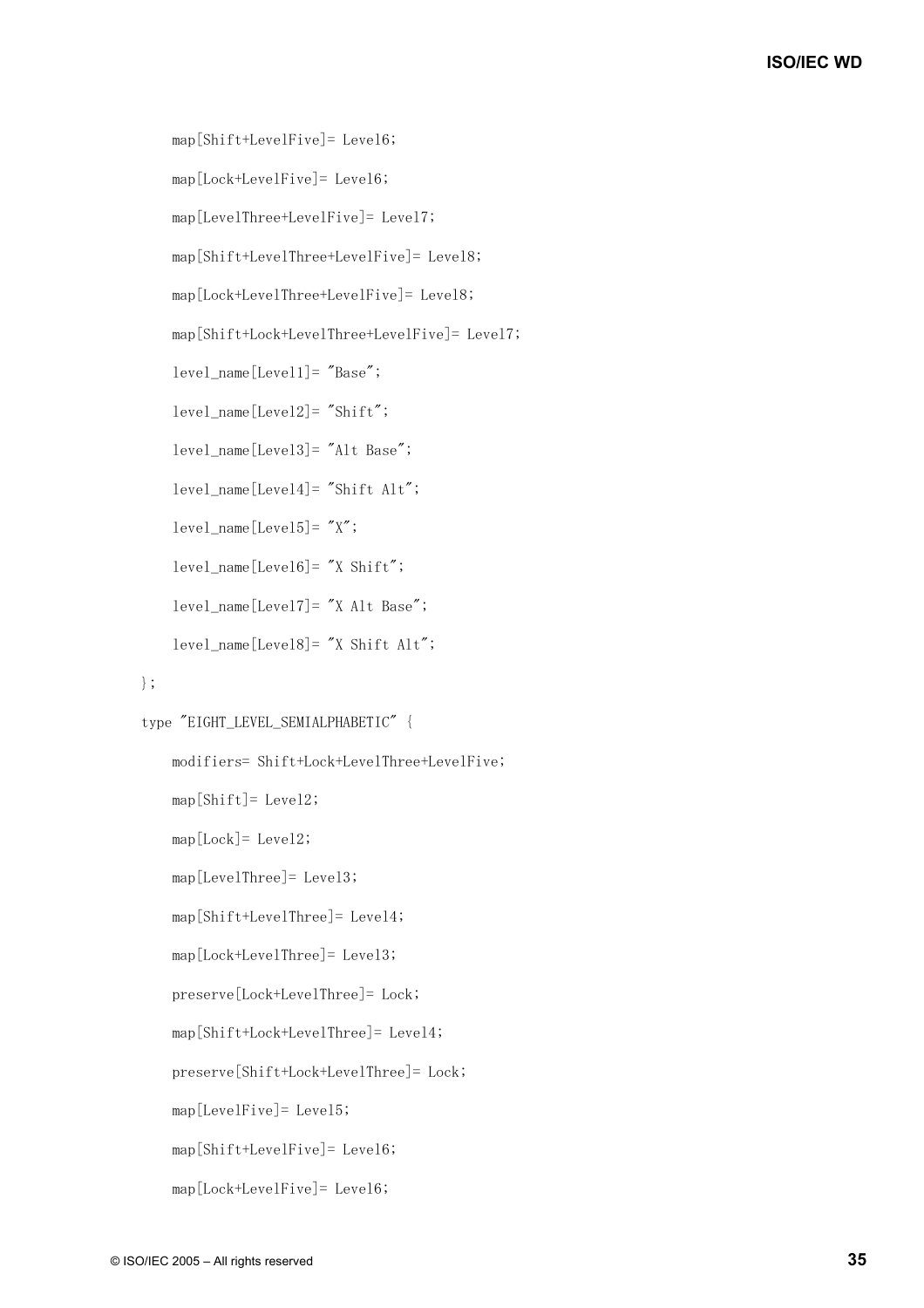```
 preserve[Lock+LevelFive]= Lock; 
 map[LevelThree+LevelFive]= Level7; 
 map[Shift+LevelThree+LevelFive]= Level8; 
 map[Lock+LevelThree+LevelFive]= Level7; 
 preserve[Lock+LevelThree+LevelFive]= Lock; 
 map[Shift+Lock+LevelThree+LevelFive]= Level8; 
 preserve[Shift+Lock+LevelThree+LevelFive]= Lock; 
 map[Shift+Lock+LevelFive]= Level1; 
 preserve[Shift+Lock+LevelFive]= Lock; 
level name[Level1]= "Base";
level name[Level2]= "Shift";
 level_name[Level3]= "Alt Base"; 
level name[Level4]= "Shift Alt";
level name[Level5] = "X"; level_name[Level6]= "X Shift"; 
 level_name[Level7]= "X Alt Base"; 
 level_name[Level8]= "X Shift Alt";
```

```
 type "FOUR_LEVEL" { 
     modifiers= Shift+LevelThree; 
     map[Shift]= Level2; 
     map[LevelThree]= Level3; 
     map[Shift+LevelThree]= Level4; 
     level_name[Level1]= "Base"; 
     level_name[Level2]= "Shift"; 
     level_name[Level3]= "Alt Base"; 
     level_name[Level4]= "Shift Alt";
```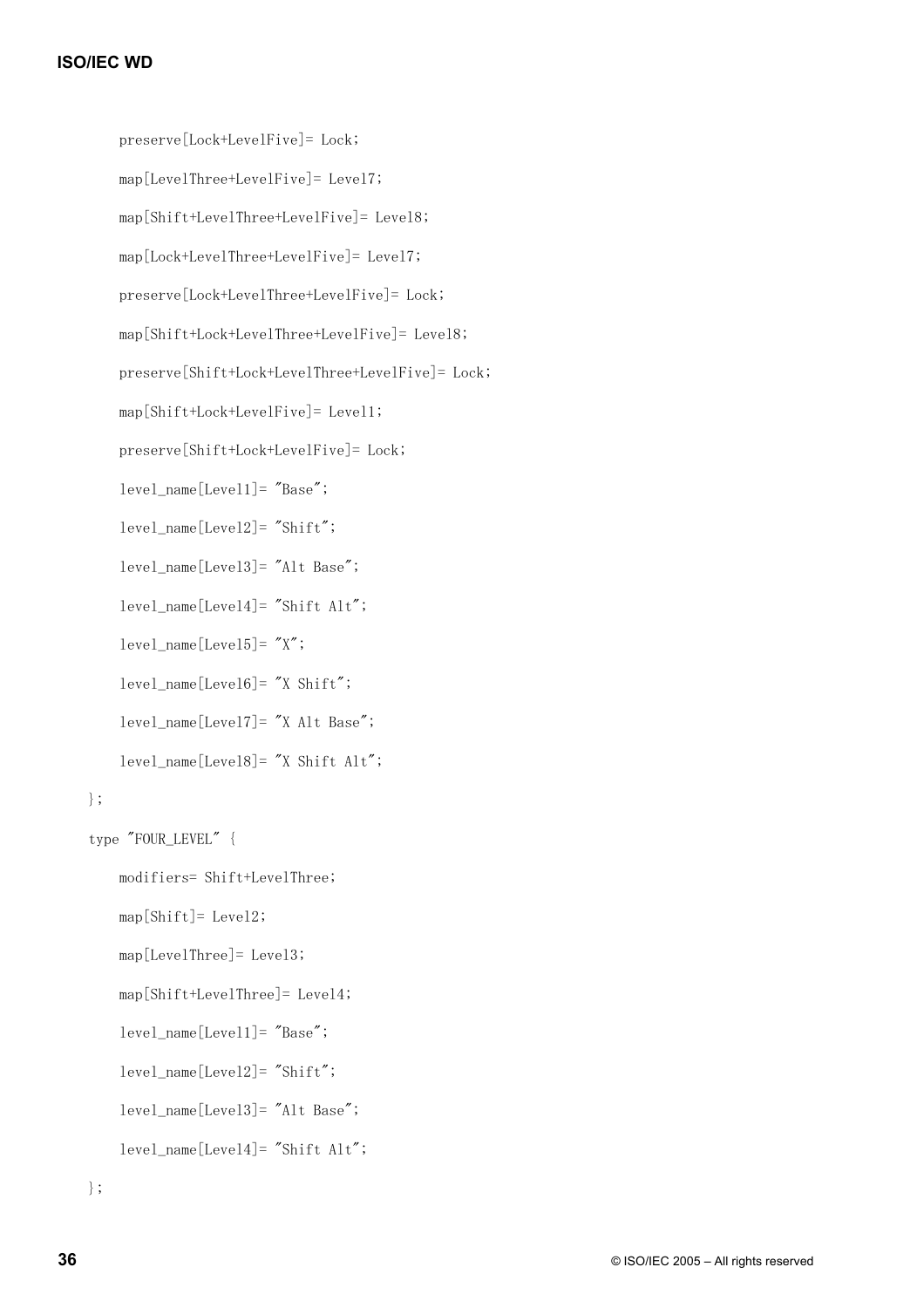```
type "FOUR LEVEL ALPHABETIC" {
     modifiers= Shift+Lock+LevelThree; 
     map[Shift]= Level2; 
     map[Lock]= Level2; 
     map[LevelThree]= Level3; 
     map[Shift+LevelThree]= Level4; 
     map[Lock+LevelThree]= Level4; 
     map[Shift+Lock+LevelThree]= Level3; 
     level_name[Level1]= "Base"; 
    level name[Level2]= "Shift";
    level name[Level3]= "Alt Base";
     level_name[Level4]= "Shift Alt"; 
 };
```

```
type "FOUR LEVEL SEMIALPHABETIC" {
     modifiers= Shift+Lock+LevelThree; 
     map[Shift]= Level2; 
    map[Lock] = Level2; map[LevelThree]= Level3; 
     map[Shift+LevelThree]= Level4; 
     map[Lock+LevelThree]= Level3; 
     preserve[Lock+LevelThree]= Lock; 
     map[Shift+Lock+LevelThree]= Level4; 
     preserve[Shift+Lock+LevelThree]= Lock; 
     level_name[Level1]= "Base"; 
     level_name[Level2]= "Shift"; 
     level_name[Level3]= "Alt Base"; 
     level_name[Level4]= "Shift Alt";
```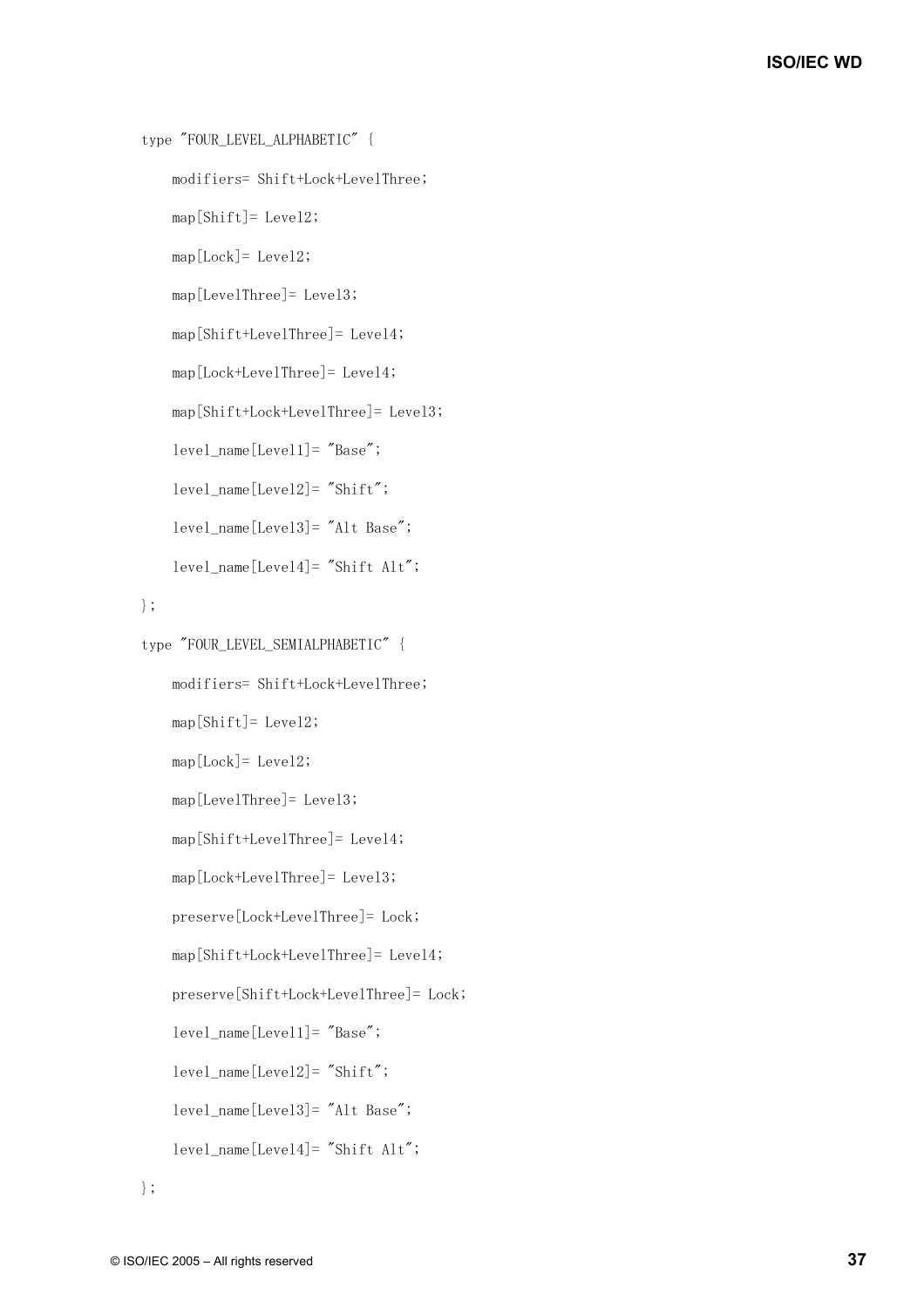```
 type "FOUR_LEVEL_KEYPAD" { 
     modifiers= Shift+NumLock+LevelThree; 
     map[Shift]= Level2; 
     map[NumLock]= Level2; 
     map[LevelThree]= Level3; 
     map[Shift+LevelThree]= Level4; 
     map[NumLock+LevelThree]= Level4; 
     map[Shift+NumLock+LevelThree]= Level3; 
     level_name[Level1]= "Base"; 
    level name[Level2]= "Number";
    level name[Level3]= "Alt Base";
     level_name[Level4]= "Alt Number";
```

```
 };
```

```
type "SEPARATE CAPS AND SHIFT ALPHABETIC" {
     modifiers= Shift+Lock+LevelThree; 
     map[Shift]= Level2; 
    map[Lock] = Level4; preserve[Lock]= Lock; 
     map[LevelThree]= Level3; 
     map[Shift+LevelThree]= Level4; 
     map[Lock+LevelThree]= Level3; 
     preserve[Lock+LevelThree]= Lock; 
     map[Shift+Lock+LevelThree]= Level3; 
     level_name[Level1]= "Base"; 
     level_name[Level2]= "Shift"; 
     level_name[Level3]= "AltGr Base"; 
     level_name[Level4]= "Shift AltGr";
```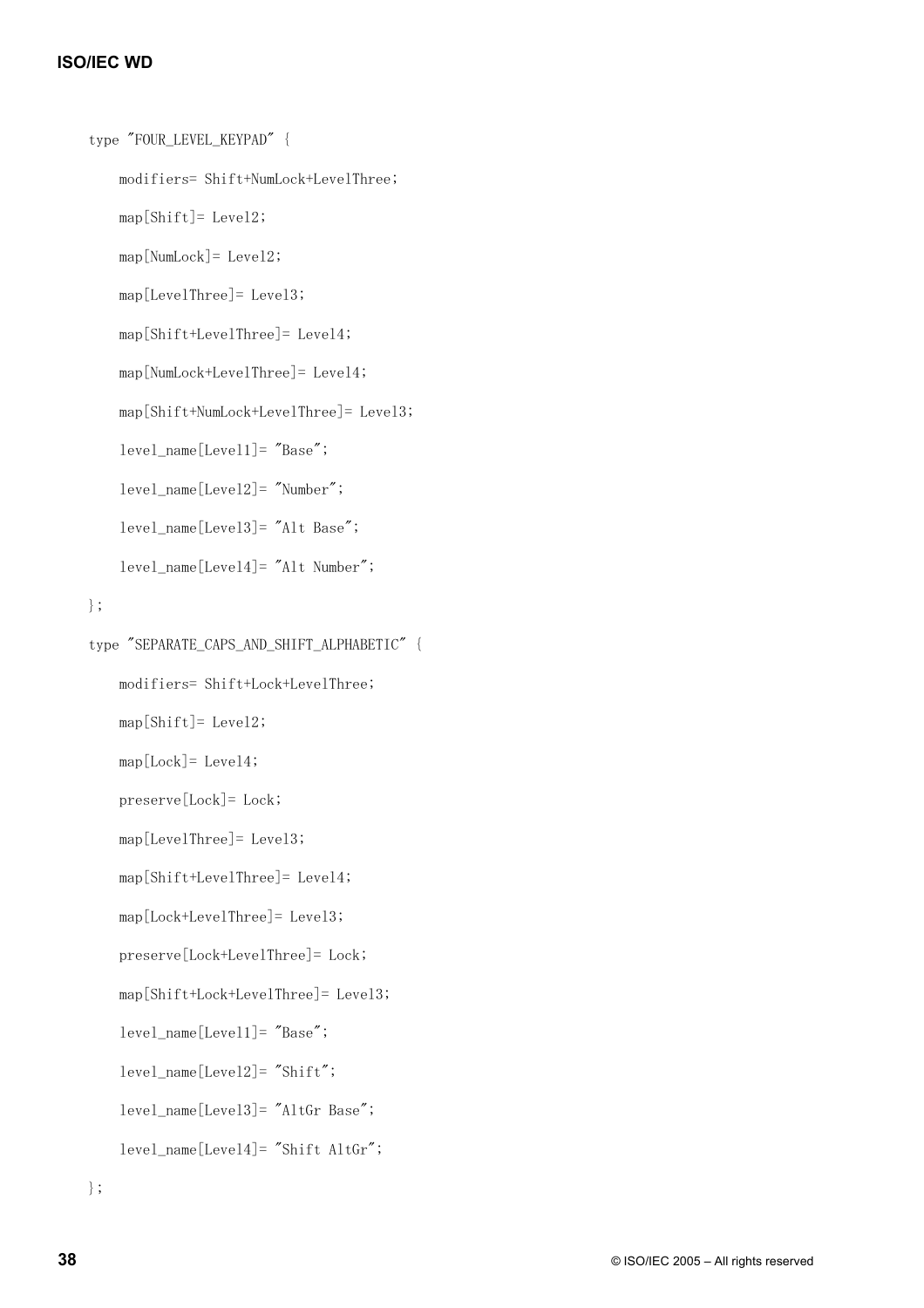```
};
```

```
xkb_compatibility "complete" {
```
virtual\_modifiers NumLock, Alt, LevelThree, ScrollLock, LevelFive, AltGr, Meta, Super, Hyper;

```
 interpret.useModMapMods= AnyLevel; 
interpret.repeat= False;
 interpret.locking= False; 
 interpret ISO_Level2_Latch+Exactly(Shift) { 
     useModMapMods=level1; 
    action= LatchMods(modifiers=Shift,clearLocks,latchToLock);
 }; 
interpret Shift Lock+AnyOf(Shift+Lock) {
     action= LockMods(modifiers=Shift); 
 }; 
 interpret Num_Lock+AnyOf(all) { 
     virtualModifier= NumLock; 
     action= LockMods(modifiers=NumLock); 
 }; 
 interpret ISO_Lock+AnyOf(all) { 
     action= ISOLock(modifiers=modMapMods,affect=all); 
 }; 
 interpret ISO_Level3_Shift+AnyOf(all) { 
     virtualModifier= LevelThree; 
     useModMapMods=level1; 
    action= SetMods(modifiers=LevelThree, clearLocks);
```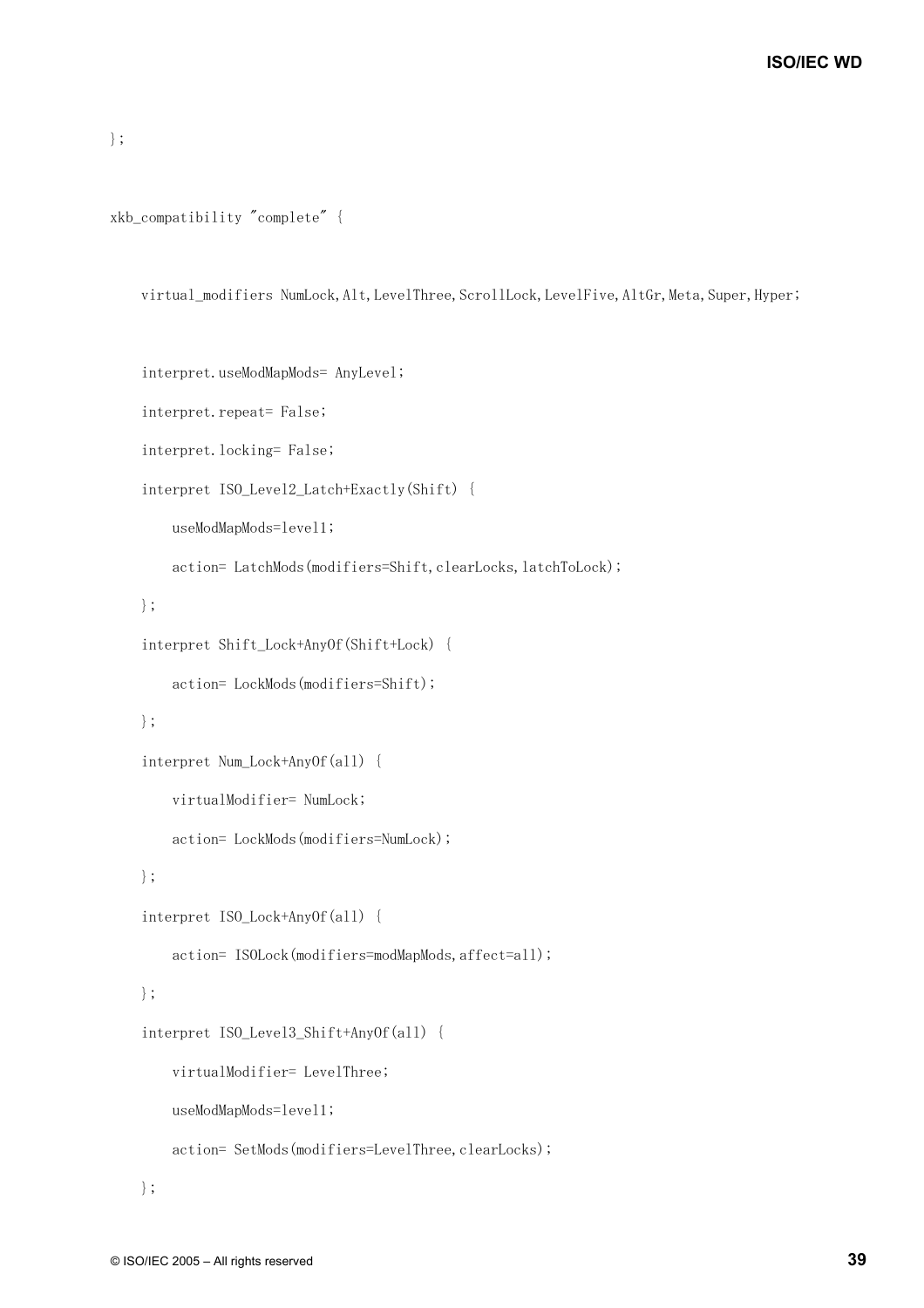```
 interpret ISO_Level3_Latch+AnyOf(all) {
```
virtualModifier= LevelThree;

useModMapMods=level1;

action= LatchMods(modifiers=LevelThree, clearLocks, latchToLock);

#### };

```
 interpret ISO_Level3_Lock+AnyOf(all) {
```
virtualModifier= LevelThree;

useModMapMods=level1;

action= LockMods(modifiers=LevelThree);

#### };

```
 interpret Alt_L+AnyOf(all) {
```
virtualModifier= Alt;

action= SetMods(modifiers=modMapMods,clearLocks);

#### };

```
 interpret Alt_R+AnyOf(all) {
```
virtualModifier= Alt;

action= SetMods(modifiers=modMapMods,clearLocks);

#### };

```
 interpret Meta_L+AnyOf(all) {
```
virtualModifier= Meta;

action= SetMods(modifiers=modMapMods,clearLocks);

## };

```
 interpret Meta_R+AnyOf(all) {
```
virtualModifier= Meta;

action= SetMods(modifiers=modMapMods,clearLocks);

#### };

```
 interpret Super_L+AnyOf(all) {
```
virtualModifier= Super;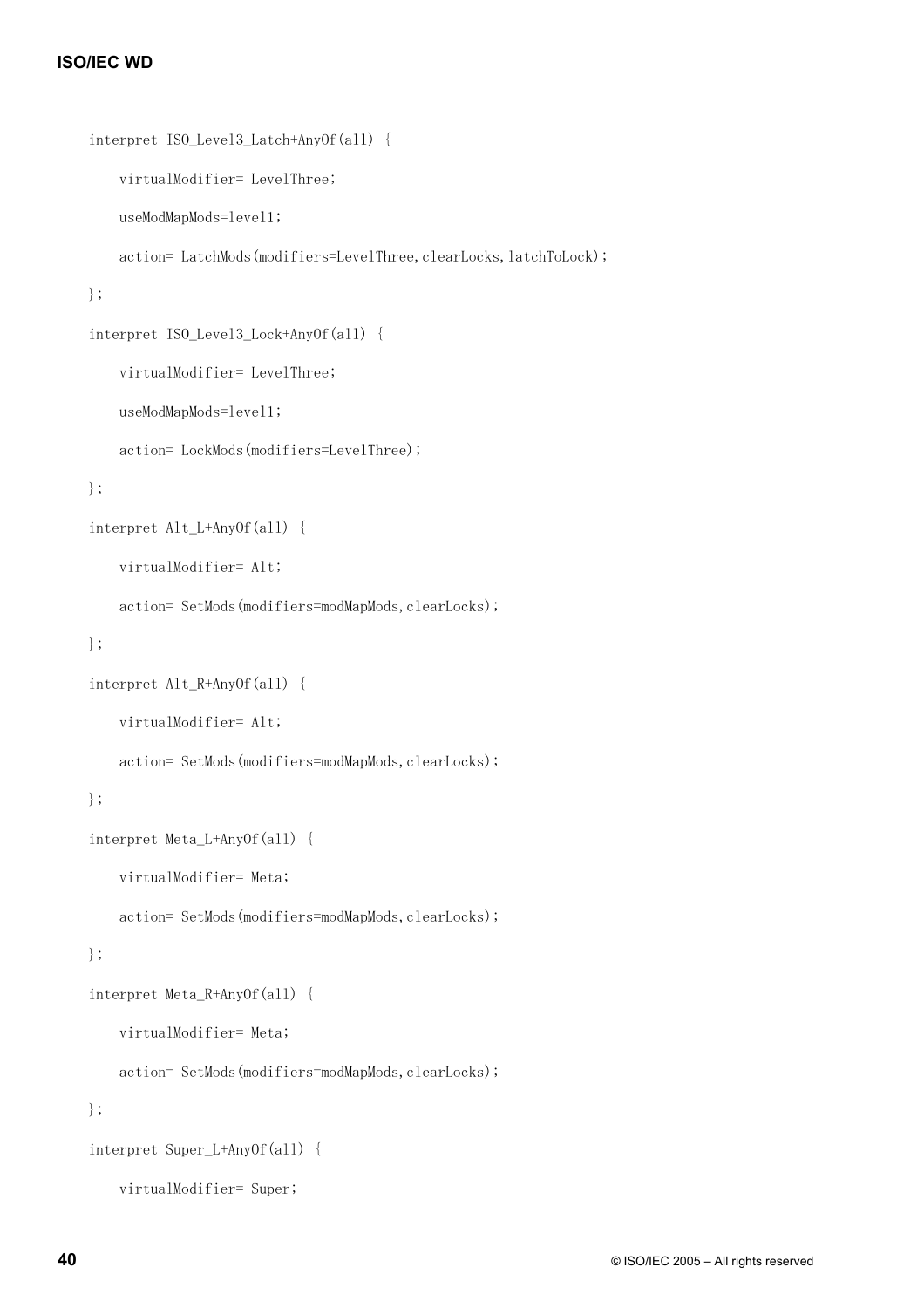```
 action= SetMods(modifiers=modMapMods,clearLocks); 
 }; 
interpret Super R+AnyOf(all) {
     virtualModifier= Super; 
    action= SetMods(modifiers=modMapMods,clearLocks);
 }; 
 interpret Hyper_L+AnyOf(all) { 
     virtualModifier= Hyper; 
    action= SetMods(modifiers=modMapMods,clearLocks);
 }; 
 interpret Hyper_R+AnyOf(all) { 
     virtualModifier= Hyper; 
    action= SetMods(modifiers=modMapMods,clearLocks);
 }; 
 interpret Scroll_Lock+AnyOf(all) { 
     virtualModifier= ScrollLock; 
     action= LockMods(modifiers=modMapMods); 
 }; 
 interpret F35+AnyOf(all) { 
     virtualModifier= LevelFive; 
     useModMapMods=level1; 
    action= SetMods(modifiers=LevelFive, clearLocks);
 }; 
 interpret F34+AnyOf(all) { 
     virtualModifier= LevelFive; 
    action= LatchMods(modifiers=LevelFive, clearLocks, latchToLock);
```

```
 interpret F33+AnyOf(all) {
```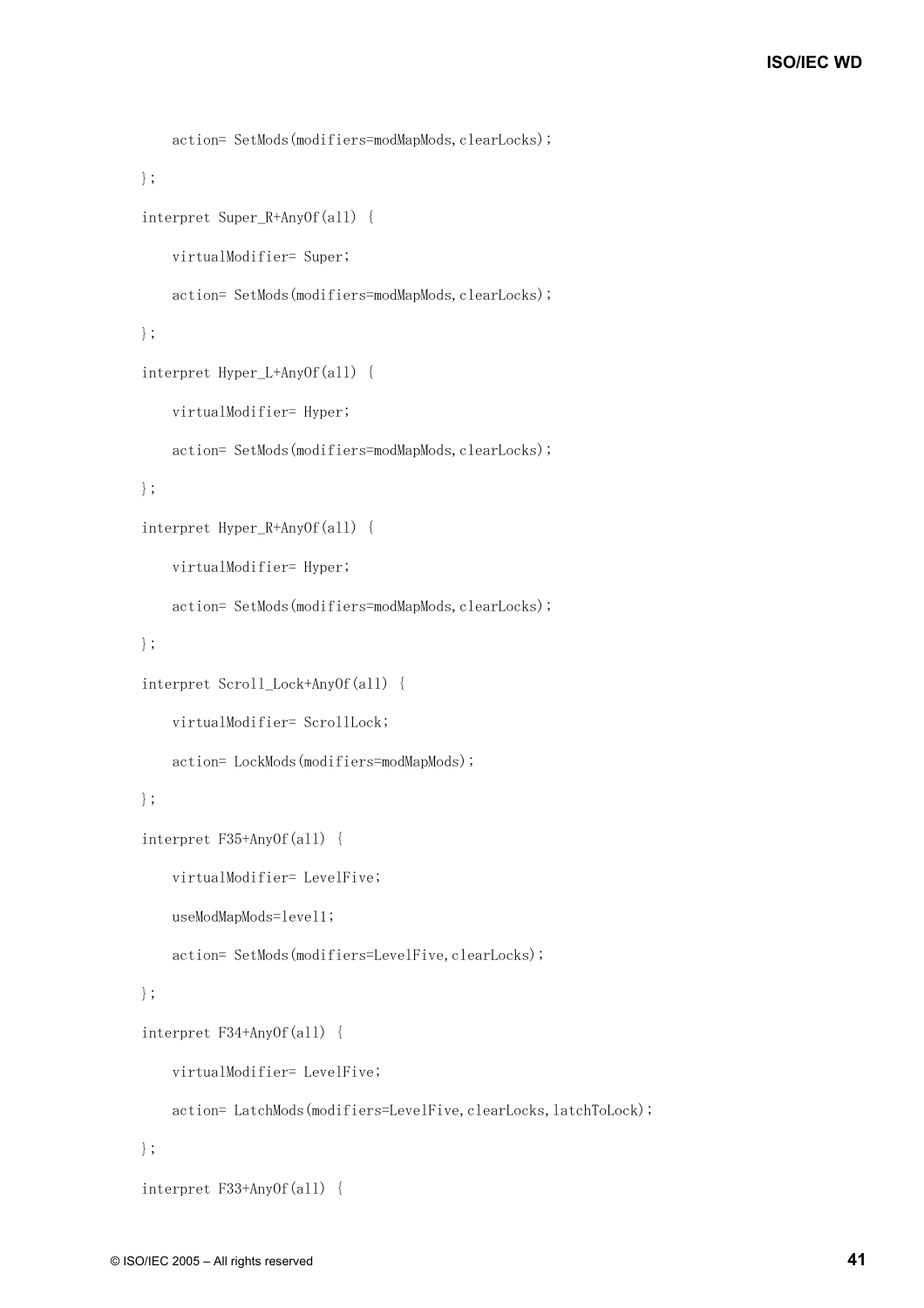```
 virtualModifier= LevelFive; 
     action= LockMods(modifiers=LevelFive); 
 }; 
 interpret Mode_switch+AnyOfOrNone(all) { 
     virtualModifier= AltGr; 
     useModMapMods=level1; 
    action = SetGroup(group=+1); }; 
 interpret ISO_Level3_Shift+AnyOfOrNone(all) { 
    action= SetMods(modifiers=LevelThree, clearLocks);
 }; 
 interpret ISO_Level3_Latch+AnyOfOrNone(all) { 
    action= LatchMods(modifiers=LevelThree, clearLocks, latchToLock);
 }; 
 interpret ISO_Level3_Lock+AnyOfOrNone(all) { 
     action= LockMods(modifiers=LevelThree); 
 }; 
 interpret ISO_Group_Latch+AnyOfOrNone(all) { 
     virtualModifier= AltGr; 
     useModMapMods=level1; 
    action= LatchGroup(group=2);
 }; 
 interpret ISO_Next_Group+AnyOfOrNone(all) { 
     virtualModifier= AltGr; 
     useModMapMods=level1; 
    \arctan = \text{LockGroup}(\text{group}=+1); };
```

```
 interpret ISO_Prev_Group+AnyOfOrNone(all) {
```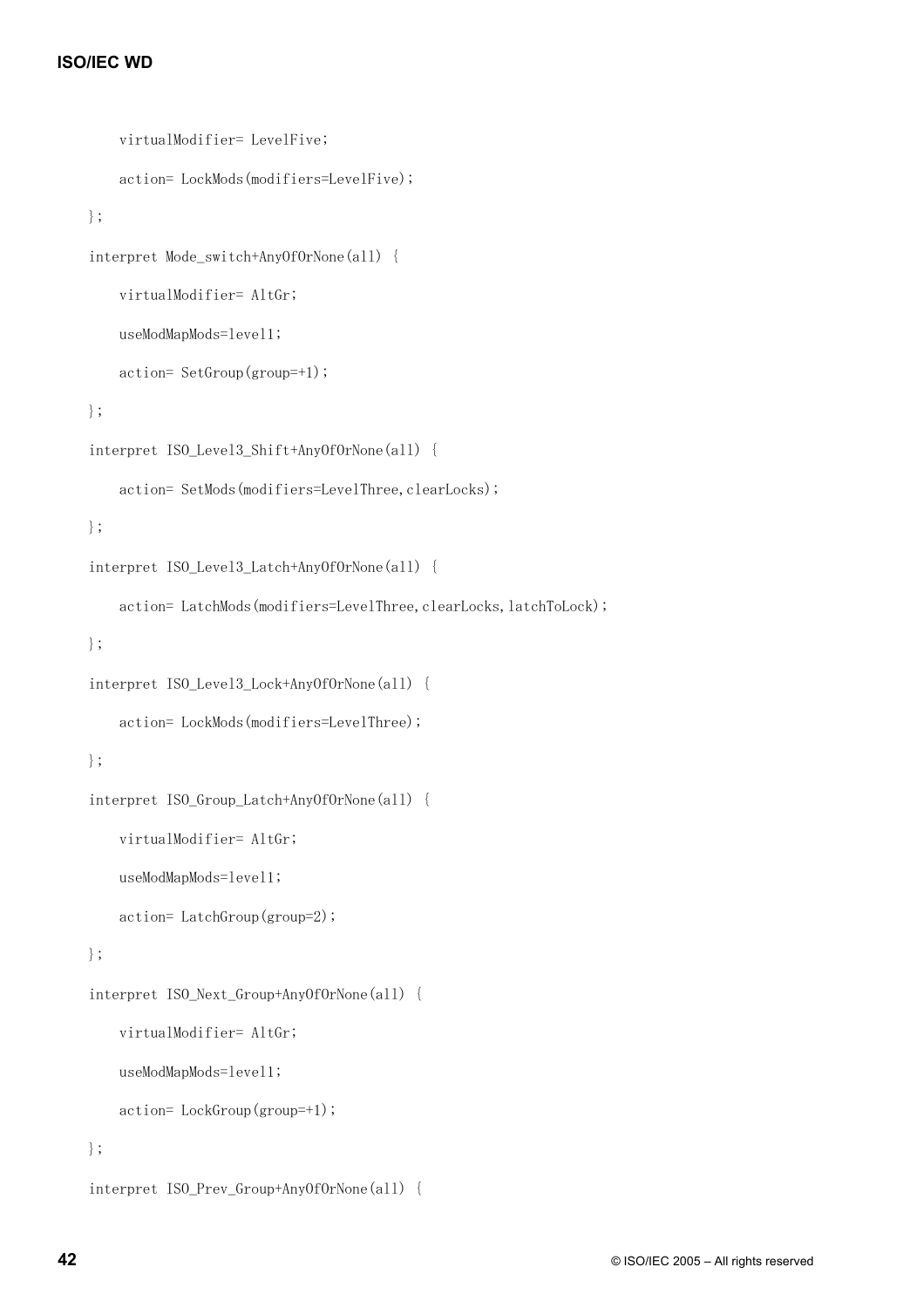```
 virtualModifier= AltGr; 
     useModMapMods=level1; 
    \arctan = \text{LockGroup}(\text{group}=-1); }; 
 interpret ISO_First_Group+AnyOfOrNone(all) { 
    action= LockGroup(group=1);
 }; 
 interpret ISO_Last_Group+AnyOfOrNone(all) { 
    action= LockGroup(group=2);
 }; 
 interpret KP_1+AnyOfOrNone(all) { 
     repeat= True; 
    \arctan= \text{MovePtr}(x=-1, y=+1); }; 
 interpret KP_End+AnyOfOrNone(all) { 
     repeat= True; 
    \arctan = \text{MovePtr}(x=-1, y=+1); }; 
 interpret KP_2+AnyOfOrNone(all) { 
     repeat= True; 
    action= MovePtr(x=+0, y=+1); }; 
 interpret KP_Down+AnyOfOrNone(all) { 
     repeat= True; 
    \arctan=\text{MovePtr}(x=+0, y=+1); }; 
 interpret KP_3+AnyOfOrNone(all) { 
     repeat= True;
```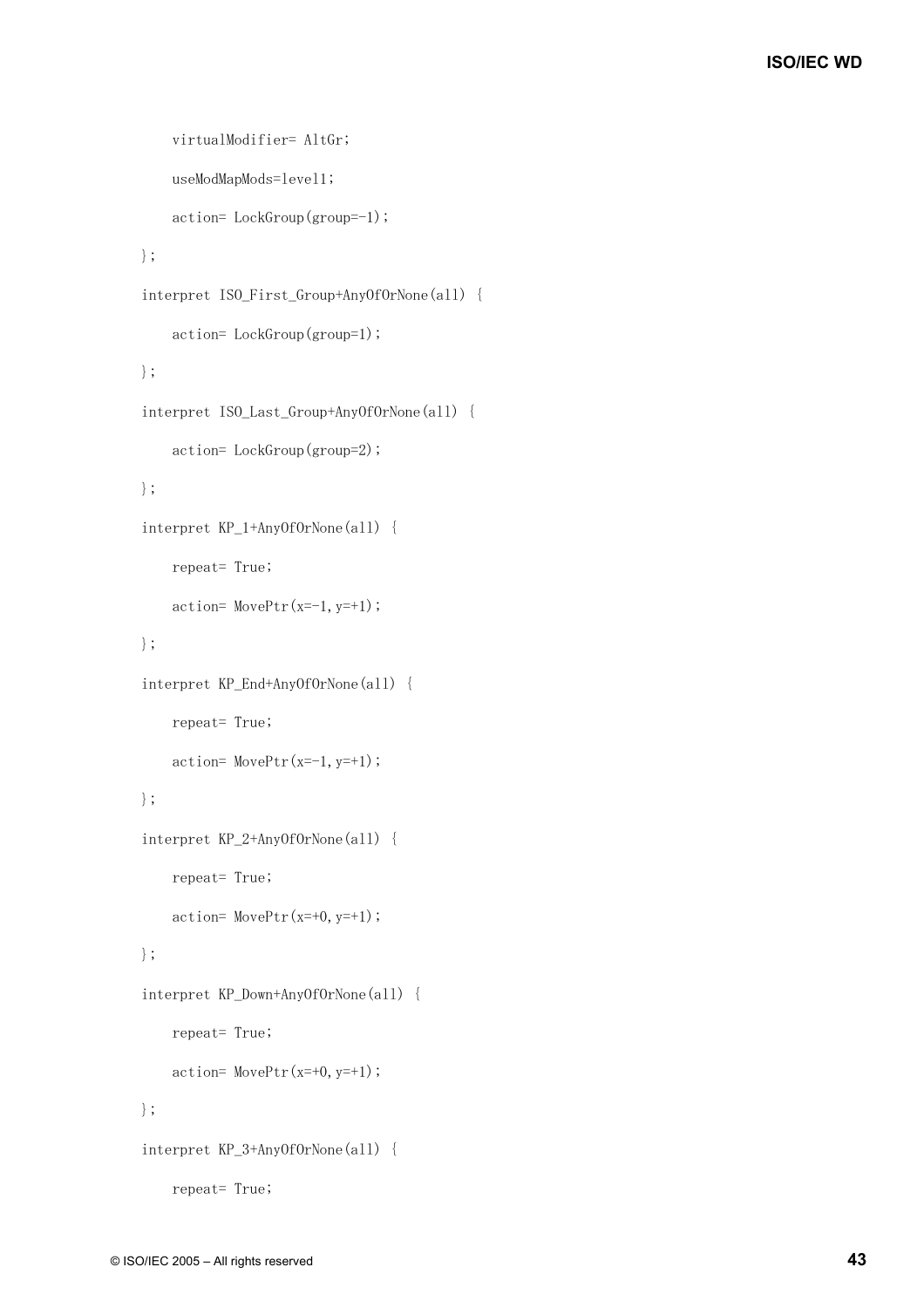```
\arctan=\text{MovePtr}(x=+1,y=+1); }; 
 interpret KP_Next+AnyOfOrNone(all) { 
     repeat= True; 
    action= MovePtr(x=+1, y=+1); }; 
 interpret KP_4+AnyOfOrNone(all) { 
     repeat= True; 
    \arctan = \text{MovePtr}(x=-1, y=+0);
 }; 
 interpret KP_Left+AnyOfOrNone(all) { 
     repeat= True; 
    \arctan= \text{MovePtr}(x=-1, y=+0); }; 
 interpret KP_6+AnyOfOrNone(all) { 
     repeat= True; 
    \arctan=\text{MovePtr}(x=+1,y=+0); }; 
 interpret KP_Right+AnyOfOrNone(all) { 
     repeat= True; 
    action= MovePtr(x=+1, y=+0); }; 
 interpret KP_7+AnyOfOrNone(all) { 
     repeat= True; 
    \arctan= \text{MovePtr}(x=-1, y=-1); }; 
 interpret KP_Home+AnyOfOrNone(all) {
```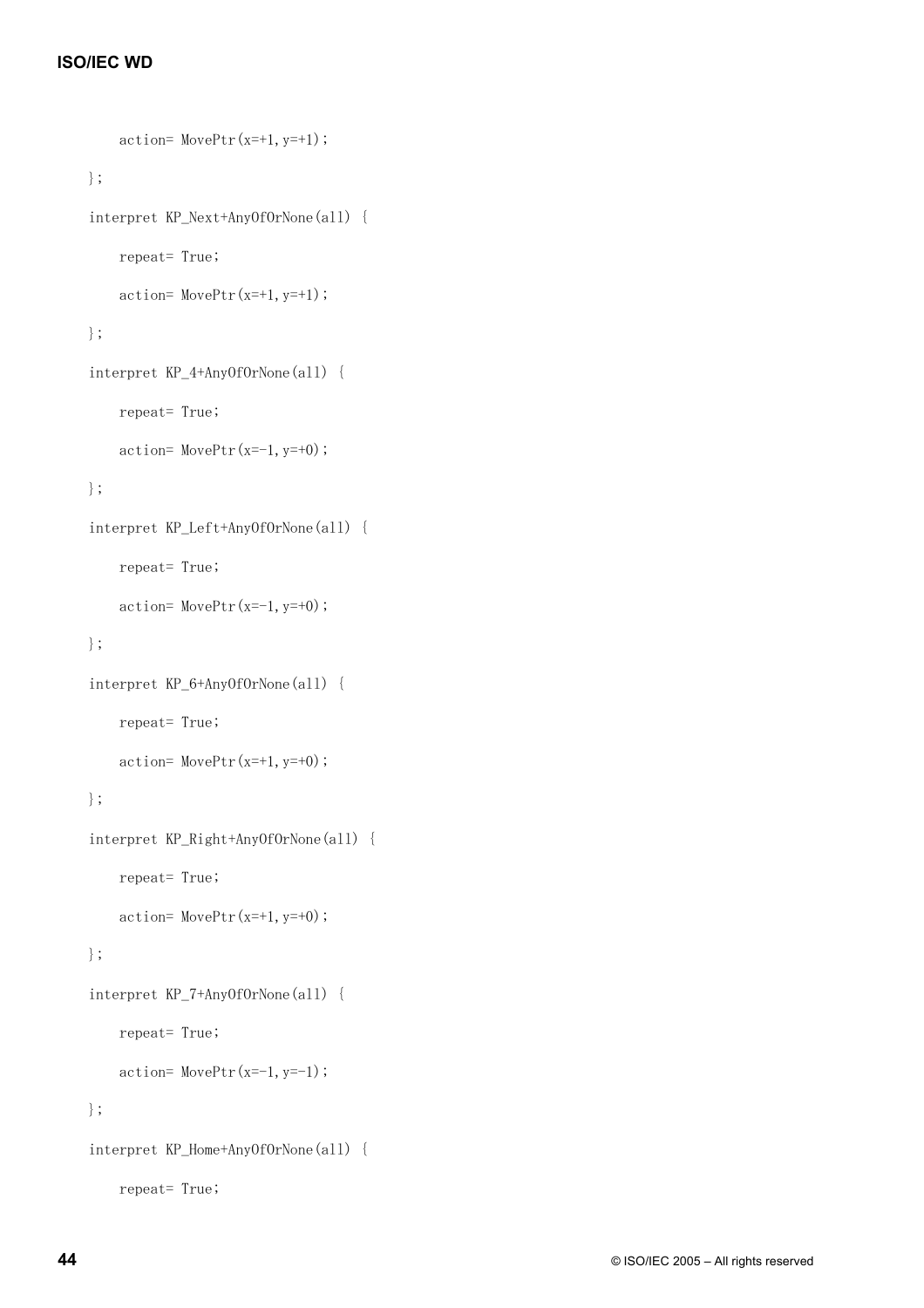```
\arctan= \text{MovePtr}(x=-1, y=-1); }; 
 interpret KP_8+AnyOfOrNone(all) { 
     repeat= True; 
    action= MovePtr(x=+0, y=-1); }; 
 interpret KP_Up+AnyOfOrNone(all) { 
     repeat= True; 
    \arctan = \text{MovePtr}(x=+0, y=-1);
 }; 
 interpret KP_9+AnyOfOrNone(all) { 
     repeat= True; 
    \arctan = \text{MovePtr}(x=+1, y=-1);
 }; 
 interpret KP_Prior+AnyOfOrNone(all) { 
     repeat= True; 
    \arctan=\text{MovePtr}(x=+1,y=-1); }; 
 interpret KP_5+AnyOfOrNone(all) { 
     repeat= True; 
     action= PtrBtn(button=default); 
 }; 
 interpret KP_Begin+AnyOfOrNone(all) { 
     repeat= True; 
     action= PtrBtn(button=default); 
 }; 
 interpret KP_F2+AnyOfOrNone(all) { 
     repeat= True;
```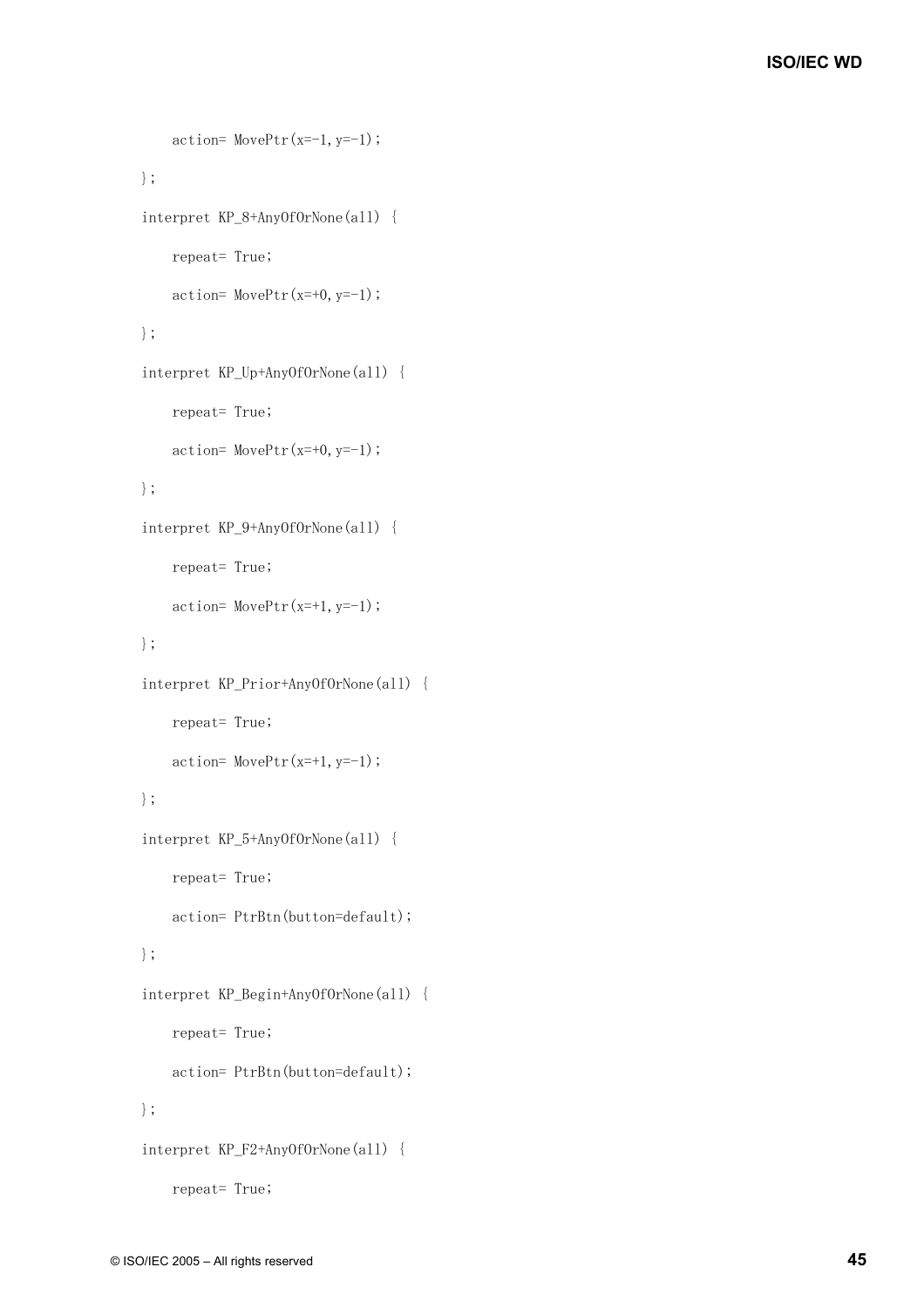```
action= SetPtrDflt(affect=button, button=1);
 }; 
 interpret KP_Divide+AnyOfOrNone(all) { 
     repeat= True; 
    action= SetPtrDflt(affect=button, button=1);
 }; 
 interpret KP_F3+AnyOfOrNone(all) { 
     repeat= True; 
    action= SetPtrDflt(affect=button, button=2);
 }; 
 interpret KP_Multiply+AnyOfOrNone(all) { 
     repeat= True; 
    action= SetPtrDflt(affect=button, button=2);
 }; 
 interpret KP_F4+AnyOfOrNone(all) { 
     repeat= True; 
    action= SetPtrDflt(affect=button, button=3);
 }; 
 interpret KP_Subtract+AnyOfOrNone(all) { 
     repeat= True; 
    action= SetPtrDflt(affect=button, button=3);
 }; 
 interpret KP_Separator+AnyOfOrNone(all) { 
     repeat= True; 
    action= PtrBtn(button=default, count=2);
 }; 
 interpret KP_Add+AnyOfOrNone(all) {
```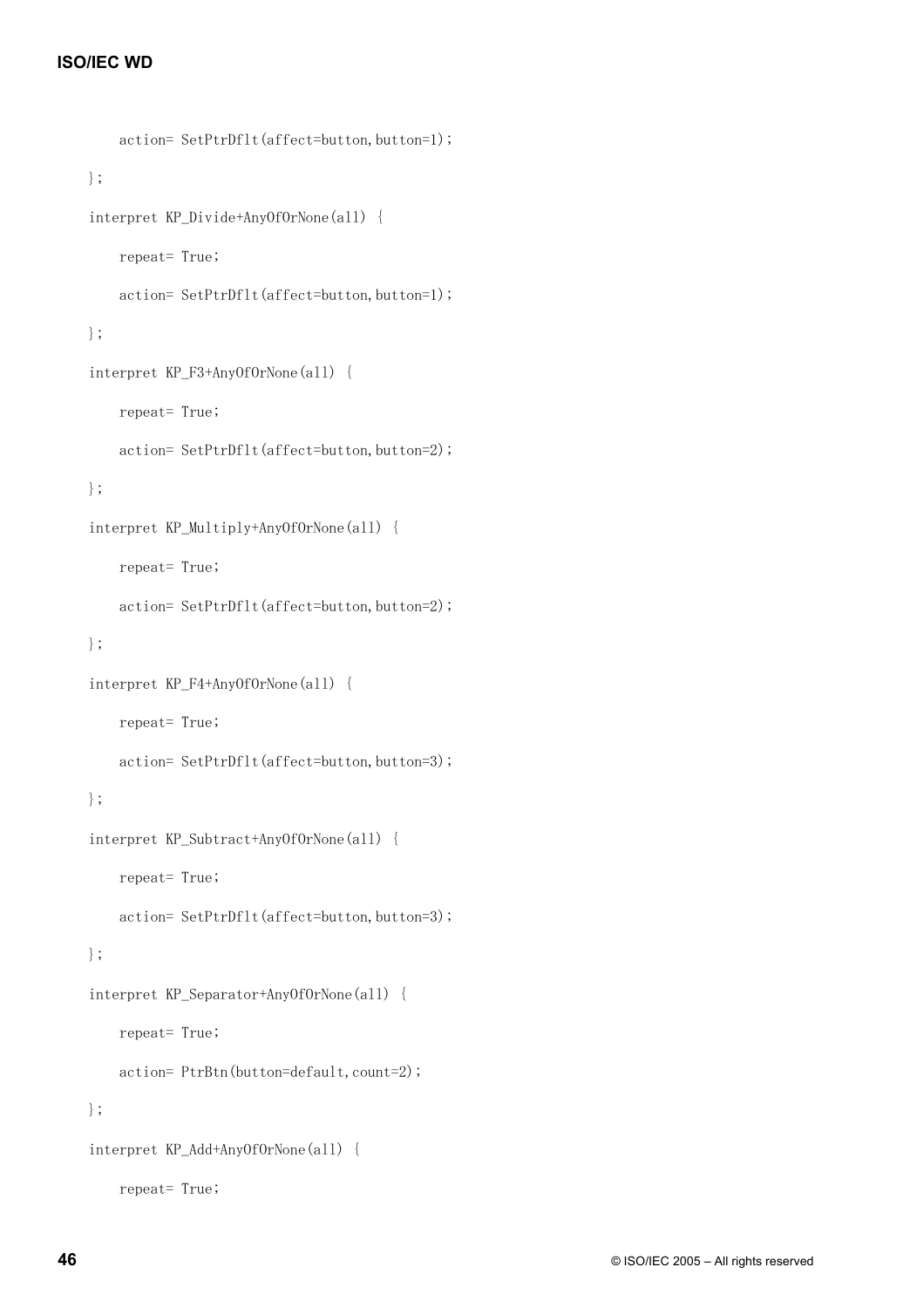```
action= PtrBtn(button=default, count=2);
 }; 
 interpret KP_0+AnyOfOrNone(all) { 
     repeat= True; 
     action= LockPtrBtn(button=default,affect=lock); 
 }; 
 interpret KP_Insert+AnyOfOrNone(all) { 
     repeat= True; 
     action= LockPtrBtn(button=default,affect=lock); 
 }; 
 interpret KP_Decimal+AnyOfOrNone(all) { 
     repeat= True; 
     action= LockPtrBtn(button=default,affect=unlock); 
 }; 
 interpret KP_Delete+AnyOfOrNone(all) { 
     repeat= True; 
     action= LockPtrBtn(button=default,affect=unlock); 
 }; 
 interpret F25+AnyOfOrNone(all) { 
     repeat= True; 
    action= SetPtrDflt(affect=button, button=1);
 }; 
 interpret F26+AnyOfOrNone(all) { 
     repeat= True; 
    action= SetPtrDflt(affect=button, button=2);
 }; 
 interpret F27+AnyOfOrNone(all) {
```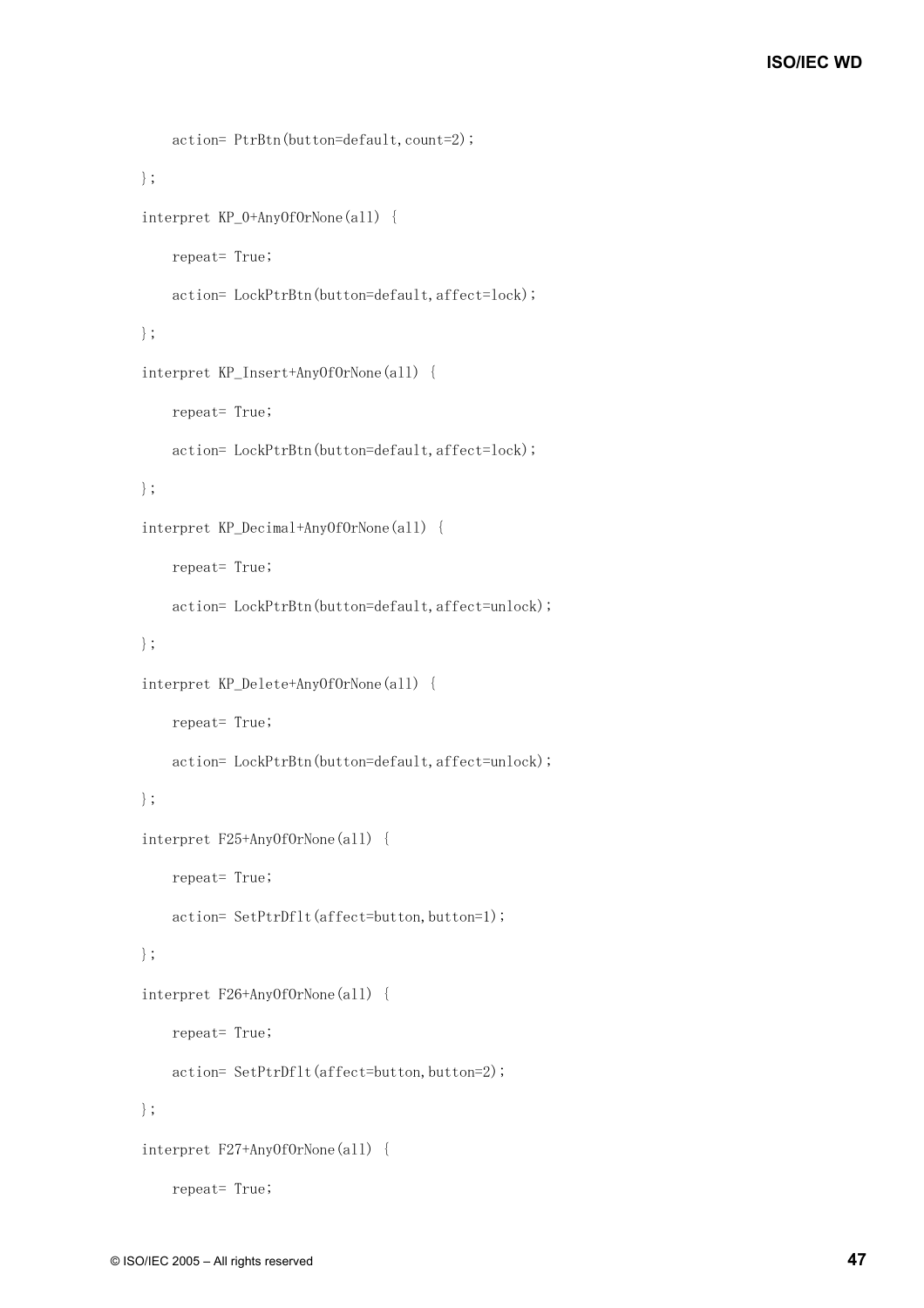```
\arctan= \text{MovePtr}(x=-1, y=-1); }; 
 interpret F29+AnyOfOrNone(all) { 
     repeat= True; 
    action= MovePtr(x=+1, y=-1); }; 
 interpret F31+AnyOfOrNone(all) { 
     repeat= True; 
     action= PtrBtn(button=default); 
 }; 
 interpret F33+AnyOfOrNone(all) { 
     repeat= True; 
    \arctan= \text{MovePtr}(x=-1, y=+1); }; 
 interpret F35+AnyOfOrNone(all) { 
     repeat= True; 
    action= MovePtr(x=+1, y=+1); }; 
 interpret Pointer_Button_Dflt+AnyOfOrNone(all) { 
     action= PtrBtn(button=default); 
 }; 
 interpret Pointer_Button1+AnyOfOrNone(all) { 
     action= PtrBtn(button=1); 
 }; 
 interpret Pointer_Button2+AnyOfOrNone(all) { 
     action= PtrBtn(button=2); 
 }; 
 interpret Pointer_Button3+AnyOfOrNone(all) {
```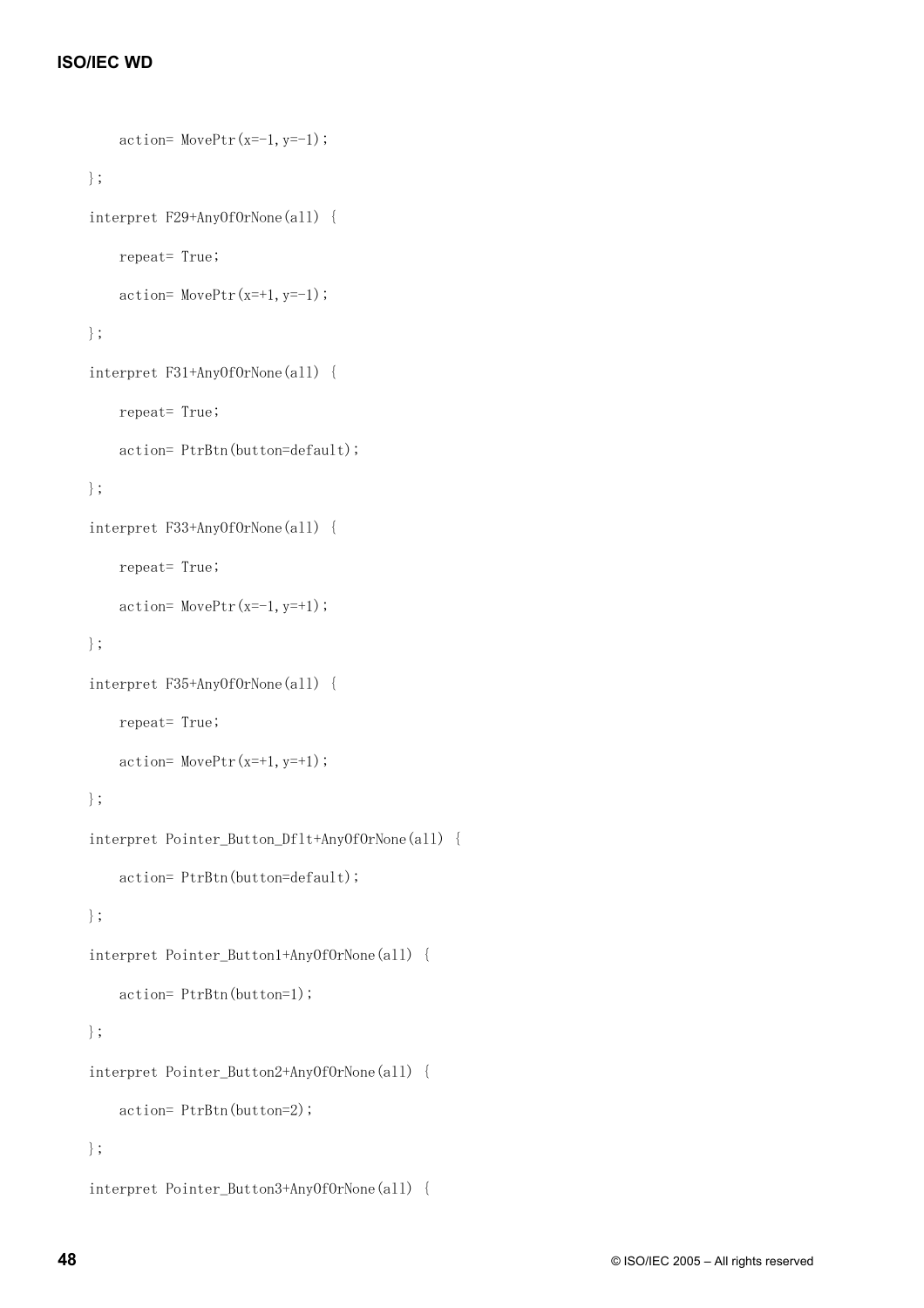```
 action= PtrBtn(button=3); 
 }; 
 interpret Pointer_DblClick_Dflt+AnyOfOrNone(all) { 
    action= PtrBtn(button=default, count=2);
 }; 
interpret Pointer DblClick1+AnyOfOrNone(all) {
     action= PtrBtn(button=1,count=2); 
 }; 
 interpret Pointer_DblClick2+AnyOfOrNone(all) { 
     action= PtrBtn(button=2,count=2); 
 }; 
 interpret Pointer_DblClick3+AnyOfOrNone(all) { 
     action= PtrBtn(button=3,count=2); 
 }; 
 interpret Pointer_Drag_Dflt+AnyOfOrNone(all) { 
     action= LockPtrBtn(button=default,affect=both); 
 }; 
 interpret Pointer_Drag1+AnyOfOrNone(all) { 
     action= LockPtrBtn(button=1,affect=both); 
 }; 
 interpret Pointer_Drag2+AnyOfOrNone(all) { 
     action= LockPtrBtn(button=2,affect=both); 
 }; 
 interpret Pointer_Drag3+AnyOfOrNone(all) { 
     action= LockPtrBtn(button=3,affect=both); 
 }; 
 interpret Pointer_EnableKeys+AnyOfOrNone(all) { 
    action= LockControls(controls=MouseKeys);
```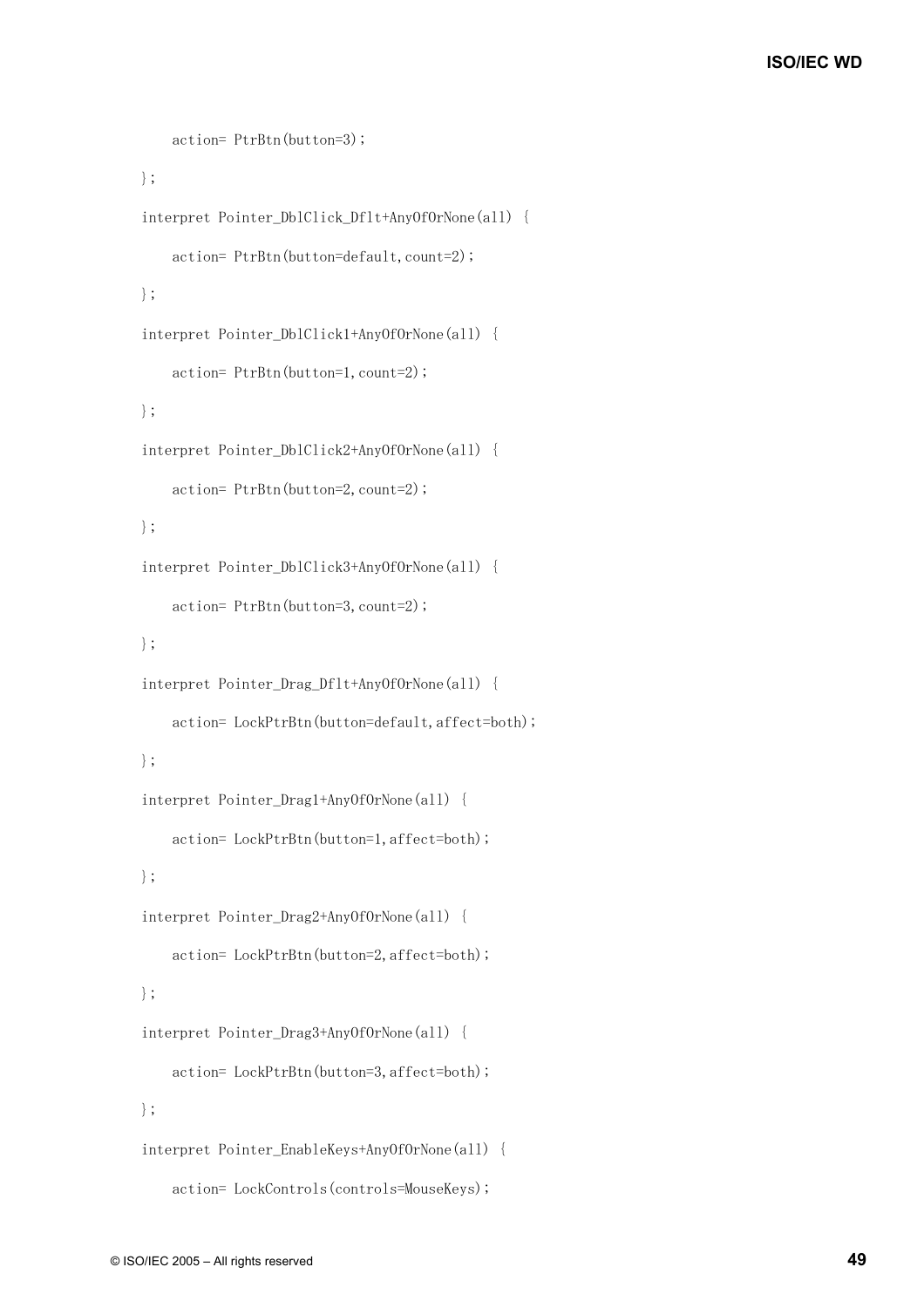```
 }; 
 interpret Pointer_Accelerate+AnyOfOrNone(all) { 
     action= LockControls(controls=MouseKeysAccel); 
 }; 
 interpret Pointer_DfltBtnNext+AnyOfOrNone(all) { 
    action= SetPtrDflt(affect=button, button=+1);
 }; 
 interpret Pointer_DfltBtnPrev+AnyOfOrNone(all) { 
    action= SetPtrDflt(affect=button, button=-1);
 }; 
 interpret AccessX_Enable+AnyOfOrNone(all) { 
    action= LockControls(controls=AccessXKeys);
 }; 
 interpret AccessX_Feedback_Enable+AnyOfOrNone(all) { 
     action= LockControls(controls=AccessXFeedback); 
 }; 
 interpret RepeatKeys_Enable+AnyOfOrNone(all) { 
    action= LockControls(controls=RepeatKeys);
 }; 
 interpret SlowKeys_Enable+AnyOfOrNone(all) { 
    action= LockControls(controls=SlowKeys);
 }; 
 interpret BounceKeys_Enable+AnyOfOrNone(all) { 
    action= LockControls(controls=BounceKeys);
 }; 
 interpret StickyKeys_Enable+AnyOfOrNone(all) { 
    action= LockControls(controls=StickyKeys);
 };
```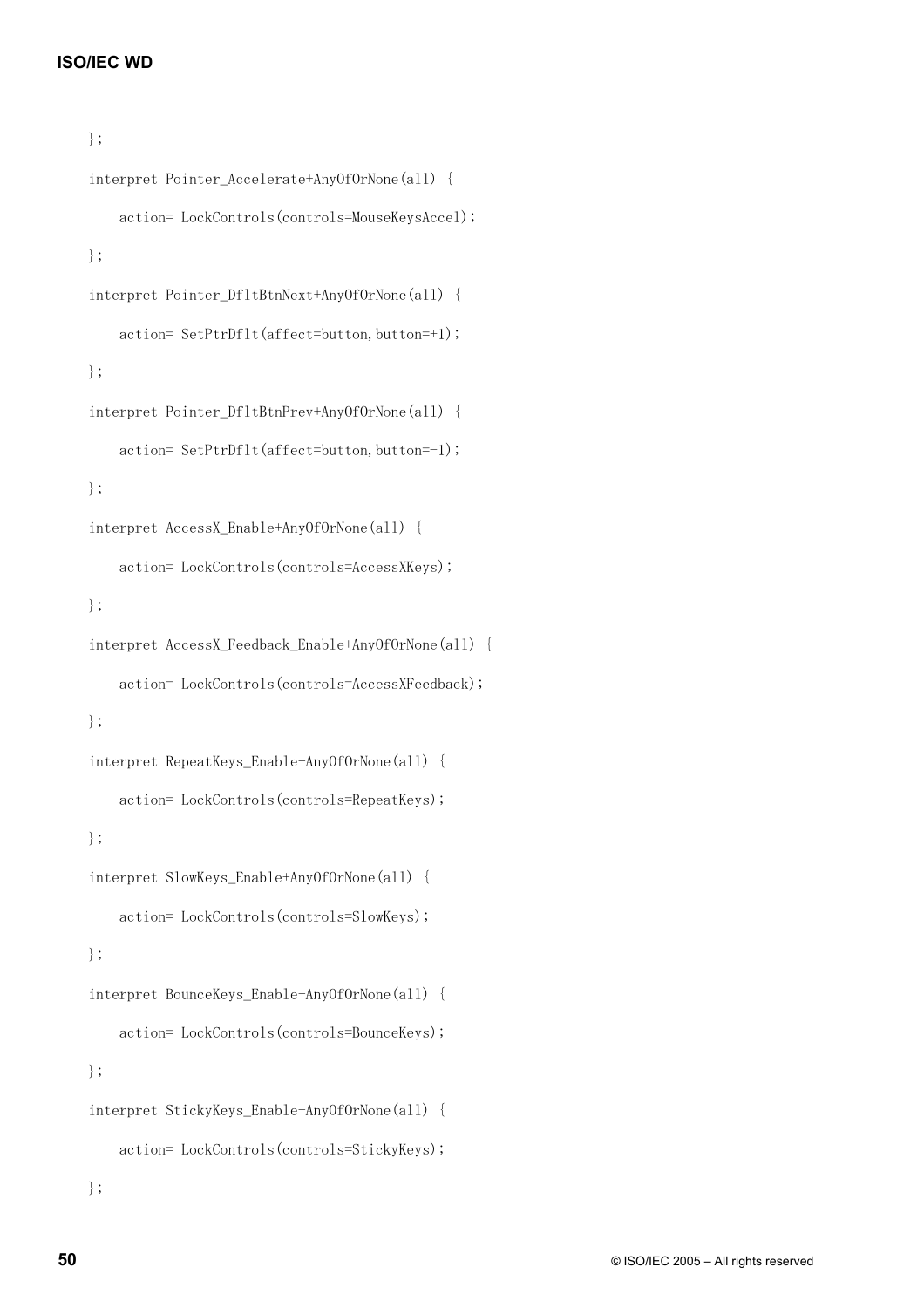```
 interpret MouseKeys_Enable+AnyOfOrNone(all) { 
    action= LockControls(controls=MouseKeys);
 }; 
 interpret MouseKeys_Accel_Enable+AnyOfOrNone(all) { 
     action= LockControls(controls=MouseKeysAccel); 
 }; 
 interpret Overlay1_Enable+AnyOfOrNone(all) { 
    action= LockControls(controls=Overlay1);
 }; 
 interpret Overlay2_Enable+AnyOfOrNone(all) { 
    action= LockControls(controls=Overlay2);
 }; 
 interpret AudibleBell_Enable+AnyOfOrNone(all) { 
    action= LockControls(controls=AudibleBell);
 }; 
 interpret Terminate_Server+AnyOfOrNone(all) { 
     action= Terminate(); 
 }; 
 interpret Alt_L+AnyOfOrNone(all) { 
    action= SetMods(modifiers=Alt,clearLocks);
 }; 
 interpret Alt_R+AnyOfOrNone(all) { 
    action= SetMods(modifiers=Alt,clearLocks);
 }; 
 interpret Meta_L+AnyOfOrNone(all) { 
    action= SetMods(modifiers=Meta,clearLocks);
 }; 
 interpret Meta_R+AnyOfOrNone(all) {
```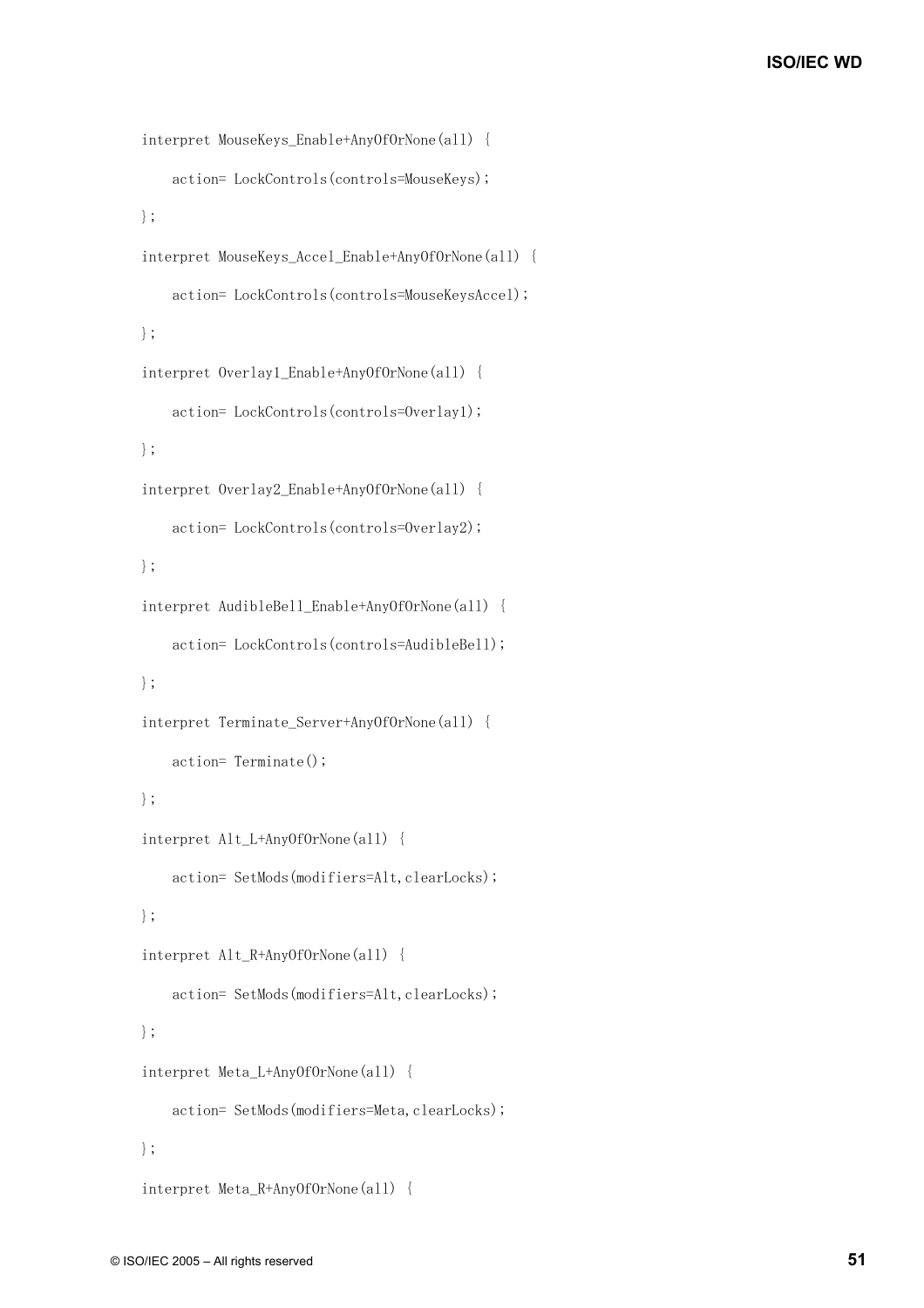```
action= SetMods(modifiers=Alt,clearLocks);
 }; 
 interpret Super_L+AnyOfOrNone(all) { 
    action= SetMods(modifiers=Super, clearLocks);
 }; 
 interpret Super_R+AnyOfOrNone(all) { 
    action= SetMods(modifiers=Super, clearLocks);
 }; 
 interpret Hyper_L+AnyOfOrNone(all) { 
    action= SetMods(modifiers=Hyper, clearLocks);
 }; 
 interpret Hyper_R+AnyOfOrNone(all) { 
    action= SetMods(modifiers=Hyper, clearLocks);
 }; 
 interpret XF86_Switch_VT_1+AnyOfOrNone(all) { 
     repeat= True; 
    action= SwitchScreen(screen=1, !same);
 }; 
 interpret XF86_Switch_VT_2+AnyOfOrNone(all) { 
     repeat= True; 
    action= SwitchScreen(screen=2, !same);
 }; 
 interpret XF86_Switch_VT_3+AnyOfOrNone(all) { 
     repeat= True; 
    action= SwitchScreen(screen=3, !same);
 }; 
 interpret XF86_Switch_VT_4+AnyOfOrNone(all) { 
     repeat= True;
```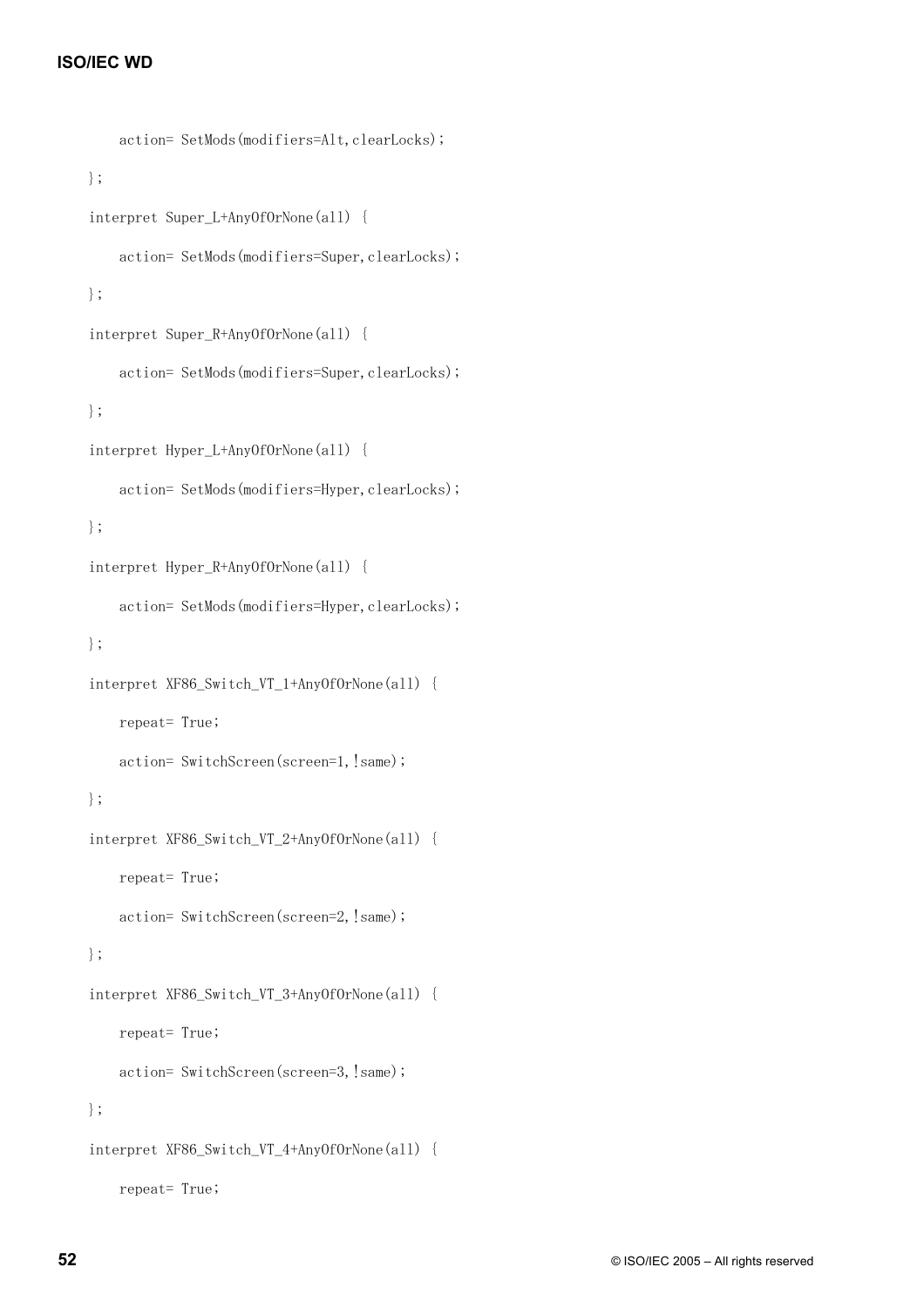```
action= SwitchScreen(screen=4, !same);
 }; 
interpret XF86 Switch VT 5+AnyOfOrNone(all) {
     repeat= True; 
    action= SwitchScreen(screen=5, !same);
 }; 
 interpret XF86_Switch_VT_6+AnyOfOrNone(all) { 
     repeat= True; 
    action= SwitchScreen(screen=6, !same);
 }; 
 interpret XF86_Switch_VT_7+AnyOfOrNone(all) { 
     repeat= True; 
    action= SwitchScreen(screen=7, !same);
 }; 
 interpret XF86_Switch_VT_8+AnyOfOrNone(all) { 
     repeat= True; 
    action= SwitchScreen(screen=8, !same);
 }; 
 interpret XF86_Switch_VT_9+AnyOfOrNone(all) { 
     repeat= True; 
    action= SwitchScreen(screen=9, !same);
 }; 
 interpret XF86_Switch_VT_10+AnyOfOrNone(all) { 
     repeat= True; 
    action= SwitchScreen(screen=10, !same);
 }; 
 interpret XF86_Switch_VT_11+AnyOfOrNone(all) {
```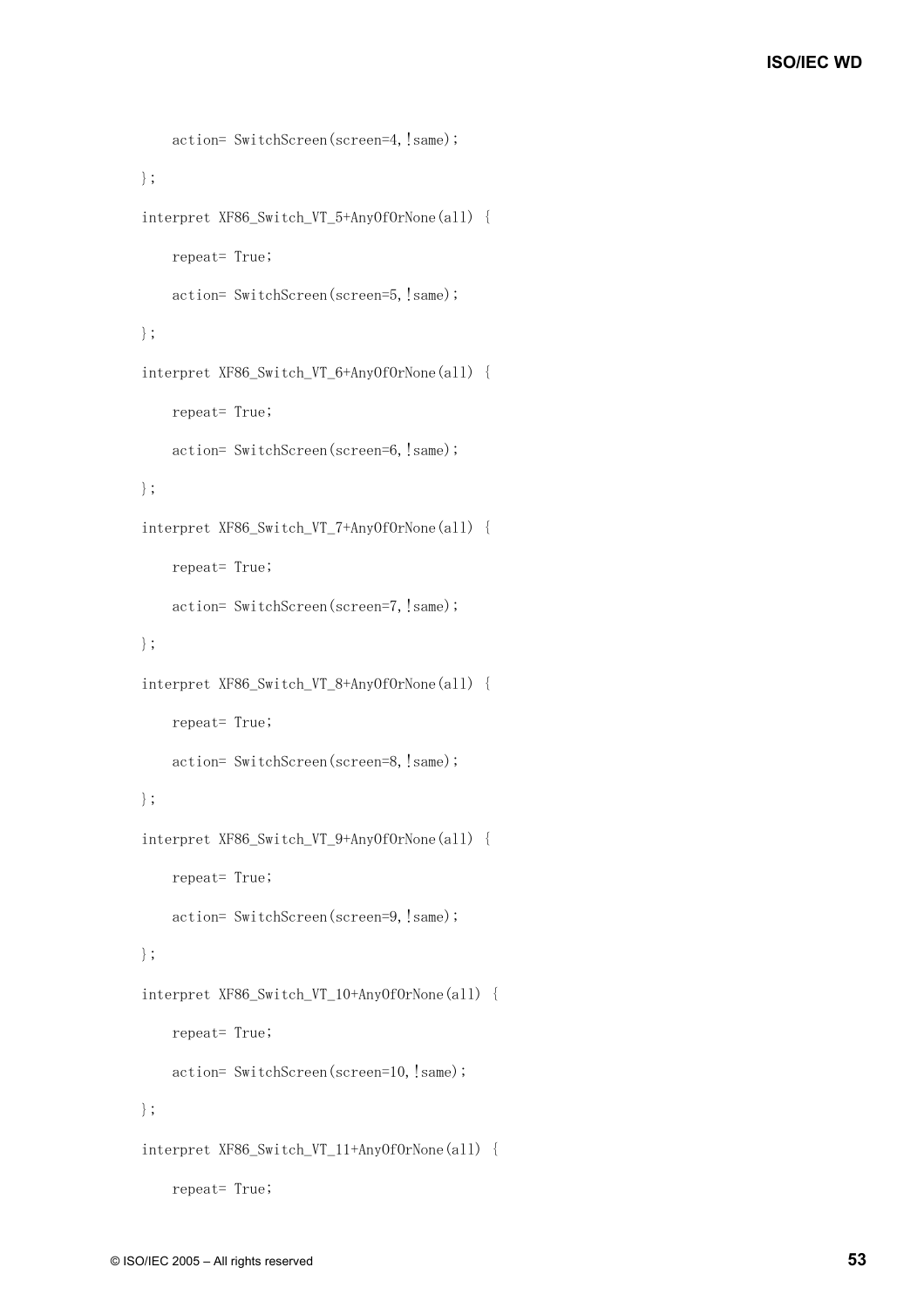```
action= SwitchScreen(screen=11, !same);
```
};

interpret XF86 Switch VT 12+AnyOfOrNone(all) {

repeat= True;

action= SwitchScreen(screen=12, !same);

};

```
 interpret XF86_Ungrab+AnyOfOrNone(all) {
```
repeat= True;

action=

Private(type=0x86,data[0]=0x55,data[1]=0x6e,data[2]=0x67,data[3]=0x72,data[4]=0x61,data[5]=0x62,d  $ata[6]=0x00);$ 

};

```
 interpret XF86_ClearGrab+AnyOfOrNone(all) {
```
repeat= True;

```
 action=
```
Private(type=0x86,data[0]=0x43,data[1]=0x6c,data[2]=0x73,data[3]=0x47,data[4]=0x72,data[5]=0x62,d  $ata[6]=0x00);$ 

};

```
 interpret XF86_Next_VMode+AnyOfOrNone(all) {
```
repeat= True;

action=

Private(type=0x86,data[0]=0x2b,data[1]=0x56,data[2]=0x4d,data[3]=0x6f,data[4]=0x64,data[5]=0x65,d  $ata[6]=0x00);$ 

};

```
 interpret XF86_Prev_VMode+AnyOfOrNone(all) {
```
repeat= True;

action=

Private(type=0x86,data[0]=0x2d,data[1]=0x56,data[2]=0x4d,data[3]=0x6f,data[4]=0x64,data[5]=0x65,d  $ata[6]=0x00);$ 

};

```
 interpret F34+AnyOfOrNone(all) {
```
action= LatchMods(modifiers=LevelFive, clearLocks, latchToLock);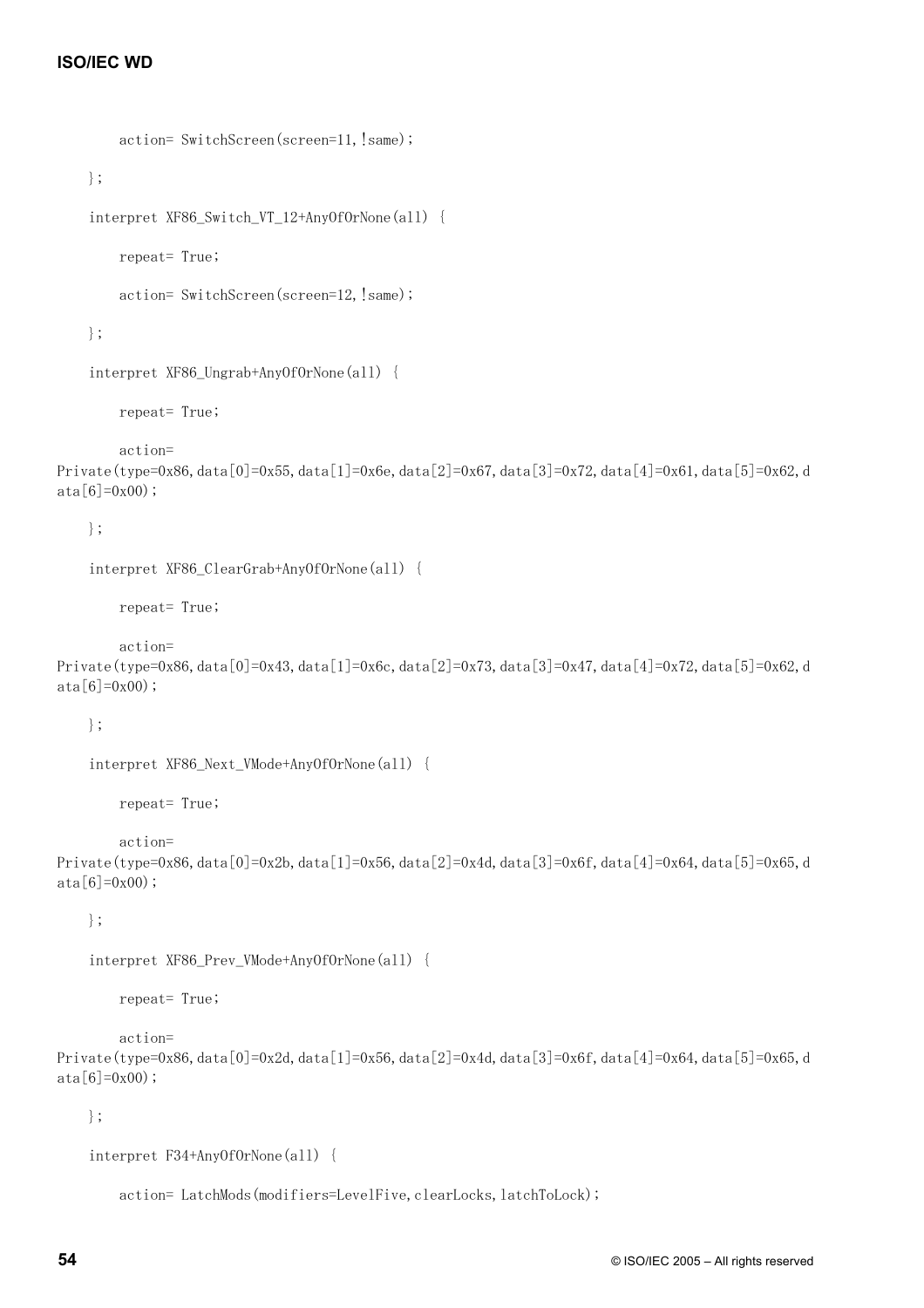```
 }; 
 interpret Any+Exactly(Lock) { 
     action= LockMods(modifiers=Lock); 
 }; 
 interpret Any+AnyOf(all) { 
     action= SetMods(modifiers=modMapMods,clearLocks); 
 }; 
group 2 = AltGr;group 3 = AltGr;
group 4 = AltGr; indicator "Caps Lock" { 
     !allowExplicit; 
     whichModState= locked; 
     modifiers= Lock; 
 }; 
 indicator "Num Lock" { 
     !allowExplicit; 
     whichModState= locked; 
     modifiers= NumLock; 
 }; 
 indicator "Scroll Lock" { 
     whichModState= locked; 
     modifiers= ScrollLock; 
 }; 
 indicator "Shift Lock" { 
     !allowExplicit; 
     whichModState= locked; 
     modifiers= Shift;
```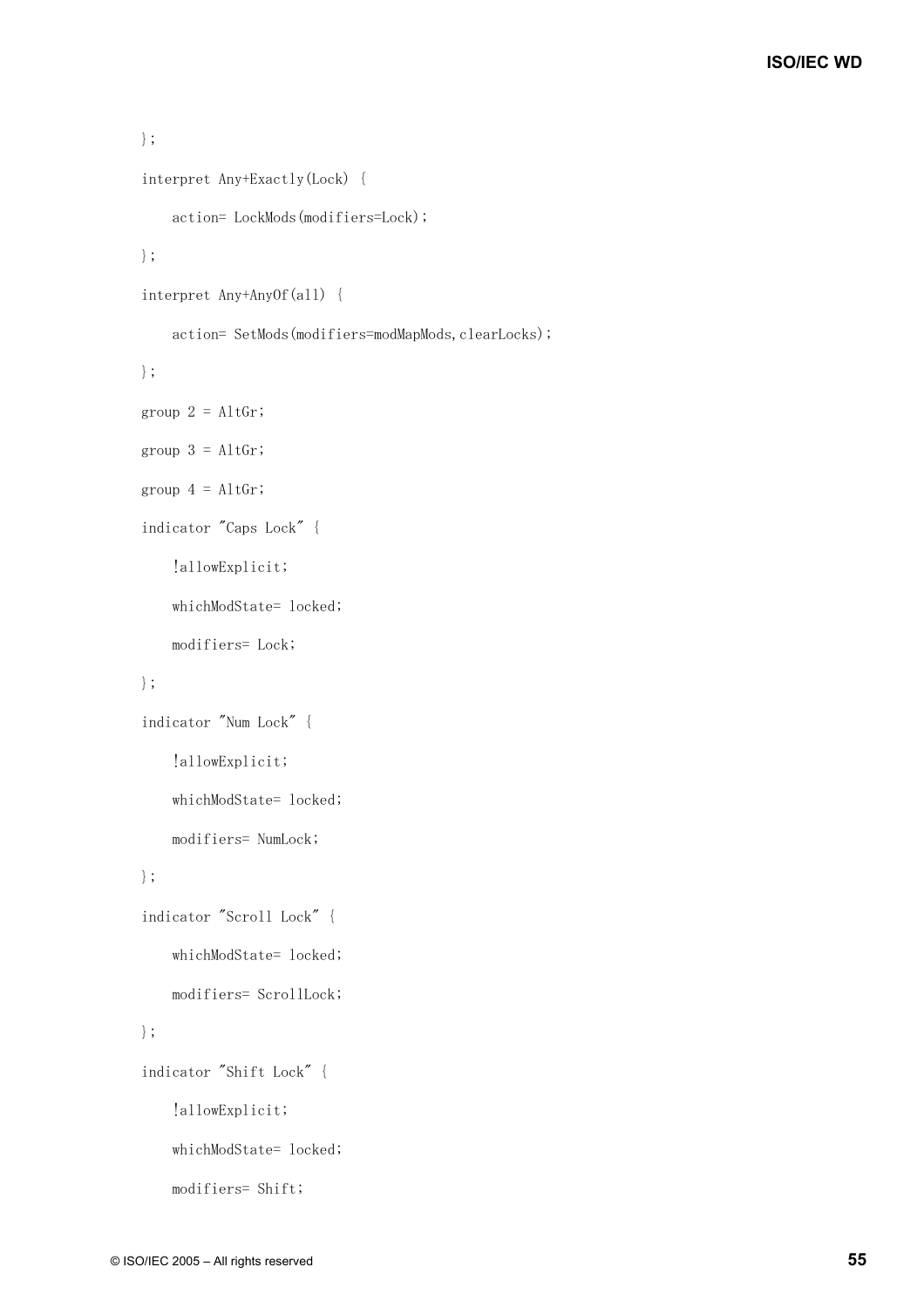```
 }; 
     indicator "Group 2" { 
          !allowExplicit; 
          groups= 0xfe; 
     }; 
     indicator "Mouse Keys" { 
          indicatorDrivesKeyboard; 
          controls= mouseKeys; 
     }; 
};
```

```
xkb_symbols "pc(pc105)+us+inet(power_g5)+ru(winkeys):2+group(rctrl_toggle)+eurosign(e)" {
```

```
 name[group1]="U.S. English"; 
 name[group2]="Russia - Winkeys";
```

|        | key $\langle ESC \rangle$ {  | Ĺ | Escape $]$ $\}$ ; |                 |
|--------|------------------------------|---|-------------------|-----------------|
|        | key $\langle AEO1 \rangle$ { | E | 1,                | $exclam$ $\}$ ; |
|        | key $\langle AEO2 \rangle$ { |   |                   |                 |
|        | $symbolls[Group1]=$          |   | 2,                | at ],           |
|        | $symbolls[Group2] =$         |   | 2,                | quotedbl ]      |
| $\}$ ; |                              |   |                   |                 |
|        | key $\langle AEO3 \rangle$ { |   |                   |                 |
|        | $symbolls[Group1]=$          |   | 3,                | numbersign],    |
|        | $symbolls[Group2] =$         |   | 3,                | numerosign ]    |
| $\}$ ; |                              |   |                   |                 |
|        | key $\langle AEO4 \rangle$ { |   |                   |                 |
|        | $symbolls[Group1]=$          |   | 4,                | dollar ],       |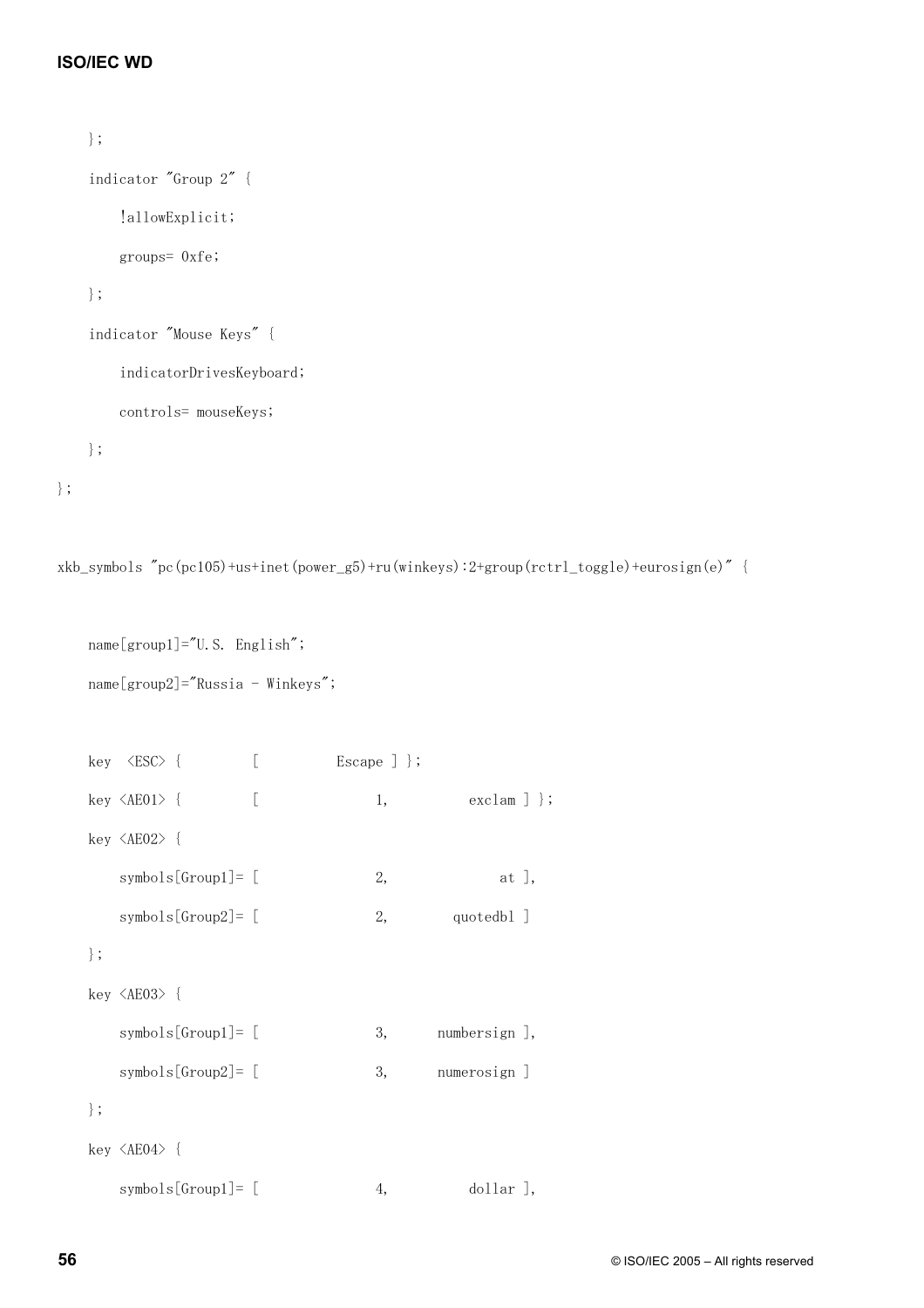```
symbols[Group2]= [ 4, semicolon ]
 }; 
key \langle AEO5 \rangle { [ 5, percent ] };
 key <AE06> { 
   symbols[Group1]= [ 6, asciicircum ],
   swmbols[Group2] = [ 6, colon ]
 }; 
 key <AE07> { 
   symbols[Group1] = [ 7, ampersand ],symbols[Group2]= [ 7, question ]
 }; 
key \langle AEO8 \rangle { [ 8, asterisk ] };
key \langle AEO9 \rangle { [ 9, parenleft ] };
key \langle AE10 \rangle { [ 0, parenright ] };
key \langle AE11 \rangle { [ minus, underscore ] };
key \langle AE12 \rangle { [ equal, plus ] };
 key <BKSP> { 
    type= "CTRL+ALT", 
    symbols[Group1]= [ BackSpace, Terminate_Server ] 
 }; 
key \langle TAB \rangle { [ Tab, ISO_Left_Tab ] };
 key <AD01> { 
    type= "ALPHABETIC", 
   symbols[Group1] = [ q, Q ],
    symbols[Group2]= [ Cyrillic_shorti, Cyrillic_SHORTI ] 
 }; 
 key <AD02> { 
    type= "ALPHABETIC",
```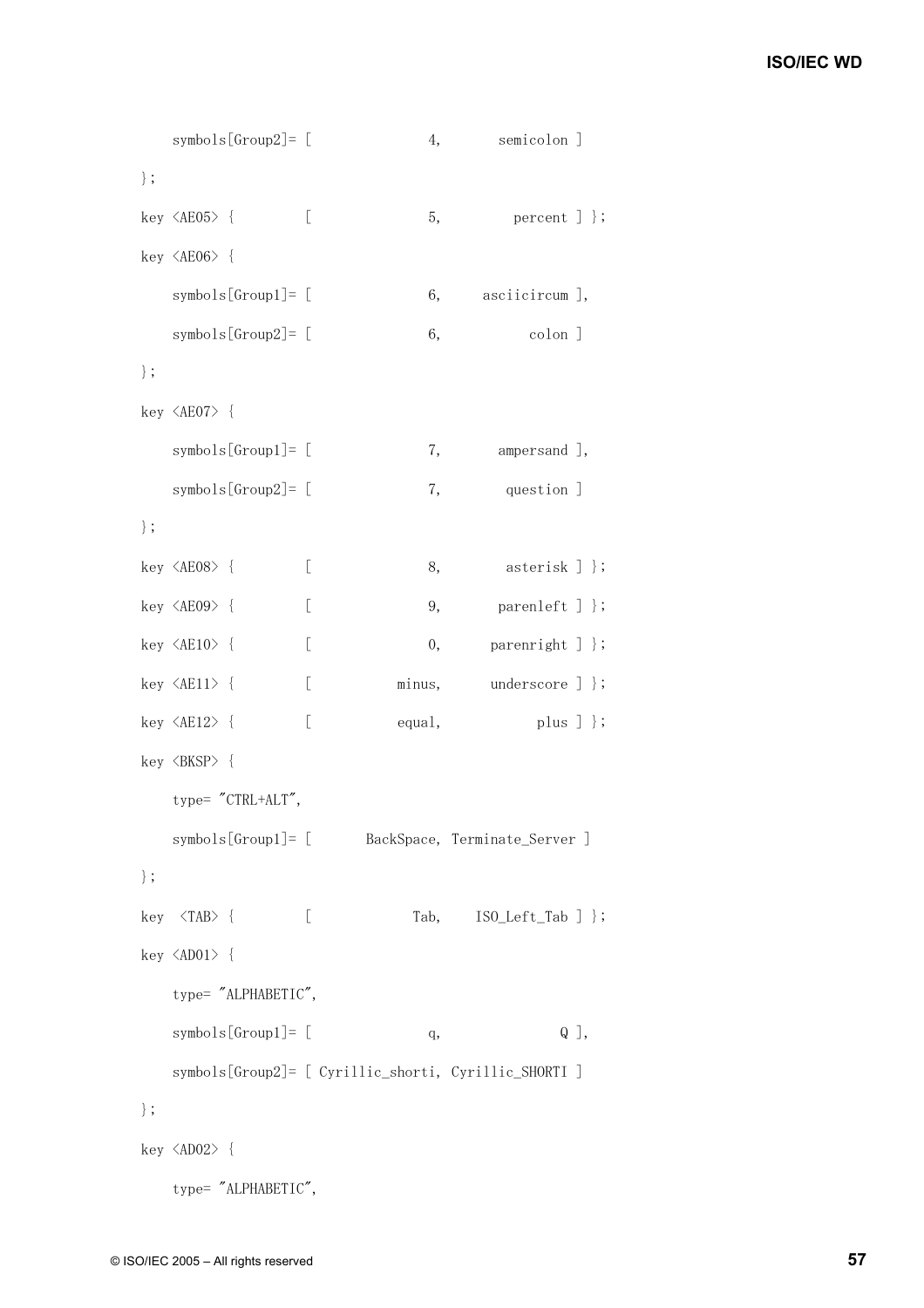```
symbols[Group1] = [ w, W ],
    symbols[Group2]= [ Cyrillic_tse, Cyrillic_TSE ] 
 }; 
 key <AD03> { 
    type[group1]= "FOUR_LEVEL_SEMIALPHABETIC", 
    type[group2]= "ALPHABETIC", 
   symbols[Group1]= [ e, BuroSign, NoSymbol ],
   symbols[Group2]= [ Cyrillic_u, Cyrillic_U ]
 }; 
 key <AD04> { 
    type= "ALPHABETIC", 
   symbols[Group1]= [ r, R ],
   symbols[Group2]= [ Cyrillic_ka, Cyrillic_KA ]
 }; 
 key <AD05> { 
    type= "ALPHABETIC", 
   symbols[Group1] = [ t, T ],
   symbols[Group2]= [ Cyrillic_ie, Cyrillic_IE ]
 }; 
 key <AD06> { 
    type= "ALPHABETIC", 
   symbols[Group1] = [ y, Y],symbols[Group2]= [ Cyrillic_en, Cyrillic_EN ]
 }; 
 key <AD07> { 
    type= "ALPHABETIC", 
   symbols[Group1] = [ u, U ],
    symbols[Group2]= [ Cyrillic_ghe, Cyrillic_GHE ]
```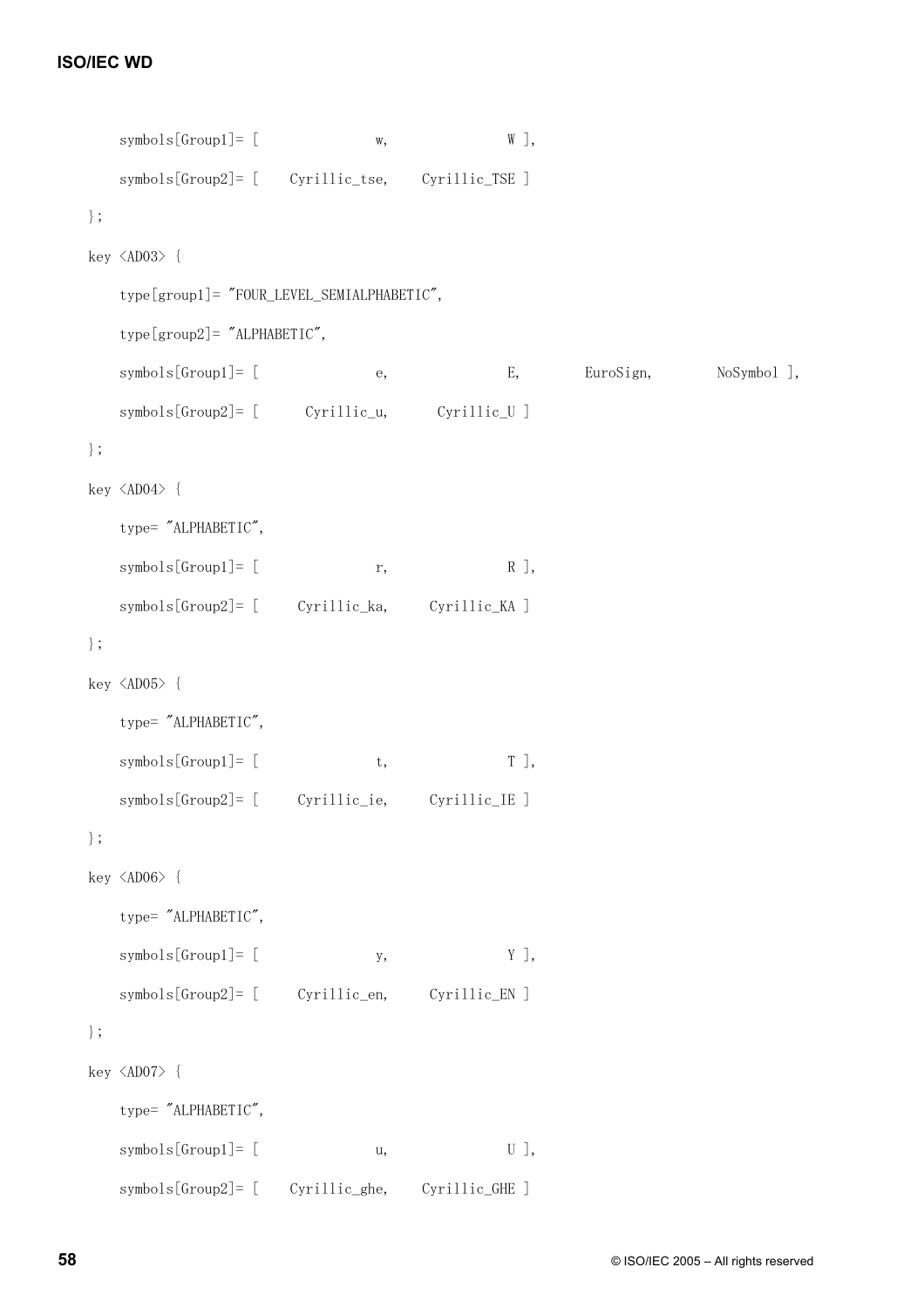```
 }; 
 key <AD08> { 
    type= "ALPHABETIC", 
   symbols[Group1] = [ i, I ],
    symbols[Group2]= [ Cyrillic_sha, Cyrillic_SHA ] 
 }; 
 key <AD09> { 
    type= "ALPHABETIC", 
   symbols[Group1] = [ 0, 0],
    symbols[Group2]= [ Cyrillic_shcha, Cyrillic_SHCHA ] 
 }; 
 key <AD10> { 
    type= "ALPHABETIC", 
   symbols[Group1]= [ p, P ],
   symbols[Group2]= [ Cyrillic_ze, Cyrillic_ZE ]
 }; 
 key <AD11> { 
    type[group2]= "ALPHABETIC", 
   symbols[Group1]= [ bracketleft, braceleft ],
   symbols[Group2]= [ Cyrillic_ha, Cyrillic_HA ]
 }; 
 key <AD12> { 
    type[group2]= "ALPHABETIC", 
    symbols[Group1]= [ bracketright, braceright ], 
    symbols[Group2]= [ Cyrillic_hardsign, Cyrillic_HARDSIGN ] 
 }; 
key \langleRTRN> { [ Return ] };
key \langleLCTL\rangle { [ Control_L ] };
```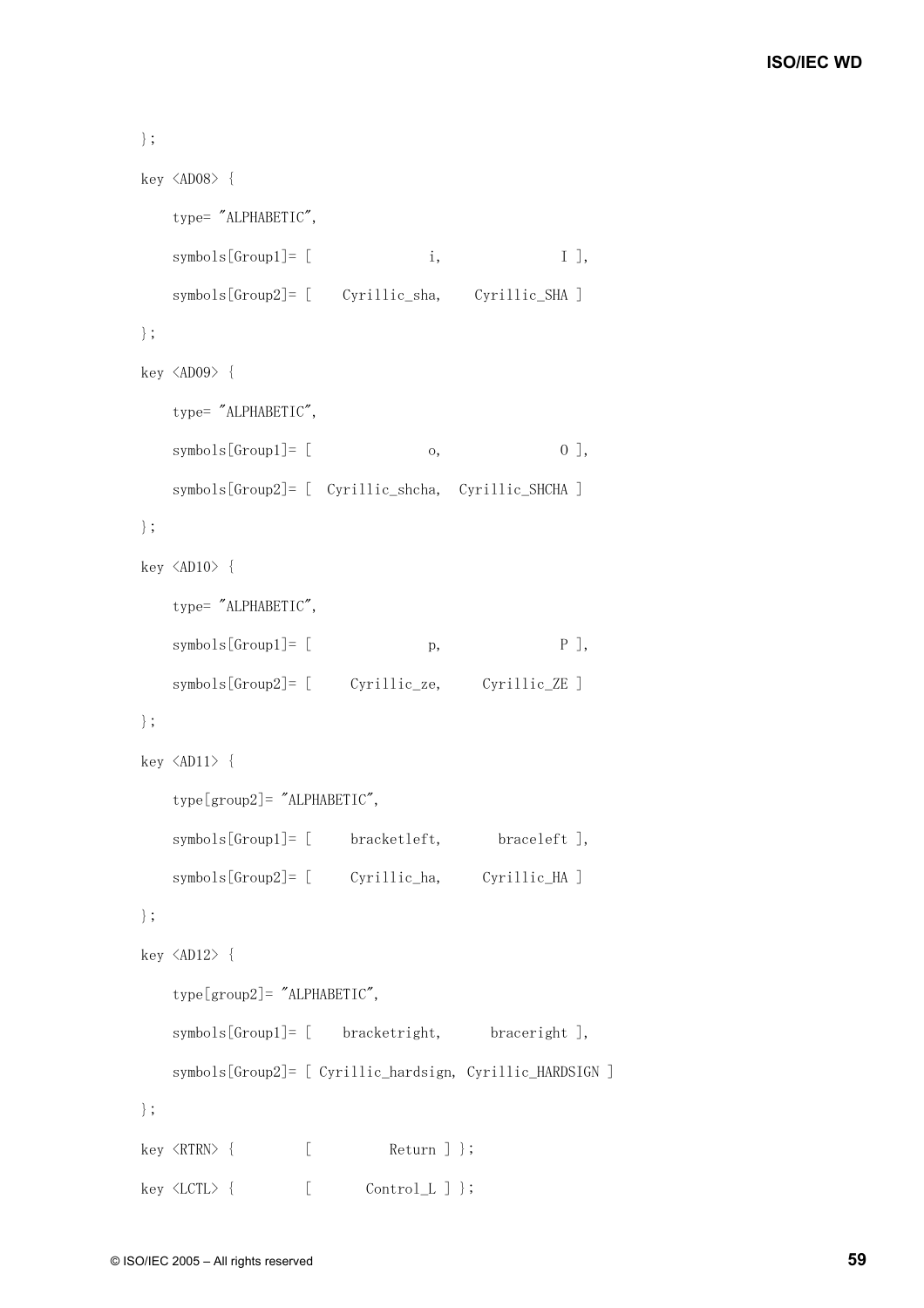```
 key <AC01> { 
   type= "ALPHABETIC", 
   symbols[Group1]= [ a, A ],
   symbols[Group2]= [ Cyrillic_ef, Cyrillic_EF ]
 }; 
 key <AC02> { 
   type= "ALPHABETIC", 
   symbols[Group1]= [ s, S, S ],
   symbols[Group2]= [ Cyrillic_yeru, Cyrillic_YERU ] 
 }; 
 key <AC03> { 
   type= "ALPHABETIC", 
   symbols[Group1]= [d, 0],
   symbols[Group2]= [ Cyrillic_ve, Cyrillic_VE ]
 }; 
 key <AC04> { 
   type= "ALPHABETIC", 
   symbols[Group1] = [ f, F ],
   symbols[Group2]= [ Cyrillic_a, Cyrillic_A ] 
 }; 
 key <AC05> { 
   type= "ALPHABETIC", 
   symbols[Group1] = [ g, G ],
   symbols[Group2]= [ Cyrillic_pe, Cyrillic_PE ] 
 }; 
 key <AC06> { 
   type= "ALPHABETIC", 
   symbols[Group1] = [ h, H ],
```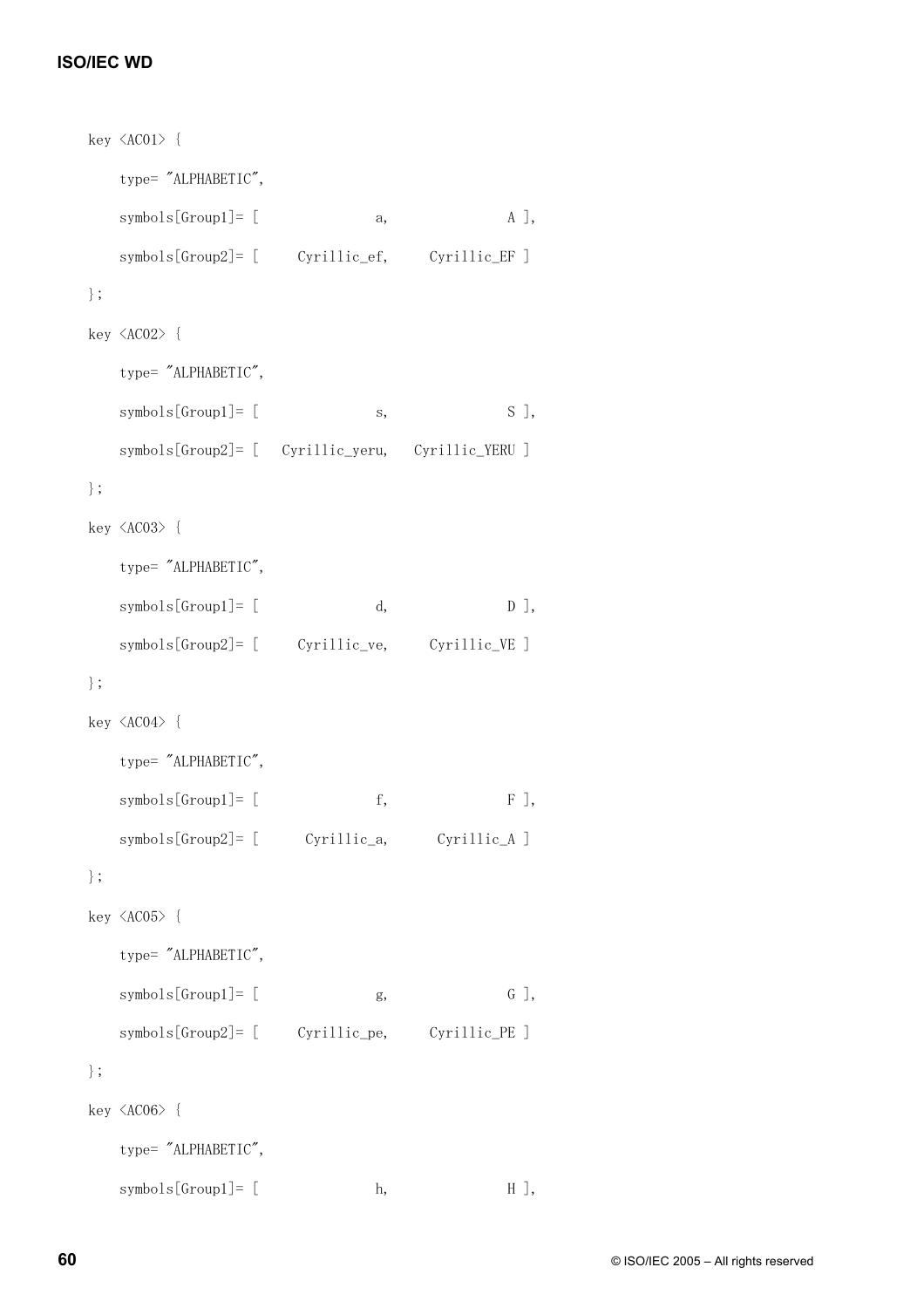```
symbols[Group2]= [ Cyrillic_er, Cyrillic_ER ]
 }; 
 key <AC07> { 
    type= "ALPHABETIC", 
   symbols[Group1] = [ j, J ],
   symbols[Group2]= [ Cyrillic_o, Cyrillic_0 ]
 }; 
 key <AC08> { 
    type= "ALPHABETIC", 
   \verb|symbols[Group1] = [\hspace{1cm}k, \hspace{1cm}K \hspace{1cm}],symbols[Group2]= [ Cyrillic_el, Cyrillic_EL ]
 }; 
 key <AC09> { 
    type= "ALPHABETIC", 
   symbols[Group1]= [ l, l, L ],
   symbols[Group2]= [ Cyrillic_de, Cyrillic_DE ]
 }; 
 key <AC10> { 
    type[group2]= "ALPHABETIC", 
   symbols[Group1]= [ semicolon, colon ],
    symbols[Group2]= [ Cyrillic_zhe, Cyrillic_ZHE ] 
 }; 
 key <AC11> { 
    type[group2]= "ALPHABETIC", 
   symbols[Group1]= [ apostrophe, quotedbl ],
  symbols[Group2]= [ Cyrillic_e, Cyrillic_E ]
 };
```
key <TLDE> {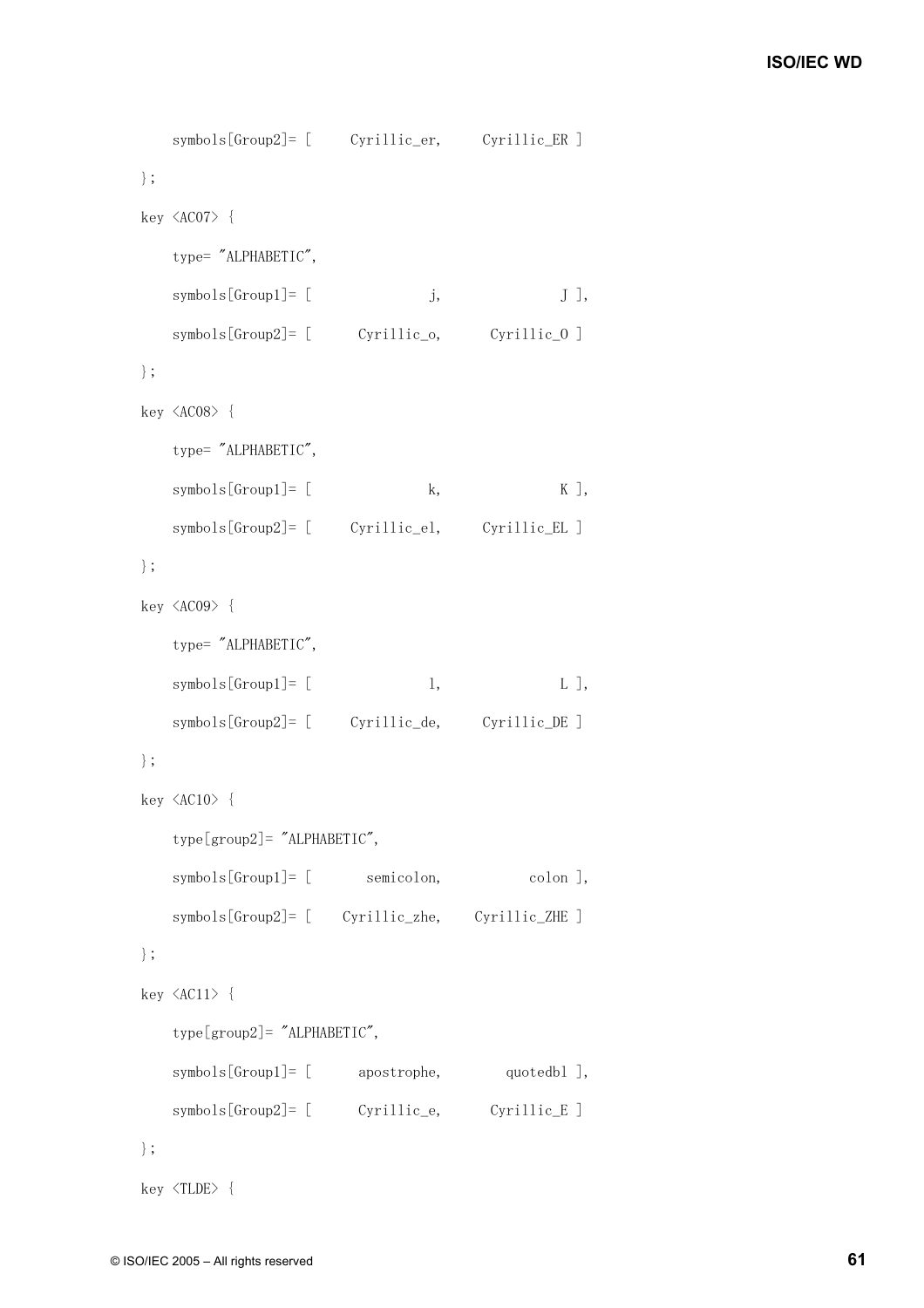```
 type[group2]= "ALPHABETIC", 
   symbols[Group1]= [ grave, asciitilde ],
   symbols[Group2]= [ Cyrillic io, Cyrillic IO ]
 }; 
key \langle LFSH \rangle { [ Shift_L ] };
 key <BKSL> { 
   symbols[Group1]= [ backslash, bar ],
   symbols[Group2]= [ backslash, slash ]
 }; 
 key <AB01> { 
    type= "ALPHABETIC", 
   symbols[Group1] = [ z, Z_j, Z_jsymbols[Group2]= [ Cyrillic_ya, Cyrillic_YA ]
 }; 
 key <AB02> { 
    type= "ALPHABETIC", 
   symbols[Group1]= [x, x, y] symbols[Group2]= [ Cyrillic_che, Cyrillic_CHE ] 
 }; 
 key <AB03> { 
    type= "ALPHABETIC", 
   symbols[Group1] = [ c, C],symbols[Group2]= [ Cyrillic_es, Cyrillic_ES ]
 }; 
 key <AB04> { 
    type= "ALPHABETIC", 
   symbols[Group1] = [ v, V],symbols[Group2]= [ Cyrillic_em, Cyrillic_EM ]
```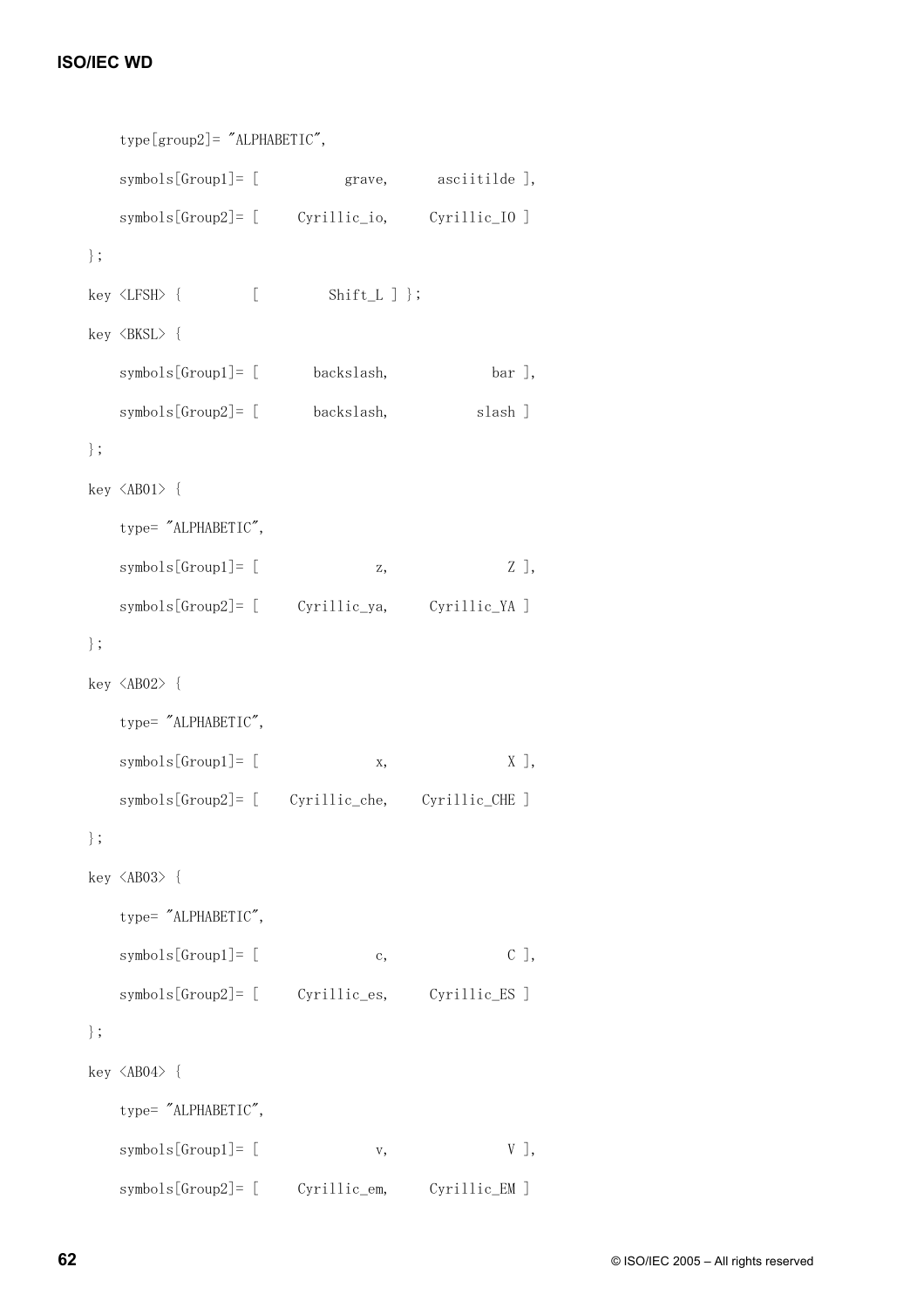```
 }; 
 key <AB05> { 
    type= "ALPHABETIC", 
   symbols[Group1]= [ b, B ],
   symbols[Group2]= [ Cyrillic_i, Cyrillic_I ]
 }; 
 key <AB06> { 
    type= "ALPHABETIC", 
   symbols[Group1] = [ n, N ],
   symbols[Group2]= [ Cyrillic_te, Cyrillic_TE ]
 }; 
 key <AB07> { 
    type= "ALPHABETIC", 
   symbols[Group1]= [ m, M ],
    symbols[Group2]= [ Cyrillic_softsign, Cyrillic_SOFTSIGN ] 
 }; 
 key <AB08> { 
    type[group2]= "ALPHABETIC", 
   symbols[Group1]= [ comma, less ],
   symbols[Group2]= [ Cyrillic_be, Cyrillic_BE ]
 }; 
 key <AB09> { 
    type[group2]= "ALPHABETIC", 
   symbols[Group1]= [ period, greater ],
   symbols[Group2]= [ Cyrillic_yu, Cyrillic_YU ]
 }; 
 key <AB10> { 
   symbols[Group1]= [ slash, question ],
```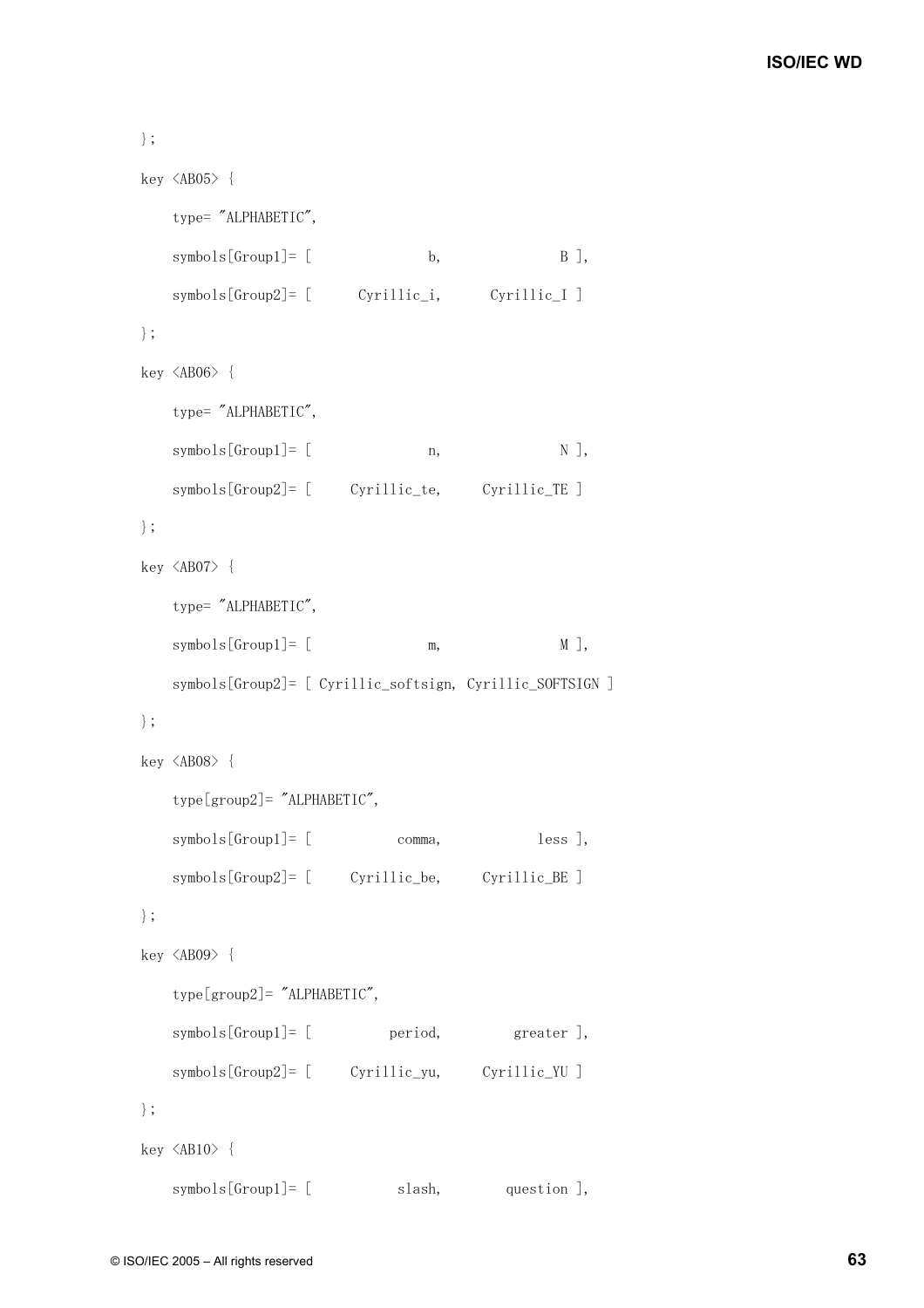```
symbols[Group2]= [ period, comma ]
 }; 
key \langleRTSH\rangle { [ Shift_R ] };
 key <KPMU> { 
   type= "CTRL+ALT", 
   symbols[Group1]= [ KP_Multiply, XF86_ClearGrab ] 
 }; 
key \langleLALT\rangle { [ Alt_L, Meta_L ] };
key \langle SPCE\rangle { [ space ] };
key \langle CAPS> { [ Caps_Lock ] };
 key <FK01> { 
   type= "CTRL+ALT", 
  symbols[Group1]= [ F1, XF86_Switch_VT_1 ]
 }; 
 key <FK02> { 
   type= "CTRL+ALT", 
  symbols[Group1]= [ F2, XF86_Switch_VT_2 ]
 }; 
 key <FK03> { 
  type= "CTRL+ALT", 
  symbols[Group1]= [ F3, XF86_Switch_VT_3 ]
 }; 
 key <FK04> { 
   type= "CTRL+ALT", 
  symbols[Group1]= [ F4, XF86_Switch_VT_4 ]
 }; 
 key <FK05> { 
    type= "CTRL+ALT",
```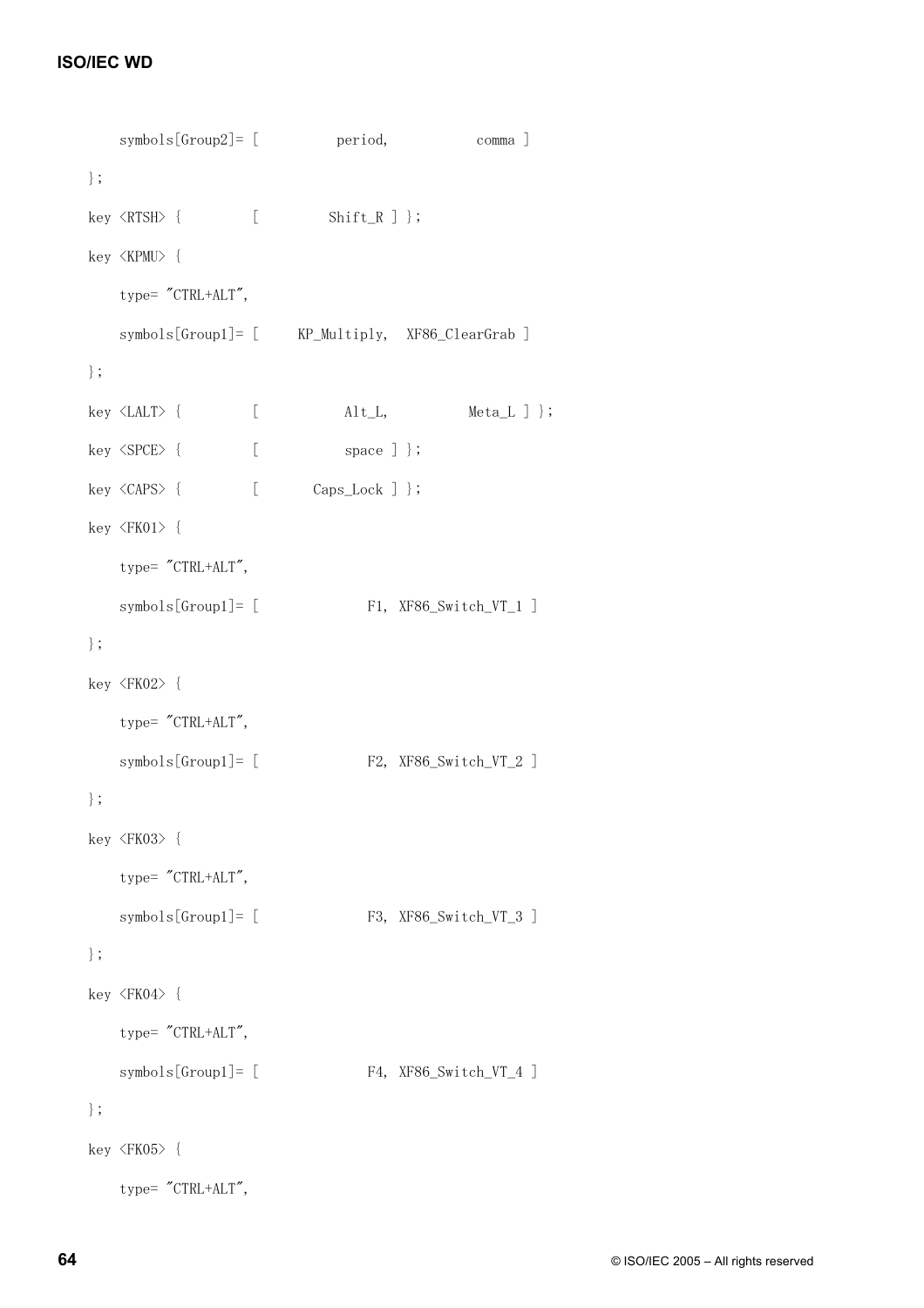```
symbols[Group1]= [ F5, XF86_Switch_VT_5 ]
 }; 
 key <FK06> { 
   type= "CTRL+ALT", 
   symbols[Group1]= [ F6, XF86_Switch_VT_6 ]
 }; 
 key <FK07> { 
   type= "CTRL+ALT", 
  symbols[Group1]= [ F7, XF86_Switch_VT_7 ]
 }; 
 key <FK08> { 
   type= "CTRL+ALT", 
  symbols[Group1]= [ F8, XF86_Switch_VT_8 ]
 }; 
 key <FK09> { 
   type= "CTRL+ALT", 
  symbols[Group1]= [ F9, XF86_Switch_VT_9 ]
 }; 
 key <FK10> { 
   type= "CTRL+ALT", 
  symbols[Group1]= [ F10, XF86_Switch_VT_10 ]
 }; 
key <NMLK> { [ Num_Lock, Pointer_EnableKeys ] };
key \langle \text{SCLK} \rangle { [ Scroll_Lock ] };
key \langle KP7 \rangle { [ KP_Home, KP_7 ] };
key \langle KP8 \rangle { [ \qquad \qquad KP_Up, \qquad KP_8 ] };
key \langle KP9 \rangle { [ \qquad \qquad KP_Prior, \qquad \qquad KP_9 ] };
 key <KPSU> {
```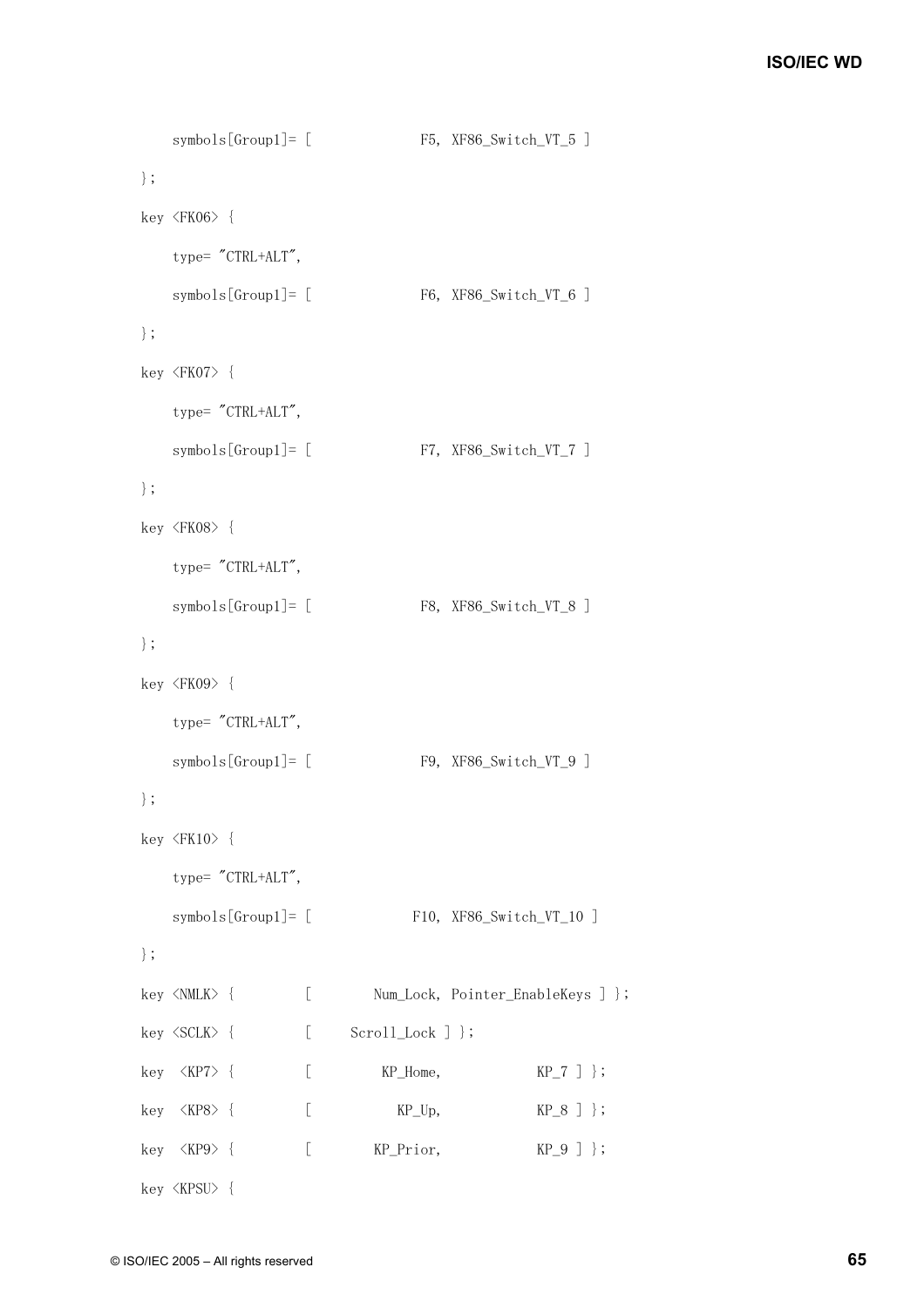```
 type= "CTRL+ALT", 
    symbols[Group1]= [ KP_Subtract, XF86_Prev_VMode ] 
 }; 
key \langle KP4 \rangle { [ KP Left, KP 4 ] };
key \langle \text{KP5}\rangle { [ KP_Begin, KP_5 ] };
key \langle KP6 \rangle { [ KP_Right, KP_6 ] };
 key <KPAD> { 
    type= "CTRL+ALT", 
    symbols[Group1]= [ KP_Add, XF86_Next_VMode ] 
 }; 
key \langle KP1 \rangle { [ KP_End, KP_1 ] };
key \langle KP2 \rangle { [ KP_Down, KP_2 ] };
key \langle KP3 \rangle { [ KP_Next, KP_3 ] };
key \langle \text{KP0} \rangle { [ KP_Insert, KP_0 ] };
 key <KPDL> { 
   symbols[Group1]= [ KP_Delete, KP_Decimal ],
   symbols[Group2]= [ KP_Delete, KP_Separator ]
 }; 
key \langle \text{MDSW} \rangle { [ F16 ] };
 key <LSGT> { 
    type[group1]= "FOUR_LEVEL", 
   symbols[Group1]= [ less, greater, bar, brokenbar ],
   symbols[Group2]= [ slash, bar ]
 }; 
 key <FK11> { 
    type= "CTRL+ALT", 
   symbols[Group1]= [ F11, XF86_Switch_VT_11 ]
 };
```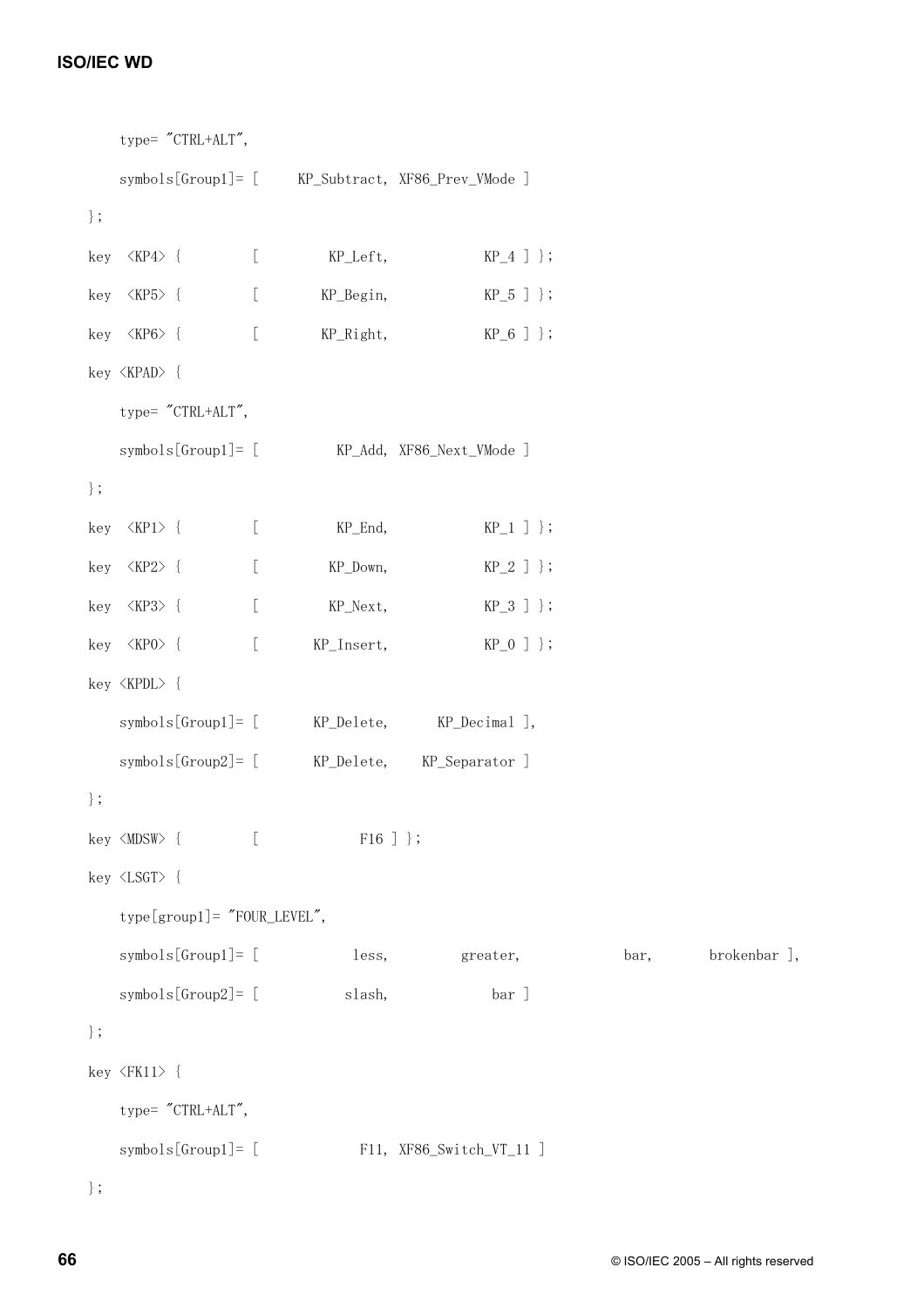```
 key <FK12> { 
    type= "CTRL+ALT", 
  symbols[Group1]= [ F12, XF86_Switch_VT_12 ]
 }; 
key \langleHOME\rangle { [ Home ] };
key \langle \text{UP} \rangle { [ Up ] };
key \langle PGUP \rangle { [ Prior ] };
key \langle \text{LEFT} \rangle { [ Left ] };
key \langle RGHT \rangle { [ Right ] };
key \langle END\rangle { [ End ] };
key \langle {\tt DOWN}\rangle { [ <code> Down ] };</code>
key <PGDN> { [ Next ] };
key \langleINS> { [ Insert ] };
key \langle \text{DELE} \rangle { [ Delete ] };
key \langle KPEN \rangle { [ KP_Enter ] };
key \langle RCTL \rangle { [ ISO_Next_Group ] };
 key <PAUS> { 
   type= "PC_BREAK", 
   symbols[Group1]= [ Pause, Break ]
 }; 
 key <PRSC> { 
    type= "PC_SYSRQ", 
   symbols[Group1]= [ Print, Sys_Req, NoSymbol ]
 }; 
 key <KPDV> { 
   type= "CTRL+ALT", 
   symbols[Group1]= [ KP_Divide, XF86_Ungrab ] 
 };
```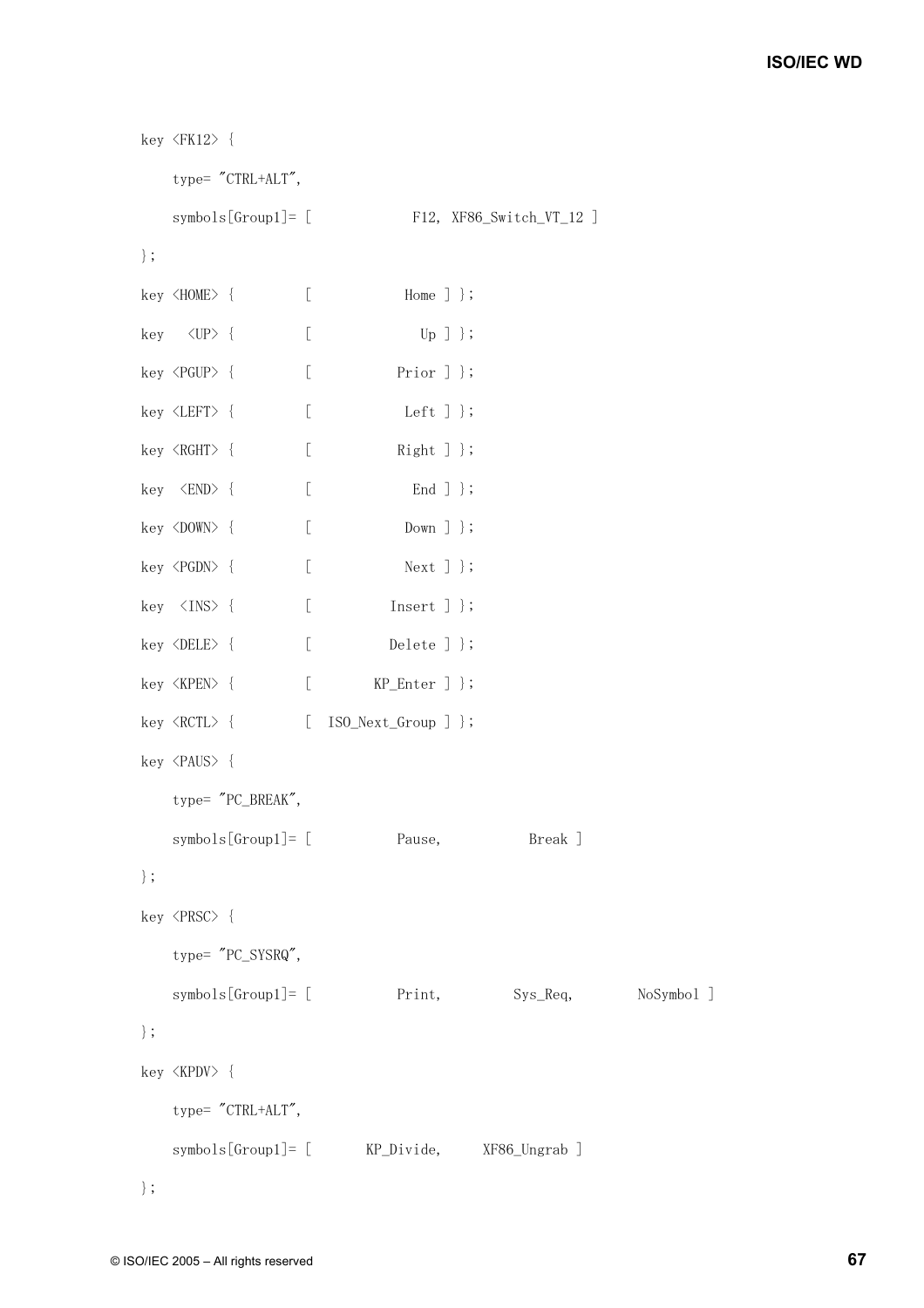| key <ralt> {</ralt>                                     | $\lceil$                | $\mathop{\rm Alt}\nolimits_R$ | $Meta_R ]$ ;  |
|---------------------------------------------------------|-------------------------|-------------------------------|---------------|
| key $\langle LWIN \rangle$ {                            | $\overline{L}$          | $Super_L$ $]$ $\}$ ;          |               |
| key $\langle RWIN \rangle$ {                            | [                       | $Super_R ]$ ;                 |               |
| key <menu> {</menu>                                     | $\overline{\mathbb{L}}$ | Menu $]$ $\}$ ;               |               |
| key <lvl3> {</lvl3>                                     | L                       | ISO_Level3_Shift ] };         |               |
| key $\langle$ ALT $\rangle$ {                           | [                       | NoSymbol,                     | Alt_L $]$ };  |
| key <kpeq> {</kpeq>                                     | $\lbrack$               | $KP_Equal$ ] $\}$ ;           |               |
| key $\langle \text{SUPR} \rangle$ {                     | $\lbrack$               | NoSymbol,                     | $Super_L ]$ ; |
| key <hypr> {</hypr>                                     | $\overline{\mathbb{L}}$ | NoSymbol,                     | $Hyper_L]$ ;  |
| key <meta/> {                                           | $\overline{\mathbb{L}}$ | NoSymbol,                     | $Meta_L]$ ;   |
| key $\langle$ K5D> {                                    | $\lbrack$               | $F13$ $]$ $;$                 |               |
| key $\langle$ K5E $\rangle$ {                           | $\lbrack$               | $F14$ $]$ $\}$ ;              |               |
| key $\langle K5F \rangle$ {                             | $\Gamma$                | $F15$ ] };                    |               |
| key $\langle K6C \rangle$ {                             | $\Gamma$                | $XF86Eject$ ] };              |               |
| modifier_map Control { <lctl> };</lctl>                 |                         |                               |               |
| modifier_map Shift $\{ \langle LFSH \rangle \}$ ;       |                         |                               |               |
| modifier_map Shift { <rtsh> };</rtsh>                   |                         |                               |               |
| modifier_map Mod1 $\{ \langle LALT \rangle \}$ ;        |                         |                               |               |
| modifier_map Lock $\{ \langle CABS \rangle \}$ ;        |                         |                               |               |
| modifier_map Mod2 { <nmlk> };</nmlk>                    |                         |                               |               |
| modifier_map Mod5 $\{ \langle MDSW\rangle \}$ ;         |                         |                               |               |
| modifier_map Mod5 $\{ \langle LVL3 \rangle \}$ ;        |                         |                               |               |
| modifier_map Mod1 $\{ \langle ALT \rangle \}$ ;         |                         |                               |               |
| modifier_map Mod4 $\{ \langle \text{SUPR} \rangle \};$  |                         |                               |               |
| modifier_map Mod4 $\{ \langle HYPR \rangle \}$ ;        |                         |                               |               |
| modifier_map Mod1 $\{ \langle \text{META} \rangle \}$ ; |                         |                               |               |

};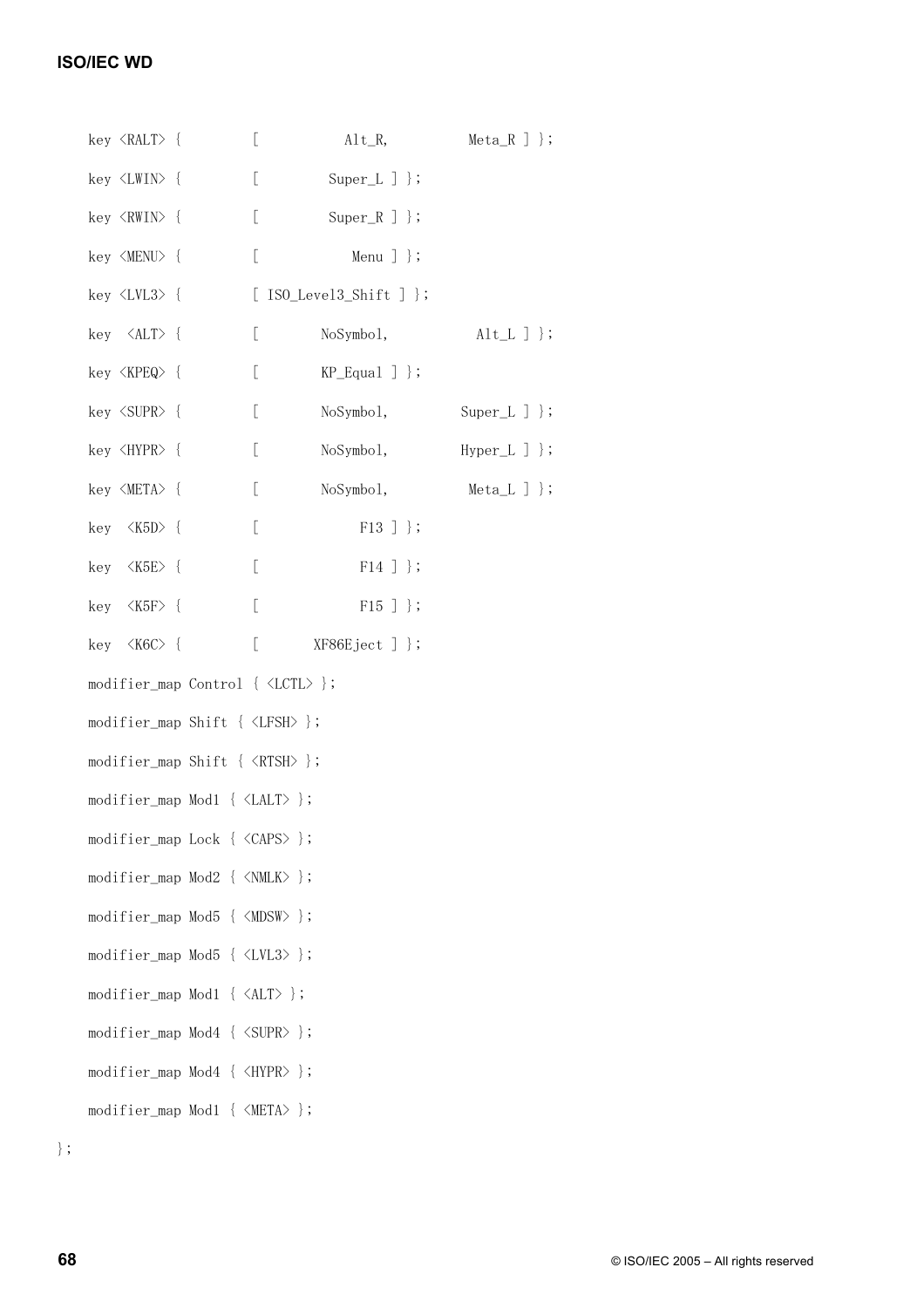```
xkb_geometry "pc(pc104)" {
```

```
width= 470;
```
height= 210;

alias  $\langle ACOO \rangle = \langle CAB \rangle$ ;

alias <AA00> = <LCTL>;

baseColor= "white";

labelColor= "black";

xfont= "-\*-helvetica-medium-r-normal--\*-120-\*-\*-\*-\*-iso8859-1";

```
 description= "Generic 104";
```

```
 shape "NORM" {
```
 corner= 1,  $\{$  [ 18, 18 ] },  $\{$  [ 2, 1], [ 16, 16] } }; shape "BKSP" { corner= 1, { [ 38, 18 ] },  $\{$  [ 2, 1], [ 36, 16] } }; shape "TABK" {

```
 corner= 1, 
    { [ 28, 18 ] }, 
   \{ [ 2, 1], [ 26, 16] }
 };
```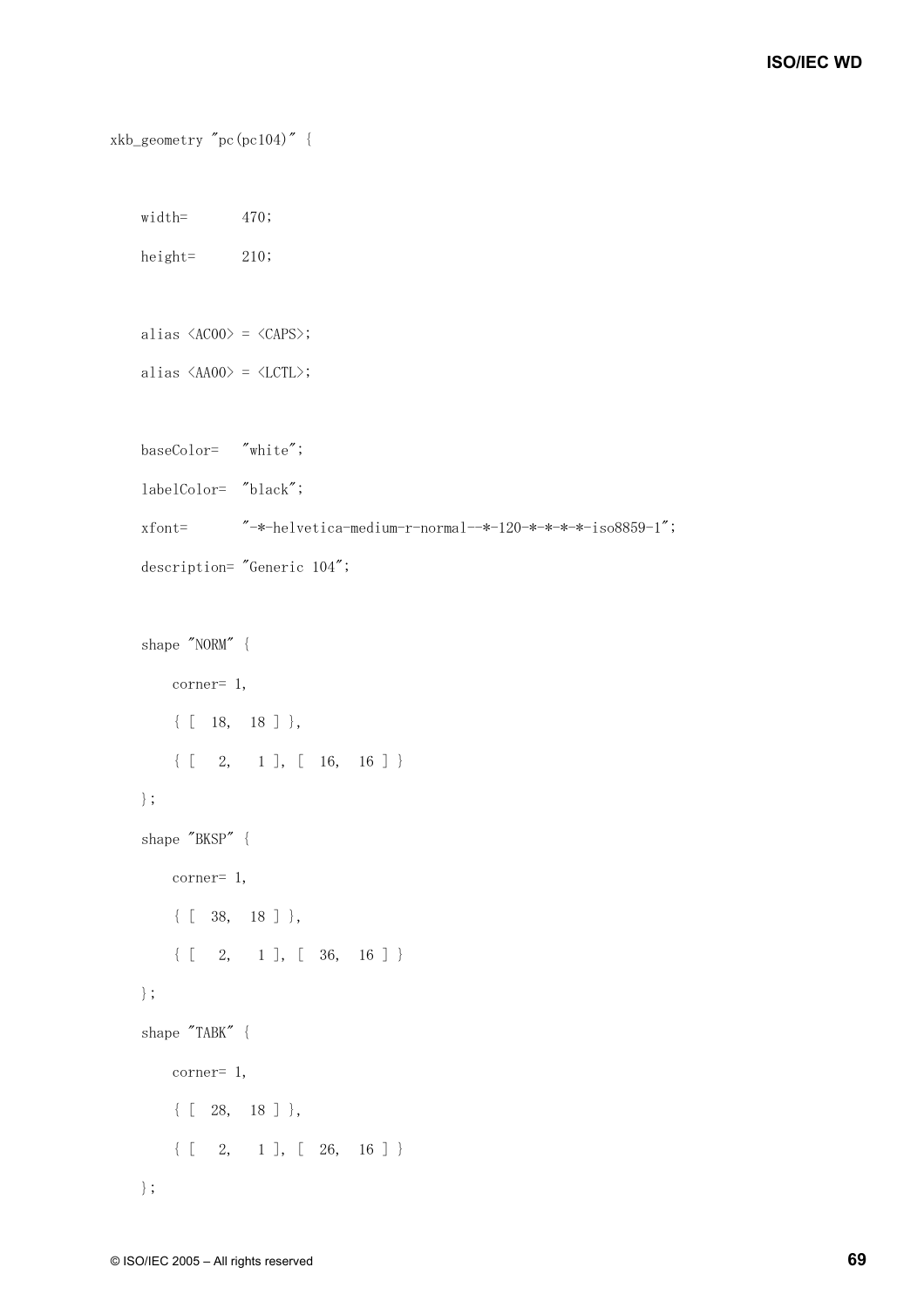```
 shape "BKSL" { 
   corner= 1, 
   \{ [ 28, 18 ] },
   \{ [ 2, 1], [ 26, 16] }
 }; 
 shape "RTRN" { 
   corner= 1, 
   { [ 42, 18 ] }, 
  \{ [ 2, 1], [ 40, 16] }
 }; 
 shape "CAPS" { 
   corner= 1, 
  \{ [ 33, 18 ] },
   \{ [ 2, 1], [ 31, 16] }
 }; 
 shape "LFSH" { 
   corner= 1, 
    { [ 42, 18 ] }, 
   \{ [ 2, 1], [ 40, 16] }
 }; 
 shape "RTSH" { 
   corner= 1, 
   \{ [ 52, 18 ] },
  \{ [ 2, 1], [ 50, 16] }
 }; 
 shape "MODK" { 
   corner= 1, 
   \{ [ 27, 18 ] },
```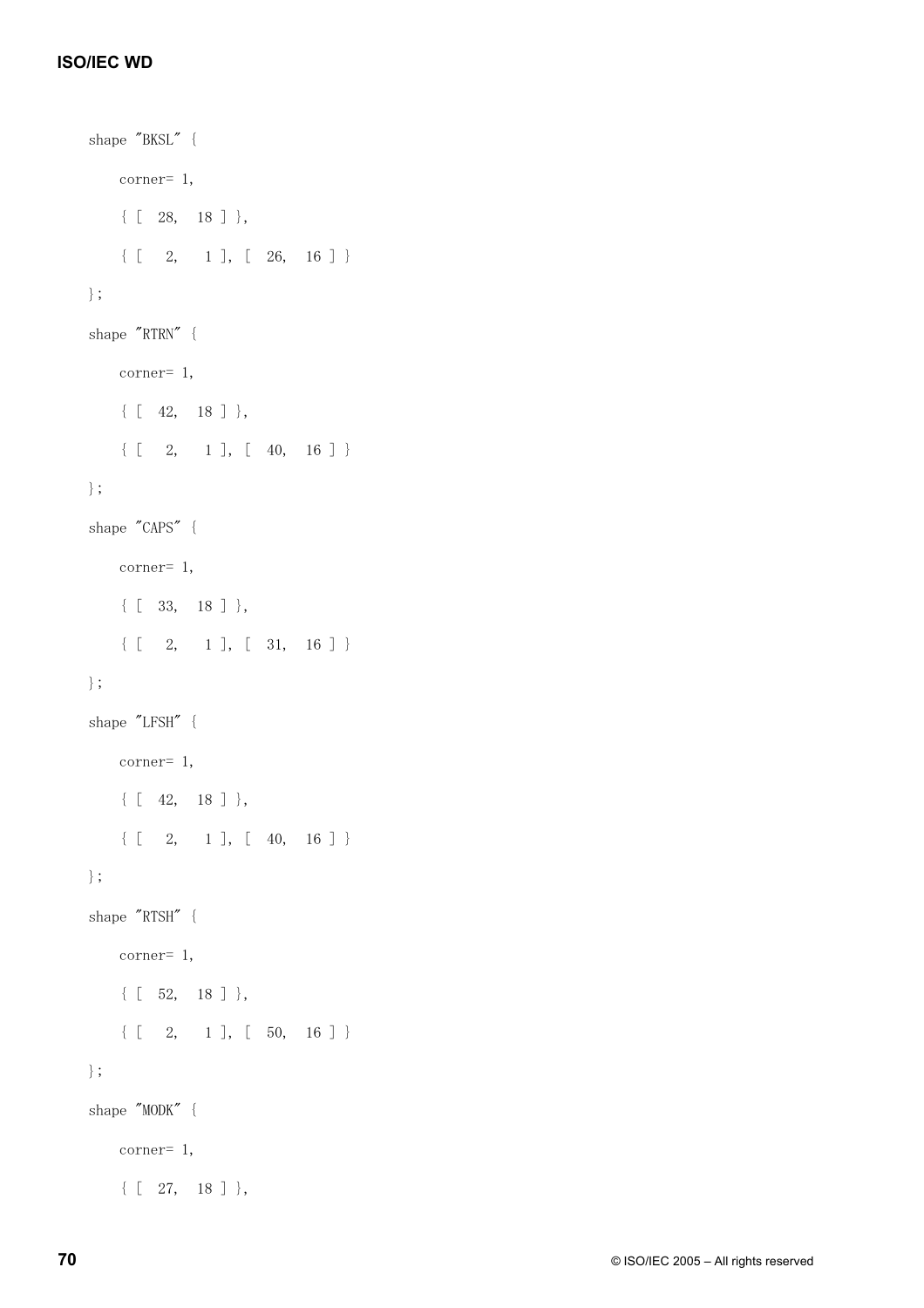```
\{ [ 2, 1], [ 25, 16] }
 }; 
 shape "SMOD" { 
   corner= 1, 
   { [ 23, 18 ] }, 
  \{ [ 2, 1 ], [ 21, 16 ] \} }; 
 shape "SPCE" { 
   corner= 1, 
   { [ 113, 18 ] }, 
 \{ [ 2, 1], [ 111, 16] }
 }; 
 shape "KP0" { 
   corner= 1, 
  \{ [ 37, 18 ] },
\{ [ 2, 1], [ 35, 16] }
 }; 
 shape "KPAD" { 
   corner= 1, 
  \{ [ 18, 37 ] },
 \{ [ 2, 1], [ 16, 35] }
 }; 
 shape "LEDS" { { [ 75, 20 ] } }; 
shape "LED" { { [ 5, 1] } };
 section "Function" { 
    key.color= "grey20"; 
    priority= 7; 
    top= 52;
```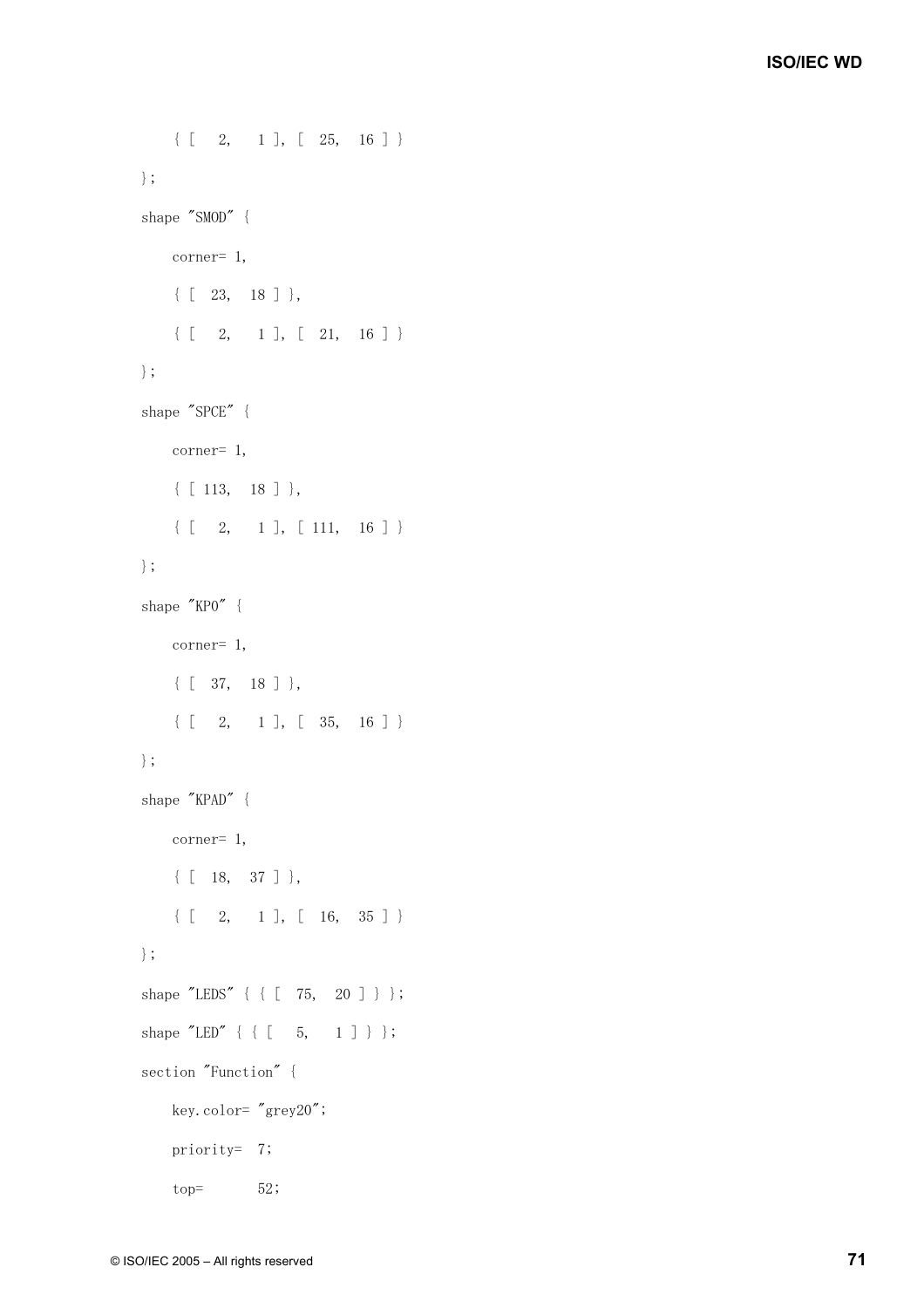```
 left= 19; 
width= 351;
 height= 19; 
 row { 
      top= 1; 
      left= 1; 
      keys { 
          {\langle ESC\rangle, "NORM", 1 },
          {\langleFK01>, "NORM", 20, color="white" },
          {\langle FK02\rangle, "NORM", 1, color="white" },
          {\langle FK03\rangle, "NORM", 1, color="white" },
          {\langle FK04\rangle, "NORM", 1, color="white" },
          {\langleFK05>, "NORM", 11, color="white" },
          {\langleFK06>, "NORM", 1, color="white" },
          {\langleFK07>, "NORM", 1, color="white" },
          {\langleFK08>, "NORM", 1, color="white" },
          {\langleFK09>, "NORM", 11, color="white" },
          {\langle FK10\rangle, "NORM", 1, color="white" },
          {\langle FK11\rangle, "NORM", 1, color="white" },
          {\langle FK12 \rangle, "NORM", 1, color="white" },
          {\langle PRSC\rangle, "NORM", 8, color="white" },
          {\langle \text{SCLK}\rangle, "NORM", 1, color="white" },
          {\langle PANS\rangle, "NORM", 1, color="white" }
     }; 
 };
```
}; // End of "Function" section

```
 section "Alpha" {
```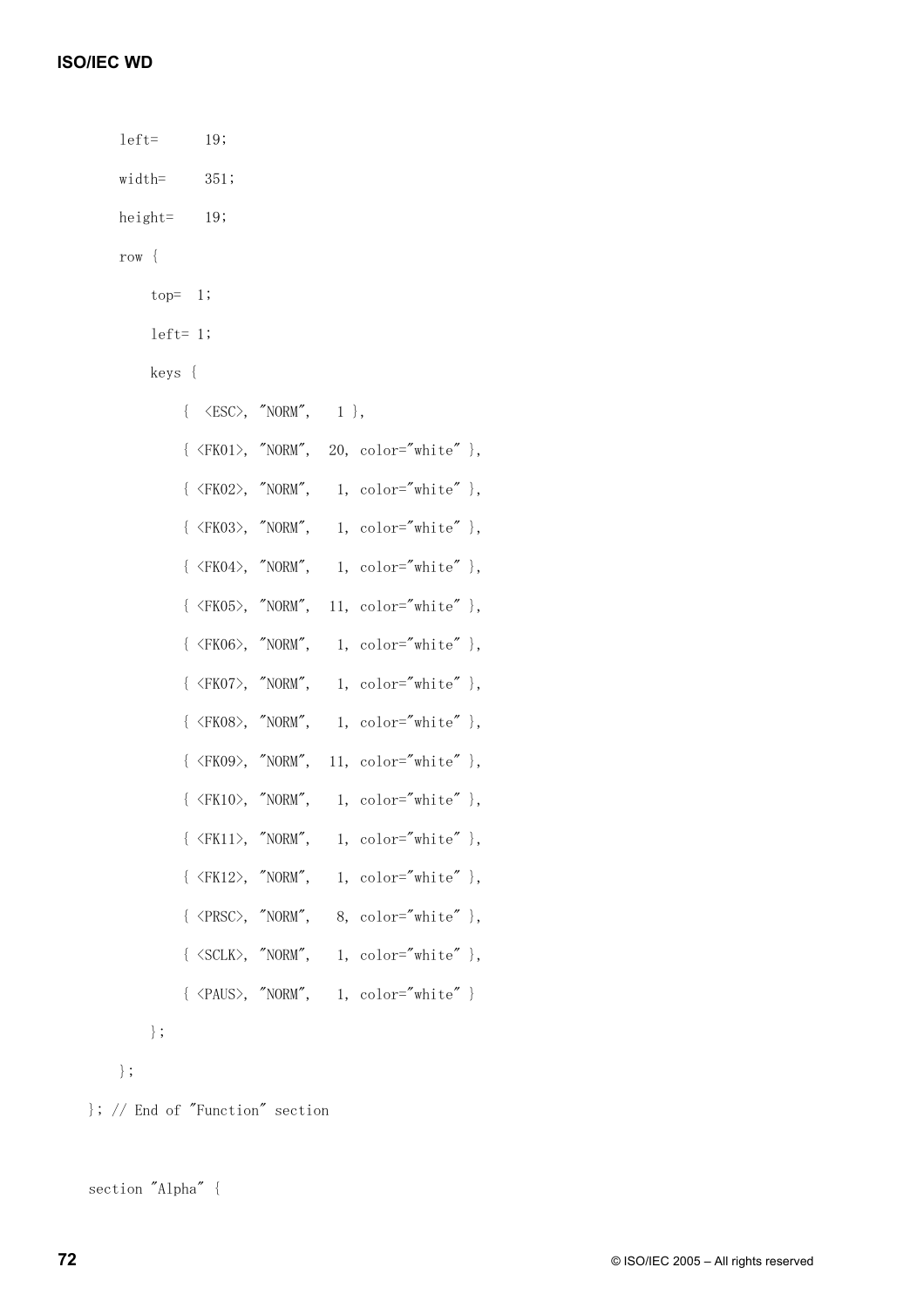```
 key.color= "white"; 
 priority= 8; 
\text{top} = 91; left= 19; 
 width= 287; 
 height= 95; 
 row { 
     top=1;
      left= 1; 
      keys { 
            {\langle TLDE \rangle, "NORM", 1 }, {\langle AEO1 \rangle, "NORM", 1 },
            { \langle AEO2 \rangle, "NORM", 1 }, { \langle AEO3 \rangle, "NORM", 1 },
           {\langle AEO4\rangle, "NORM", 1 }, {\langle AEO5\rangle, "NORM", 1 },
            { \langle AEO6 \rangle, "NORM", 1 }, { \langle AEO7 \rangle, "NORM", 1 },
           { \langle AEO8 \rangle, "NORM", 1 }, { \langle AEO9 \rangle, "NORM", 1 },
            { \langle AE10 \rangle, "NORM", 1 }, { \langle AE11 \rangle, "NORM", 1 },
            {\langle AE12 \rangle, "NORM", 1 },
           { \langle BKSP \rangle, "BKSP", 1, color="grey20" }
      }; 
 }; 
 row { 
      top= 20; 
      left= 1; 
      keys { 
            {\langle \text{TAB}\rangle, "TABK", 1, color="grey20" },
           { \langle AD01 \rangle, "NORM", 1 }, { \langle AD02 \rangle, "NORM", 1 },
            \{ \langle AD03 \rangle, \quad \text{NORM}^{\prime\prime}, \quad 1 \}, \{ \langle AD04 \rangle, \quad \text{NORM}^{\prime\prime}, \quad 1 \},
            {\langle AD05\rangle, "NORM", 1 }, {\langle AD06\rangle, "NORM", 1 },
```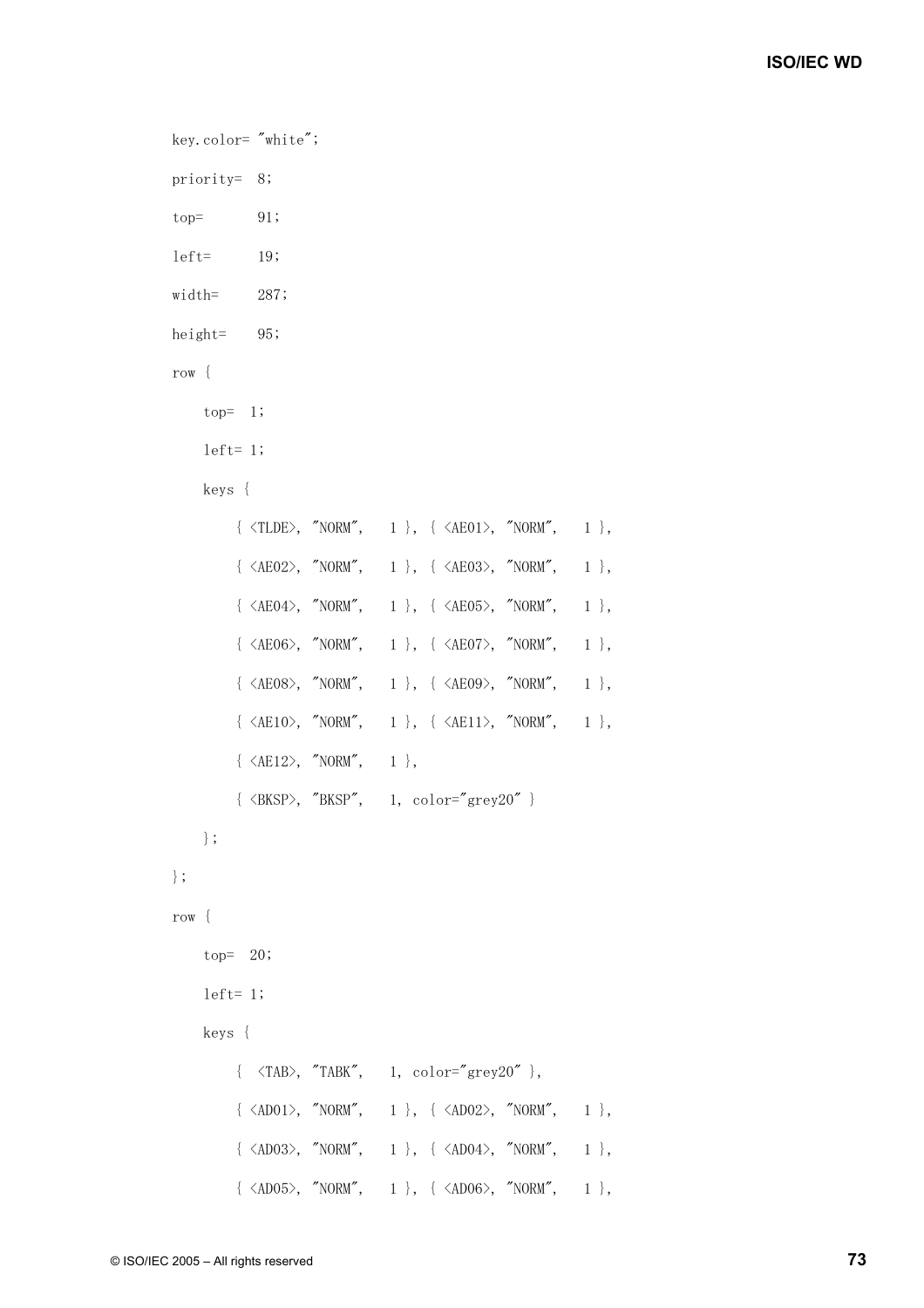```
{ \langle AD07>, "NORM", 1 }, { \langle AD08>, "NORM", 1 },
            { \langle AD09>, "NORM", 1 }, { \langle AD10>, "NORM", 1 },
            { \langle AD11 \rangle, "NORM", 1 }, { \langle AD12 \rangle, "NORM", 1 },
            \{ \langle BKSL \rangle, \quad \text{''BKSL}^{\prime\prime}, \quad 1 \} }; 
 }; 
 row { 
       top= 39; 
       left= 1; 
       keys { 
            {\langle CABS\rangle, "CAPS", 1, color="grey20" },
            { \langle AC01 \rangle, "NORM", 1 }, { \langle AC02 \rangle, "NORM", 1 },
            { \langle AC03 \rangle, "NORM", 1 }, { \langle AC04 \rangle, "NORM", 1 },
            { \langle AC05 \rangle, "NORM", 1 }, { \langle AC06 \rangle, "NORM", 1 },
            { \langle AC07 \rangle, "NORM", 1 }, { \langle AC08 \rangle, "NORM", 1 },
            {\langle AC09\rangle, "NORM", 1 }, {\langle AC10\rangle, "NORM", 1 },
            {\langle AC11 \rangle, "NORM", 1 },
            { \langle RTRN>, "RTRN", 1, color="grey20" }
      }; 
 }; 
 row { 
       top= 58; 
       left= 1; 
       keys { 
            {\langle LFSH \rangle, "LFSH", 1, color="grey20" },
            { \langle ABO1 \rangle, "NORM", 1 }, { \langle ABO2 \rangle, "NORM", 1 },
            {\langle AB03\rangle, "NORM", 1 }, {\langle AB04\rangle, "NORM", 1 },
            {\langle AB05 \rangle, "NORM", 1 }, {\langle AB06 \rangle, "NORM", 1 },
```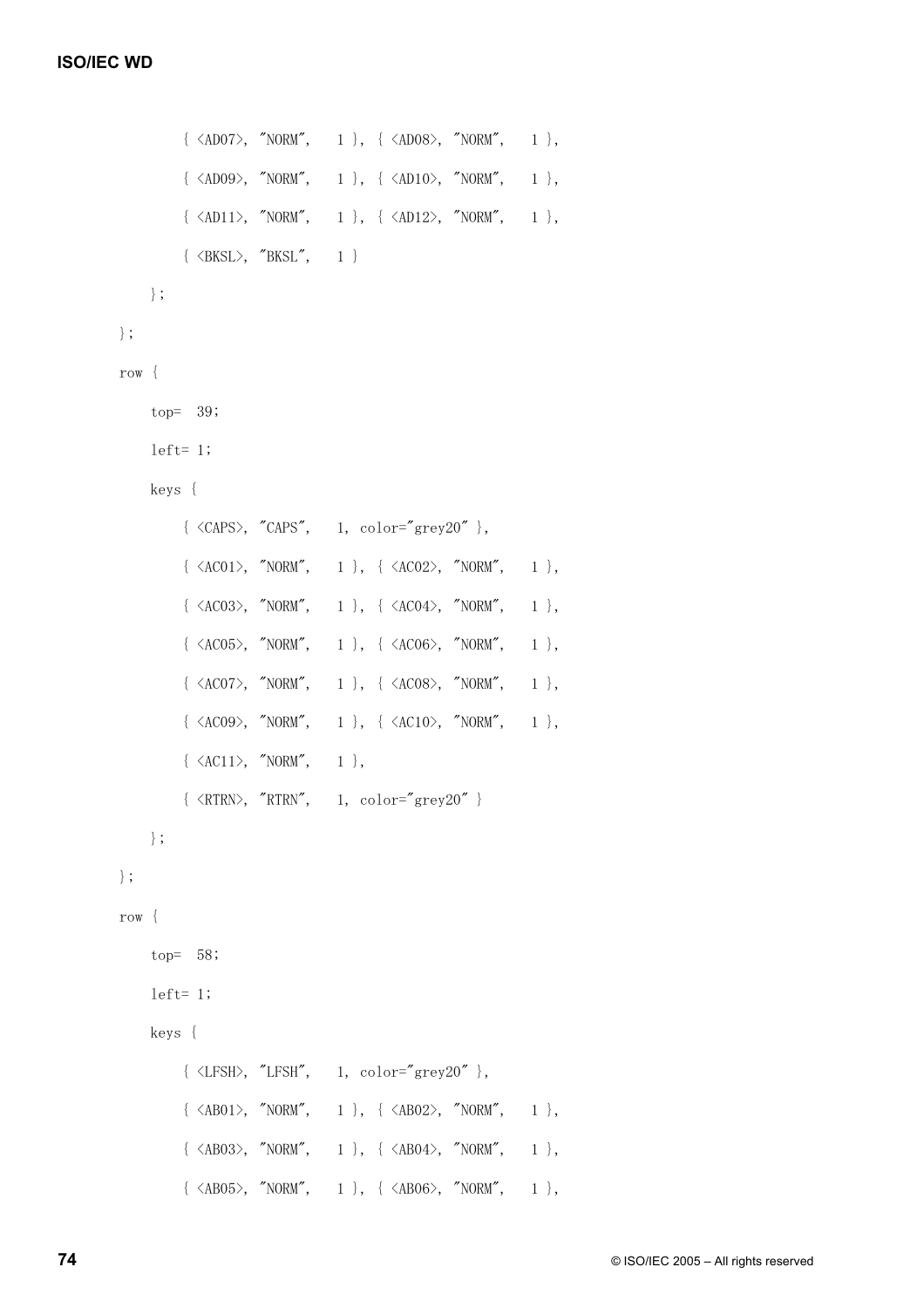```
{ \langle ABO7 \rangle, "NORM", 1 }, { \langle ABO8 \rangle, "NORM", 1 },
                  {\langle AB09\rangle, "NORM", 1 }, {\langle AB10\rangle, "NORM", 1 },
                  \{ \langle \text{RTSH} \rangle, \text{''RTSH} \rangle, \quad 1, \text{ color} = \text{''grey20} \rangle \} }; 
      }; 
       row { 
             top= 77; 
             left= 1; 
             keys { 
                  {\langle LCTL \rangle, "MODK", 1, color="grey20" },
                  {\langle LWIN\rangle, "SMOD", 1, color="grey20" },
                  {\langle LALT \rangle, "SMOD", 1, color="gray">color="grey20"},
                  {\langleSPCE\rangle, "SPCE", 1 },
                  {\langle RALT\rangle, "SMOD", 1, color="grey20" },
                  { \langle \text{RWIN}\rangle, "SMOD", 1, color="grey20" },
                  { \langle \text{MEM}\rangle, "SMOD", 1, color="grey20" },
                  \{ \langle \text{RCTL}\rangle, \text{''SMOD''}, \quad 1, \text{color} = \text{''grey20''} \} }; 
      }; 
 section "Editing" {
```

```
 }; // End of "Alpha" section
```

```
 key.color= "grey20"; 
 priority= 9; 
top = 91;
 left= 312; 
 width= 58; 
 height= 95;
```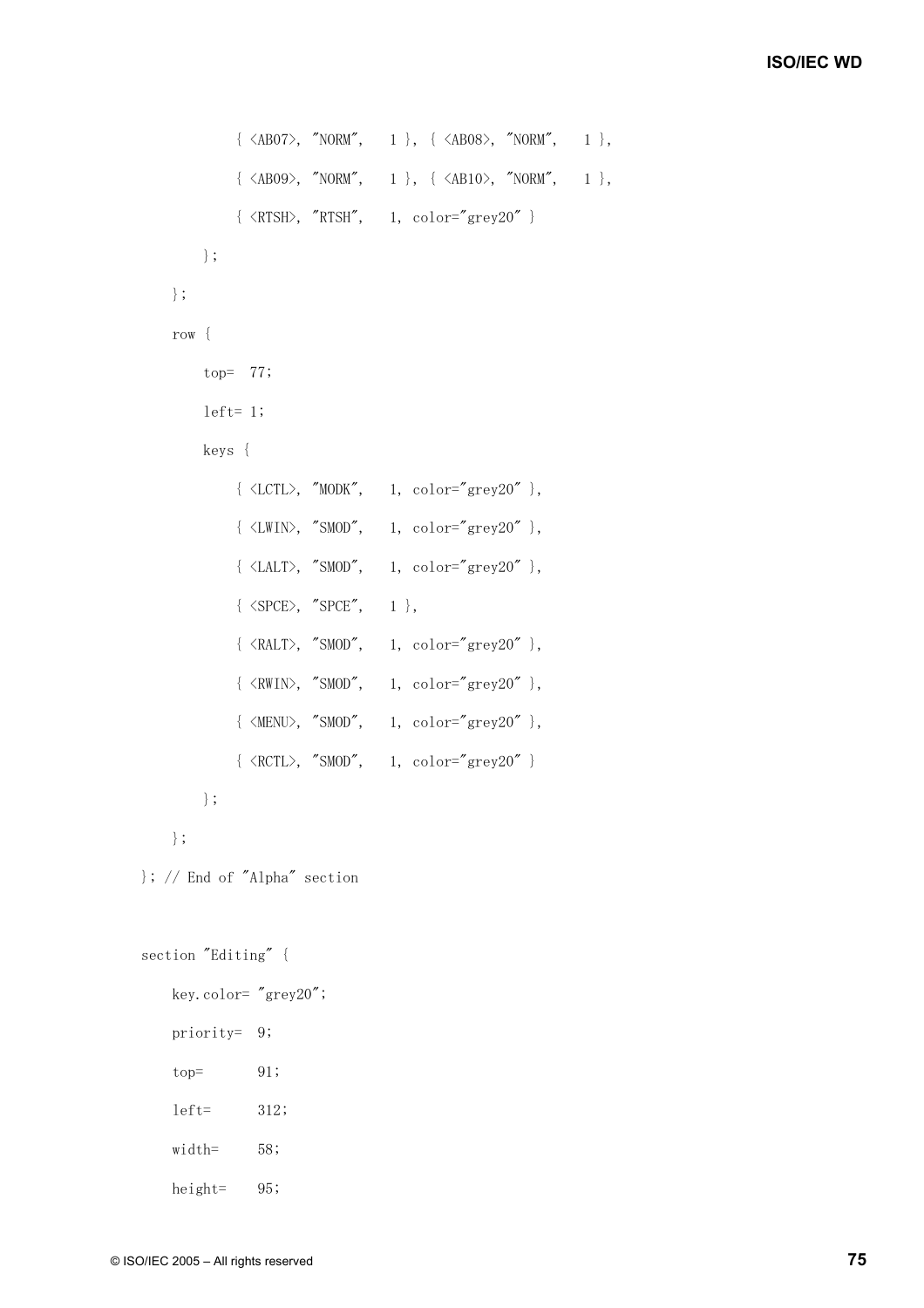```
 row { 
     top=1; left= 1; 
      keys { 
      {\langleINS>, "NORM", 1 }, {\langleHOME>, "NORM", 1 },
         \{ \langle PGUP \rangle, \quad \text{NORM} \text{''}, \qquad 1 \} }; 
 }; 
 row { 
     top= 20; 
      left= 1; 
      keys { 
      { \langle DELE>, "NORM", 1 }, { \langle END>, "NORM", 1 },
         \{ \langle PGDN \rangle, \quad \text{"NORM",} \quad 1 \} }; 
 }; 
 row { 
     top= 58; 
      left= 20; 
      keys { 
    {\langle \text{UP}\rangle, "NORM", 1 }
    }; 
 }; 
 row { 
      top= 77; 
      left= 1; 
      keys { 
         { \langle \text{LEFT} \rangle, "NORM", 1 }, { \langle \text{DOWN} \rangle, "NORM", 1 },
```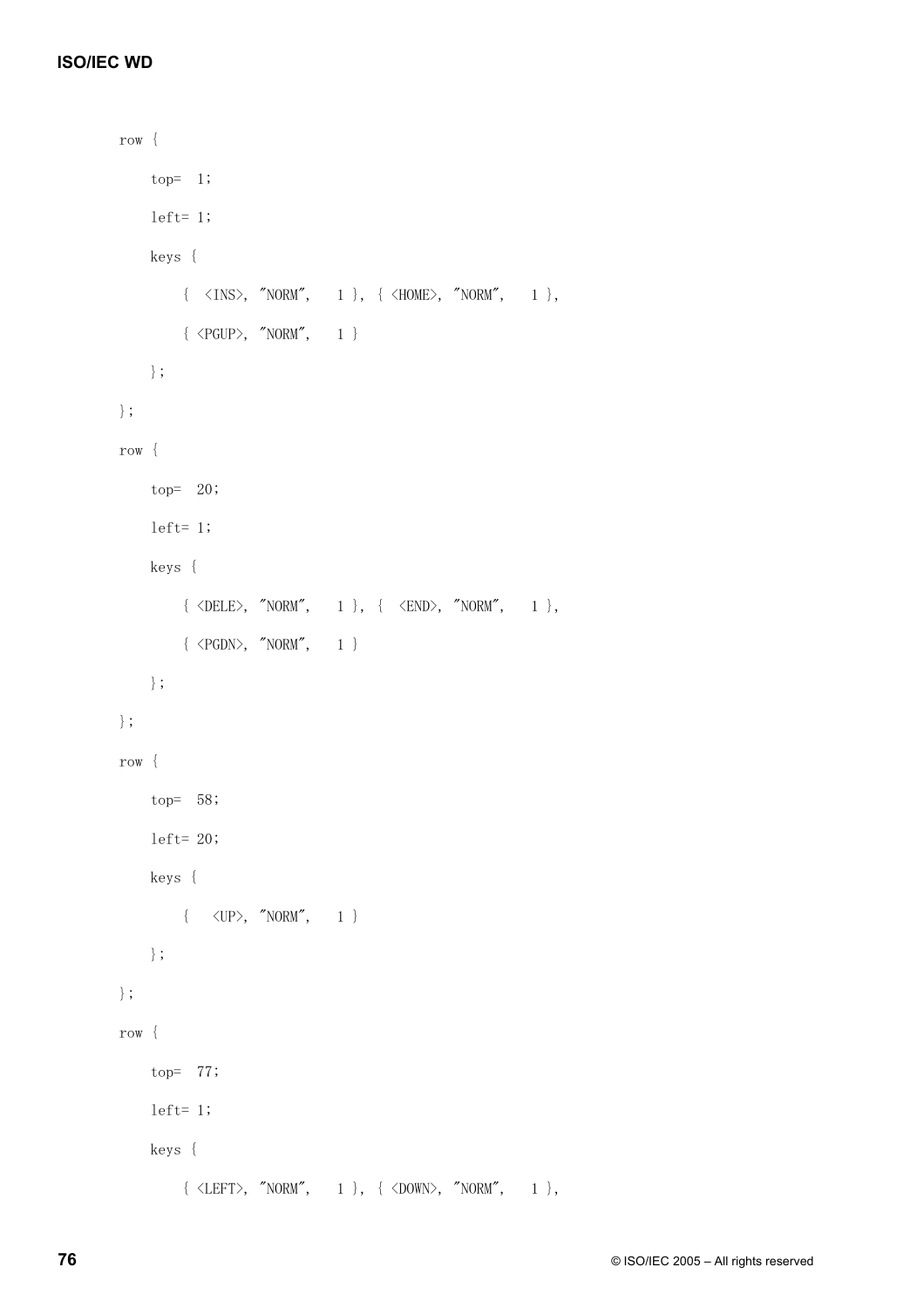```
\{ \langle \text{RGHT} \rangle, \text{''NORM''}, \quad 1 \} }; 
  }; 
 }; // End of "Editing" section 
 section "Keypad" { 
      key.color= "grey20"; 
      priority= 10; 
     top = 91;
      left= 376; 
     width= 77;
      height= 95; 
      row { 
          top=1;
            left= 1; 
            keys { 
               \{ \langle \text{NMLK} \rangle, \text{ "NORM", } 1 \}, \{ \langle \text{KPDV} \rangle, \text{ "NORM", } 1 \},
               \{ \langle KPMU \rangle, \quad \text{NORM}^{\prime\prime}, \quad 1 \}, \{ \langle KPSU \rangle, \quad \text{NORM}^{\prime\prime}, \quad 1 \} }; 
      }; 
      row { 
           top=20;
            left= 1; 
            keys { 
                  {\langle KP7 \rangle, "NORM", 1, color="white" },
                 { \langle KPS \rangle, "NORM", 1, color="white" },
                 {\langle KP9\rangle, "NORM", 1, color="white" },
                 \{ \langle KPAD \rangle, \langle "KPAD", 1 \rangle \}
```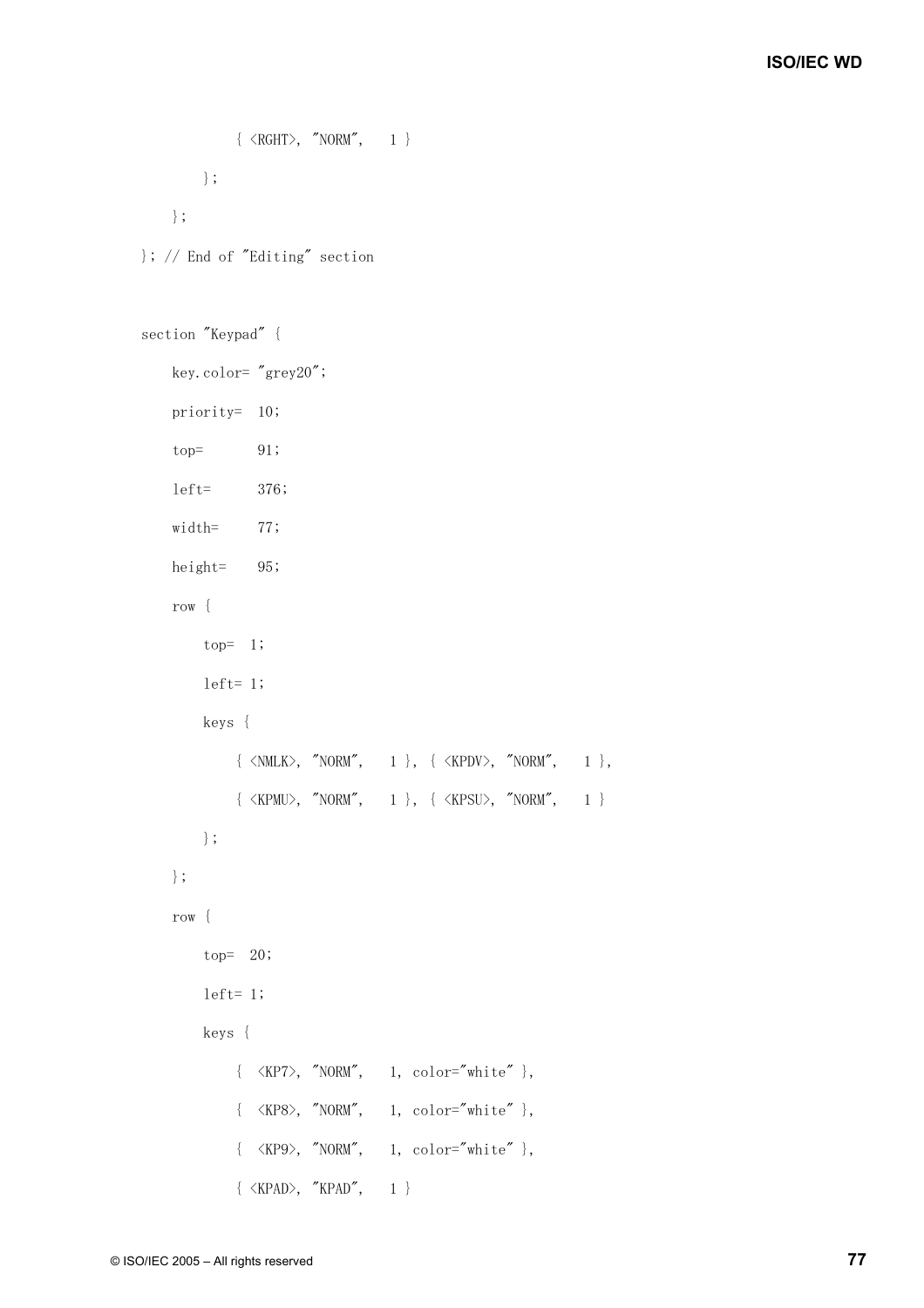```
 }; 
 }; 
 row { 
    top= 39; 
     left= 1; 
      keys { 
         {\langle KP4 \rangle, "NORM", 1, color="white" },
        { \langleKP5>, "NORM", 1, color="white" },
        { \langle KP6 \rangle, "NORM", 1, color="white" }
    }; 
 }; 
 row { 
    top= 58; 
      left= 1; 
      keys { 
        {\langle KP1 \rangle, "NORM", 1, color="white" },
        {\langle KP2 \rangle, "NORM", 1, color="white" },
        {\langle KP3\rangle, "NORM", 1, color="white" },
         { <KPEN>, "KPAD", 1 } 
   }; 
 }; 
 row { 
      top= 77; 
      left= 1; 
      keys { 
     { \langleKPO>, "KPO", 1, color="white" },
     { \langleKPDL>, "NORM", 1, color="white" }
      };
```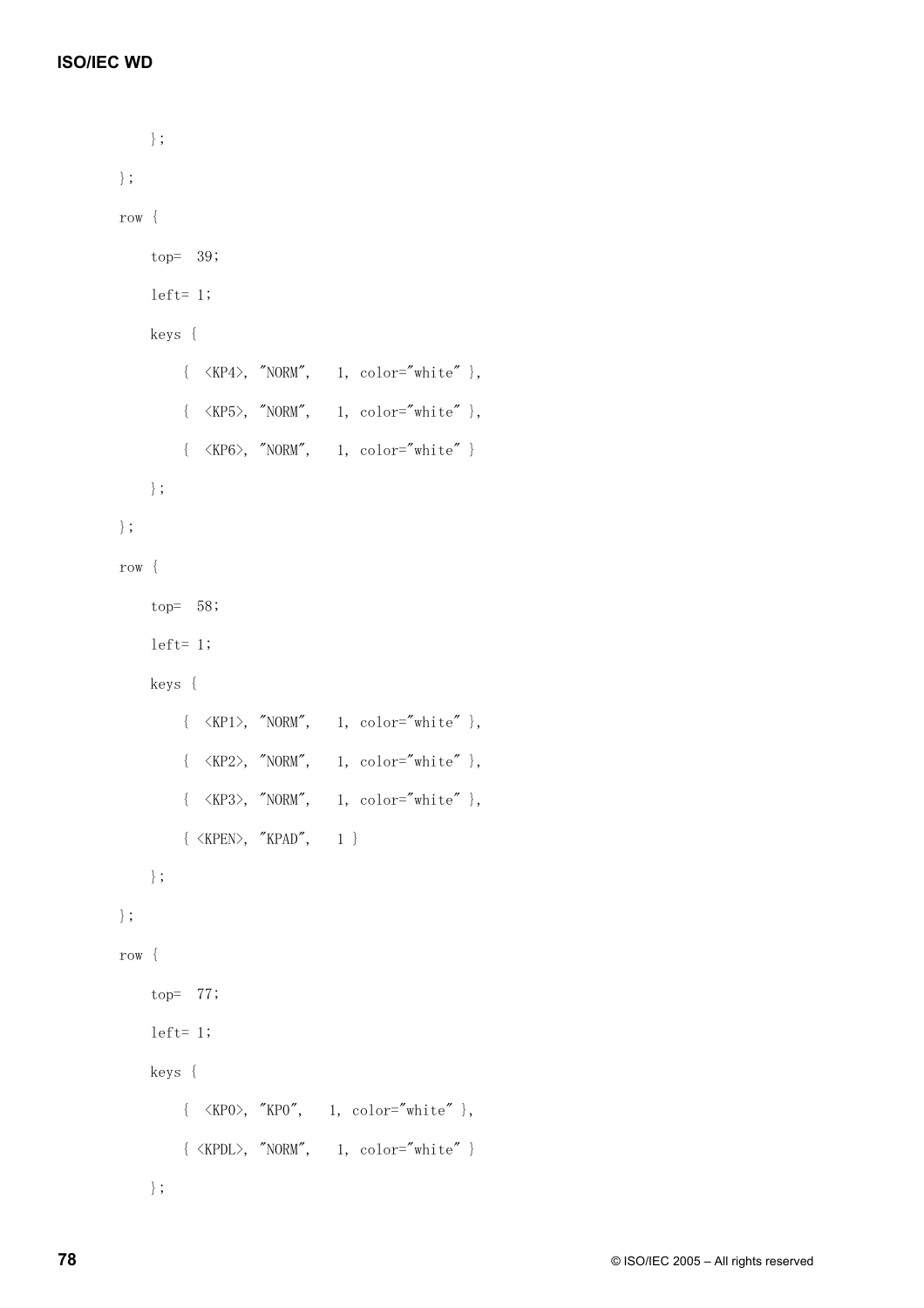```
 };
```

```
 }; // End of "Keypad" section
```

```
 solid "LedPanel" { 
     top= 52; 
     left= 377; 
     priority= 0; 
     color= "grey10"; 
     shape= "LEDS";
```
## };

```
 indicator "Num Lock" { 
     top= 67; 
     left= 382; 
     priority= 1; 
     onColor= "green"; 
     offColor= "green30"; 
     shape= "LED"; 
 };
```

```
 indicator "Caps Lock" { 
     top= 67; 
     left= 407; 
     priority= 2; 
     onColor= "green"; 
     offColor= "green30"; 
     shape= "LED"; 
 }; 
 indicator "Scroll Lock" {
```
top= 67;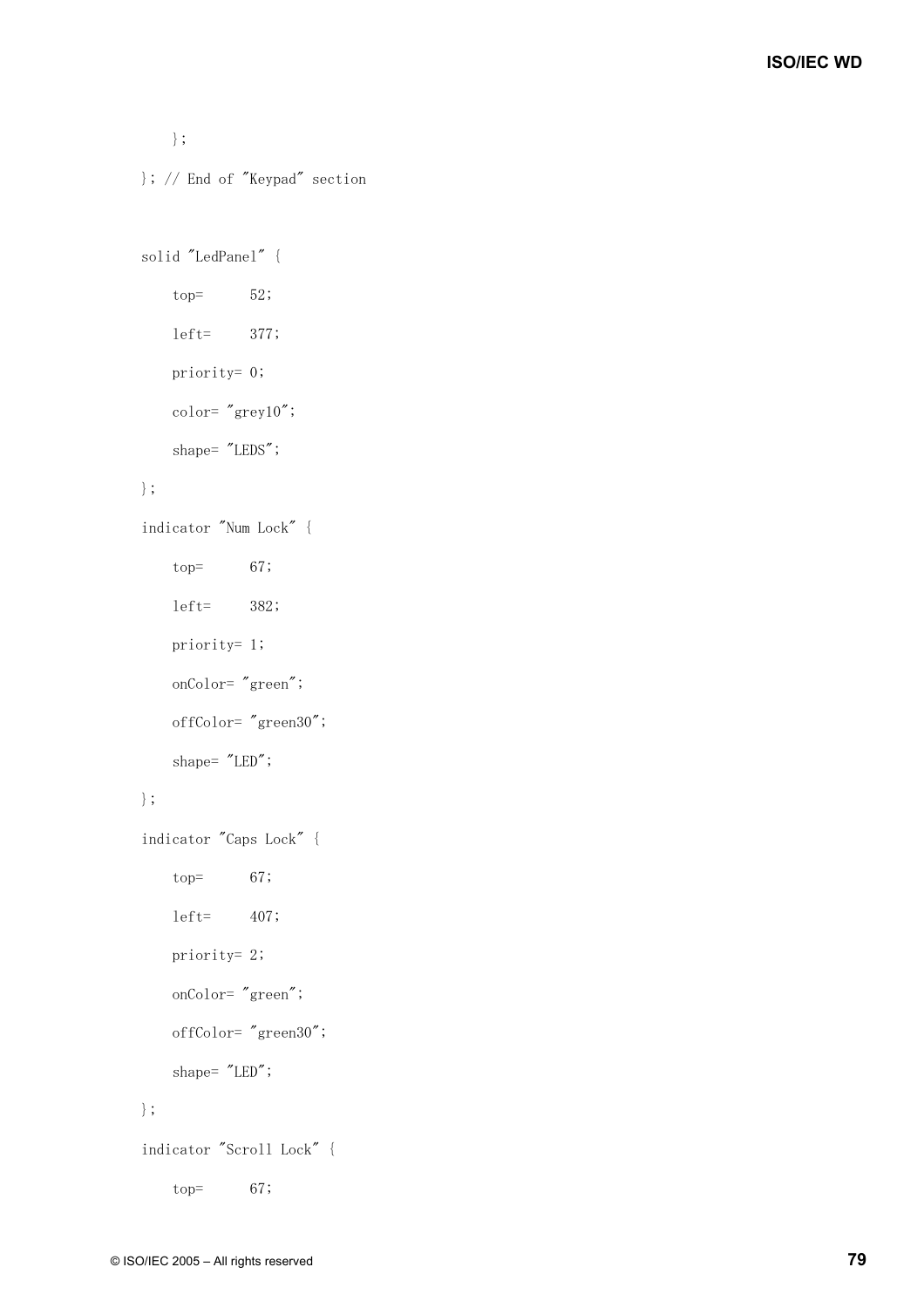```
 left= 433; 
     priority= 3; 
     onColor= "green"; 
     offColor= "green30"; 
     shape= "LED"; 
 }; 
 text "NumLockLabel" { 
     top= 55; 
     left= 378; 
     priority= 4; 
     width= 19.8; 
     height= 10; 
    XFont = "-*-helvetica-medium-r-normal--*-120-*-*-*-*-iso8859-1";
    text= "Num\nLock";
 }; 
 text "CapsLockLabel" { 
     top= 55; 
     left= 403; 
     priority= 5; 
     width= 26.4; 
     height= 10; 
     XFont= "-*-helvetica-medium-r-normal--*-120-*-*-*-*-iso8859-1"; 
    text= "Caps\nLock";
 }; 
 text "ScrollLockLabel" { 
    top = 55; left= 428;
```
priority= 6;